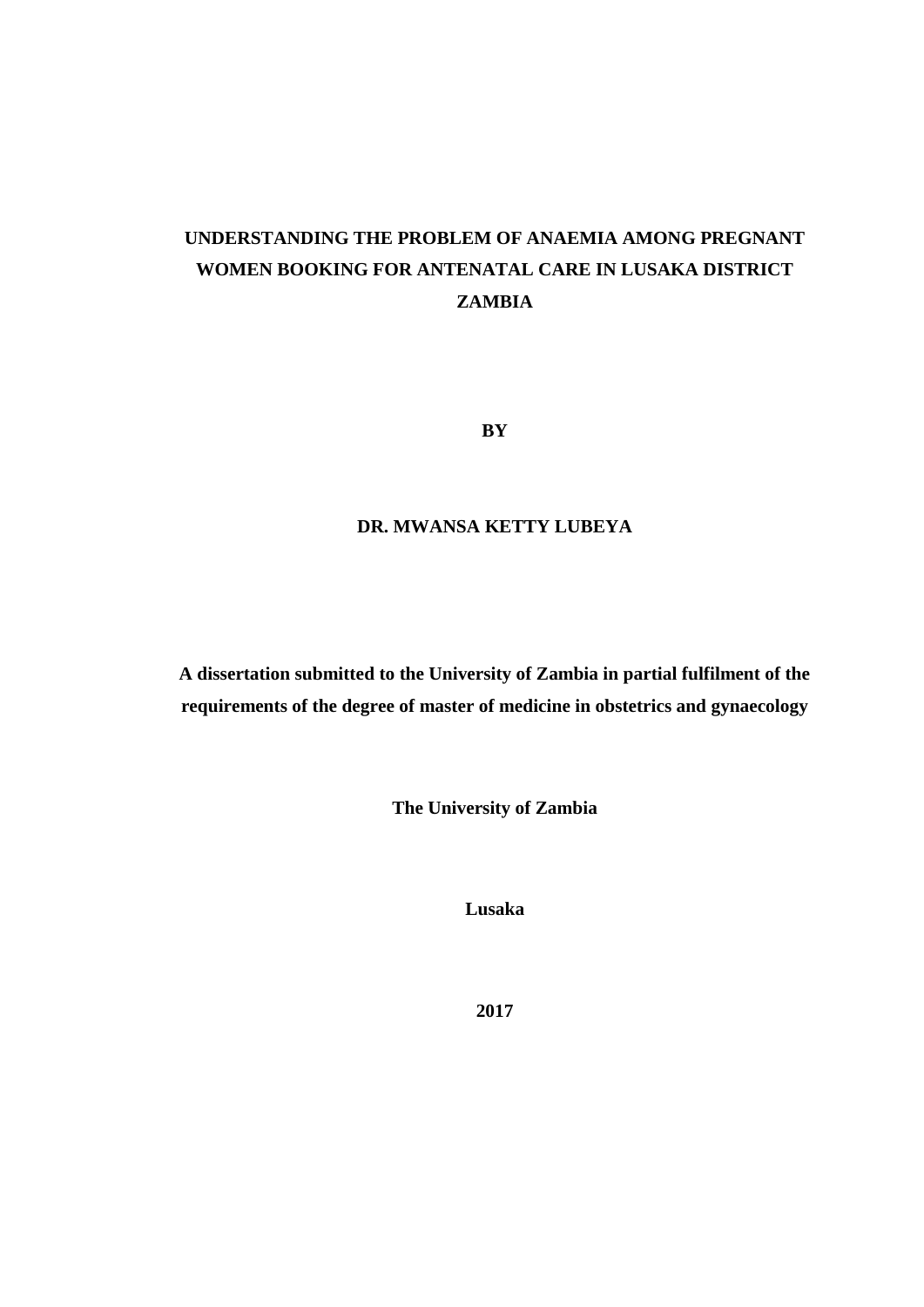# **COPYRIGHT**

<span id="page-1-0"></span>All rights reserved, no part of the dissertation may be reproduced, stored in retrieval system or transmitted in any form by any other means, electronic, mechanical, photocopying or recording without prior written consent from the author.

# **Dr Mwansa Ketty Lubeya**

**2017**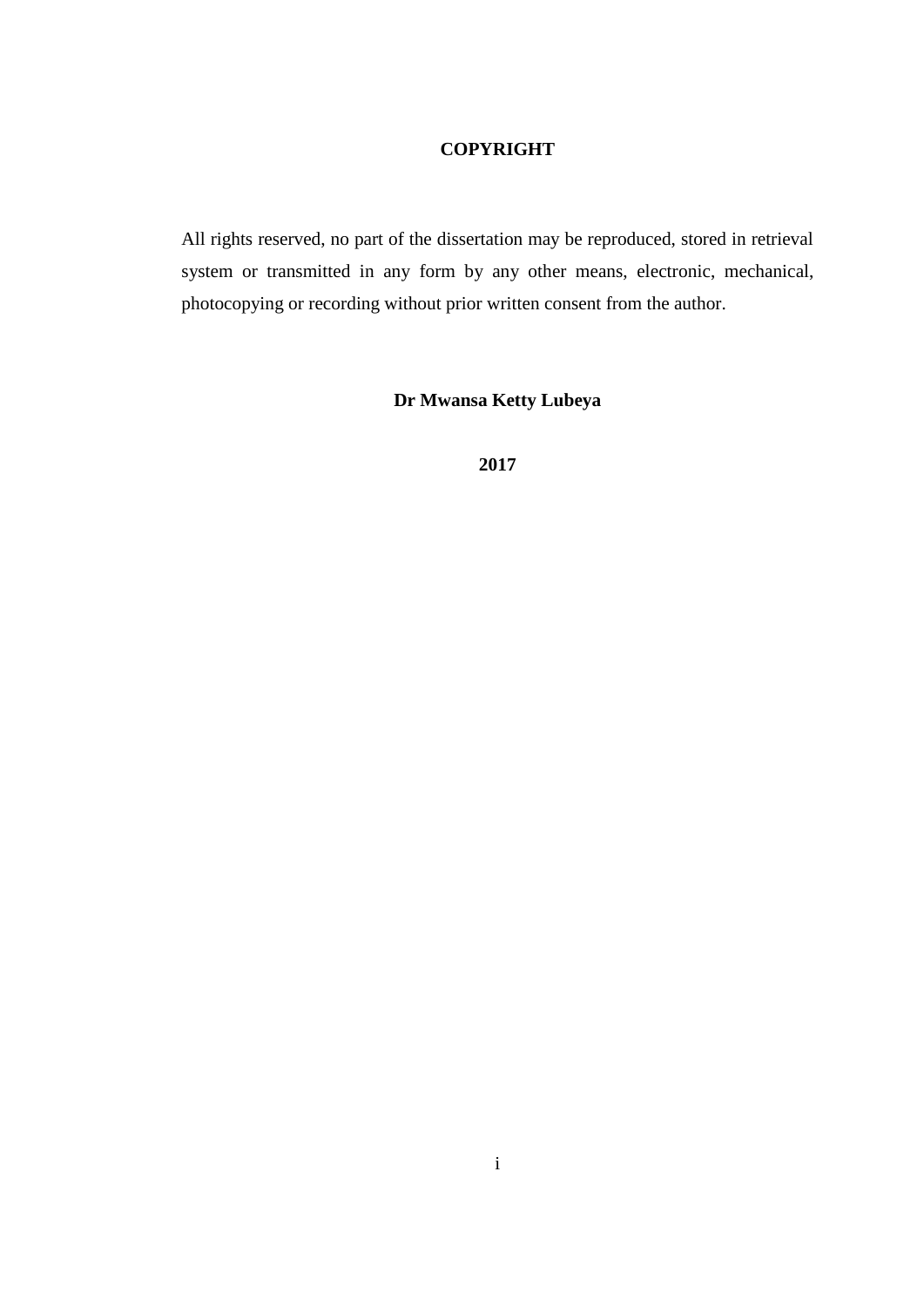# **DECLARATION**

<span id="page-2-0"></span>I, Dr. Mwansa Ketty Lubeya, hereby declare that this dissertation herein presented for the degree of master of medicine in obstetrics and gynaecology has not been previously submitted either in whole or in part for any other degree at this or any other university, nor being currently submitted for any other degree.

\_\_\_\_\_\_\_\_\_\_\_\_\_\_\_\_\_\_\_\_\_\_\_\_\_\_\_\_\_\_\_\_\_\_\_\_\_\_\_\_\_\_\_\_\_\_\_\_\_\_\_\_\_\_\_\_\_\_\_\_\_\_\_\_\_\_\_

# **SIGNED**

### DR.MWANSA KETTY LUBEYA

**APPROVED**

BY\_\_\_\_\_\_\_\_\_\_\_\_\_\_\_\_\_\_\_\_\_\_\_\_\_\_\_\_\_\_\_\_\_\_\_\_\_\_\_\_\_\_\_\_\_\_\_\_\_\_\_\_\_\_\_\_\_\_\_\_\_\_\_\_

PROF. BELLINGTON VWALIKA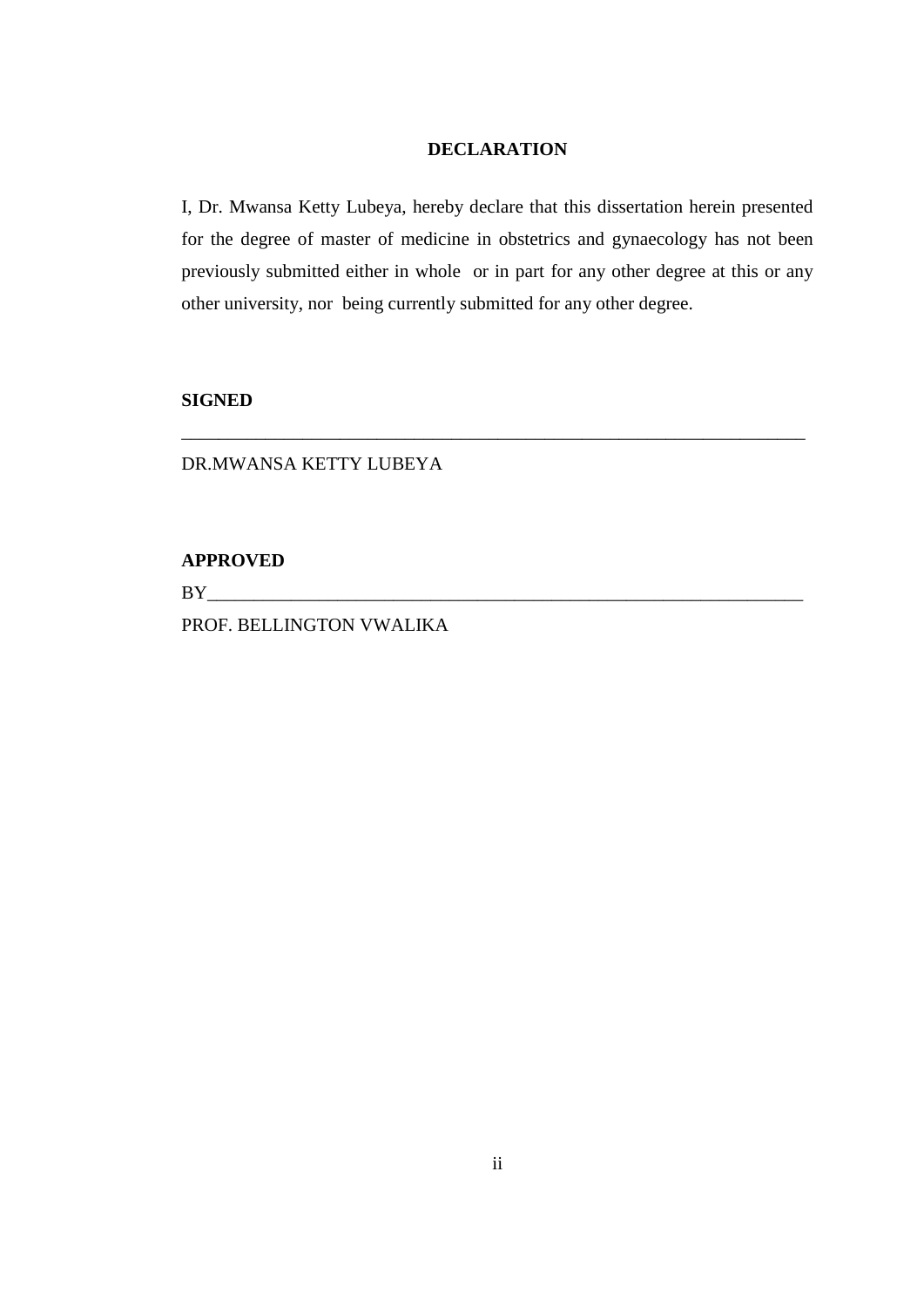# **DECLARATION**

<span id="page-3-0"></span>I hereby state that this dissertation is entirely the result of my own personal effort. The various sources to which I am indebted have been clearly indicated in the bibliography and acknowledgements.

\_\_\_\_\_\_\_\_\_\_\_\_\_\_\_\_\_\_\_\_\_\_\_\_\_\_\_\_\_\_\_\_\_\_\_\_\_\_\_\_\_\_\_\_\_\_\_\_\_\_\_\_\_\_\_\_\_\_\_

# **SIGNED**

DR. MWANSA KETTY LUBEYA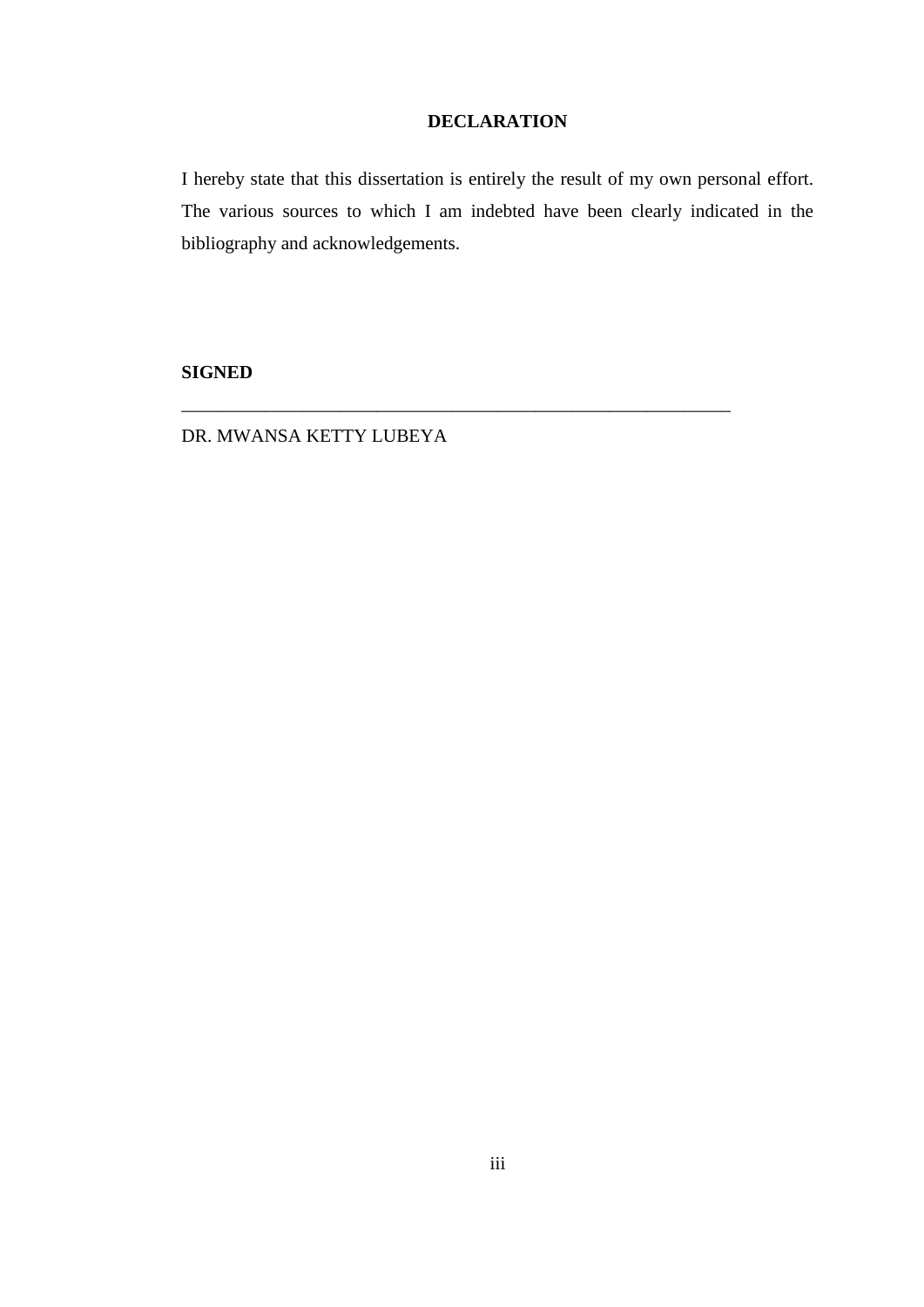# **CERTIFICATE OF APPROVAL**

<span id="page-4-0"></span>The dissertation of Dr. Mwansa Ketty Lubeya is approved as fulfilling part of the requirements for the award of the degree of master of medicine in obstetrics and gynaecology by the University of Zambia.

# EXAMINER

| Name_ | Signature       | Date $\overline{\phantom{a}}$ |
|-------|-----------------|-------------------------------|
|       |                 |                               |
|       |                 |                               |
| Name  | Signature       | Date                          |
|       |                 |                               |
|       |                 |                               |
| Name  | Signature $\_\$ | Date                          |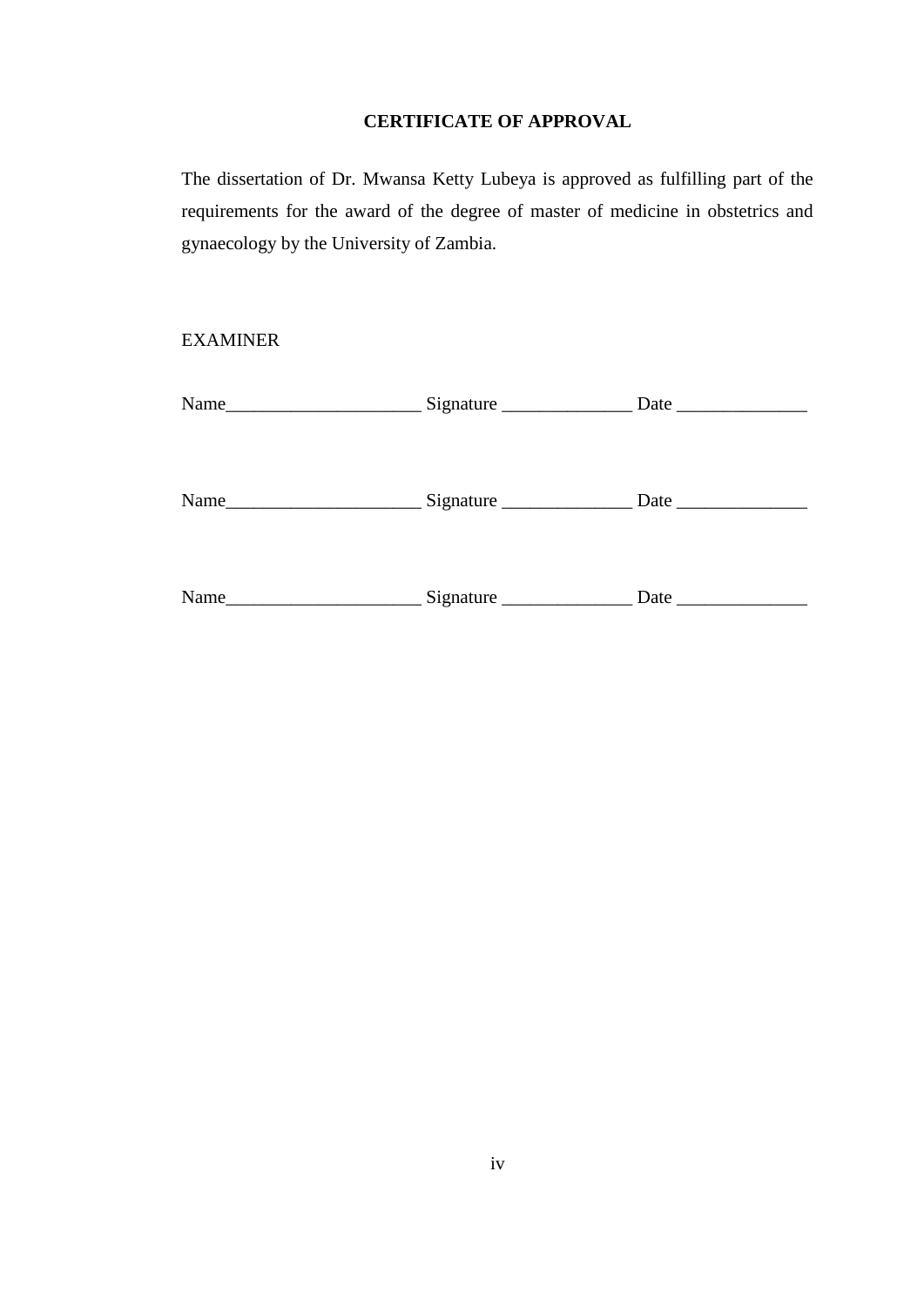# **ABSTRACT**

<span id="page-5-0"></span>Anaemia is a global public health problem affecting people from different age groups, frequently, pregnant women, especially in the developing. WHO (1996) defines anaemia in pregnancy as haemoglobin (Hb) level below 11g/dl in the first half of the pregnancy and 10.5g/dl in the second half. The study investigated the burden of anaemia and its associations among pregnant women attending antenatal clinic at the University Teaching Hospital, Chelston, Kanyama, Kabwata and Kalingalinga clinics of Lusaka District. A structured questionnaire was administered to all eligible women in these clinics. Out of 216 women, seventy-nine (36.2%) were anaemic. The mean haemoglobin for the group was 11.2g/dl.

Bivariate analysis showed that low family income and low intake of green leafy vegetables were associated with anaemia, with p values of 0.02, and 0.023, respectively. After adjusting for confounders, HIV infection remained significant in the regression model. HIV positive women were 2.7 times more likely to have anaemia (95% CI-1.06-6.70). Anaemia in pregnancy is still prevalent despite the results showing a reduction from 46.9% to 36.6% since the last study 10 years ago. Low intake of vegetables and low family income were significantly associated with anaemia, after adjusting for confounders HIV positive women were 2.7 times more likely to have anaemia. Women need continued education on importance of vegetable intake during pregnancy, involvement in legal income generating activities to boost family income. Women of reproductive age under HIV care should be aggressively managed and educated on anaemia prevention in pregnancy. Micro nutrient supplementation plays a critical role and should be continued.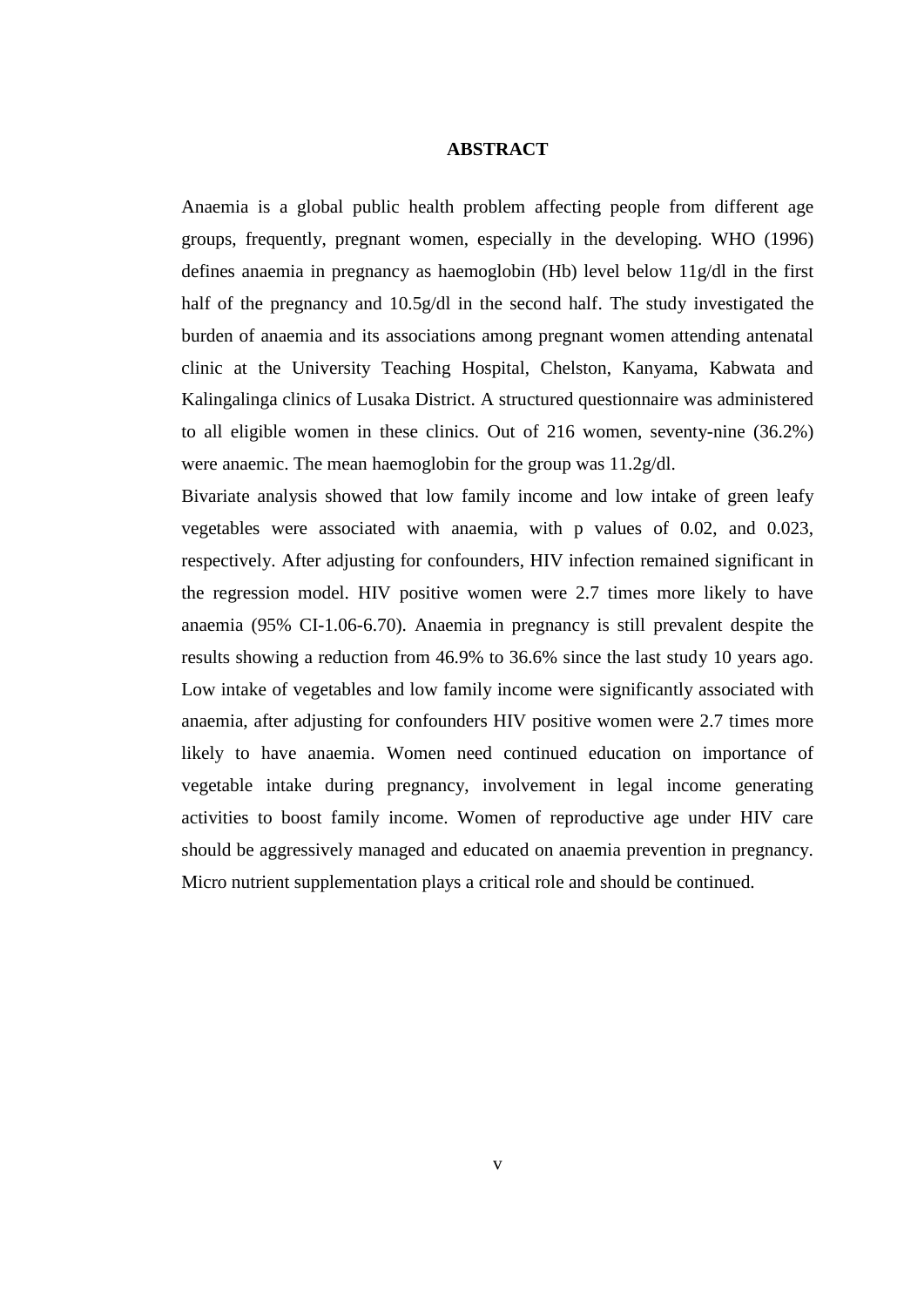#### **ACKNOWLEDGEMENTS**

<span id="page-6-0"></span>This work has truly evolved tremendously over a few months. Appreciation goes to many men and women for the various roles they played in this study. These include consultants, colleagues, doctors and nursing staff in the department of Obstetrics and Gynaecology at the University Teaching Hospital, other departments, and the following clinics, Chelston, Kabwata, Kalingalinga and Kanyama, Lusaka Province, Zambia.

In particular, I feel a deep sense of gratitude to the following people and organisations:

- 1. My supervisor and Head of Department of Obstetrics and Gynaecology, Prof. Bellington Vwalika, for his guidance, encouragement, prompt response and unwavering support.
- 2. Mr Y. Ahmed, mentor and teacher for his advice and guidance.
- 3. Dr. A. Kumwenda, Registrar and classmate department and Dr Kalima-Munalula of women and new born for technical support and encouragements.
- 4. The members of staff from the Obstetrics antenatal clinic at UTH,and the following clinics within Lusaka District, Chelston, Kabwata , Kalingalinga and Kanyama , Lusaka Province, Zambia who made the process of data collection smooth and manageable.
- 5. All the women who took part in this study.
- 6. TROPGAN staff for technical support, especially during oral defence and poster presentation
- 7. Medical Education Partnership Initiative (MEPI) for the financial support research, payment for ethical approval, assistant training and patients' refreshments. [NHI grant number: 1R24TW008877-01 (Mulla, PI), NHI/Fogarty International Centre/ University of Zambia]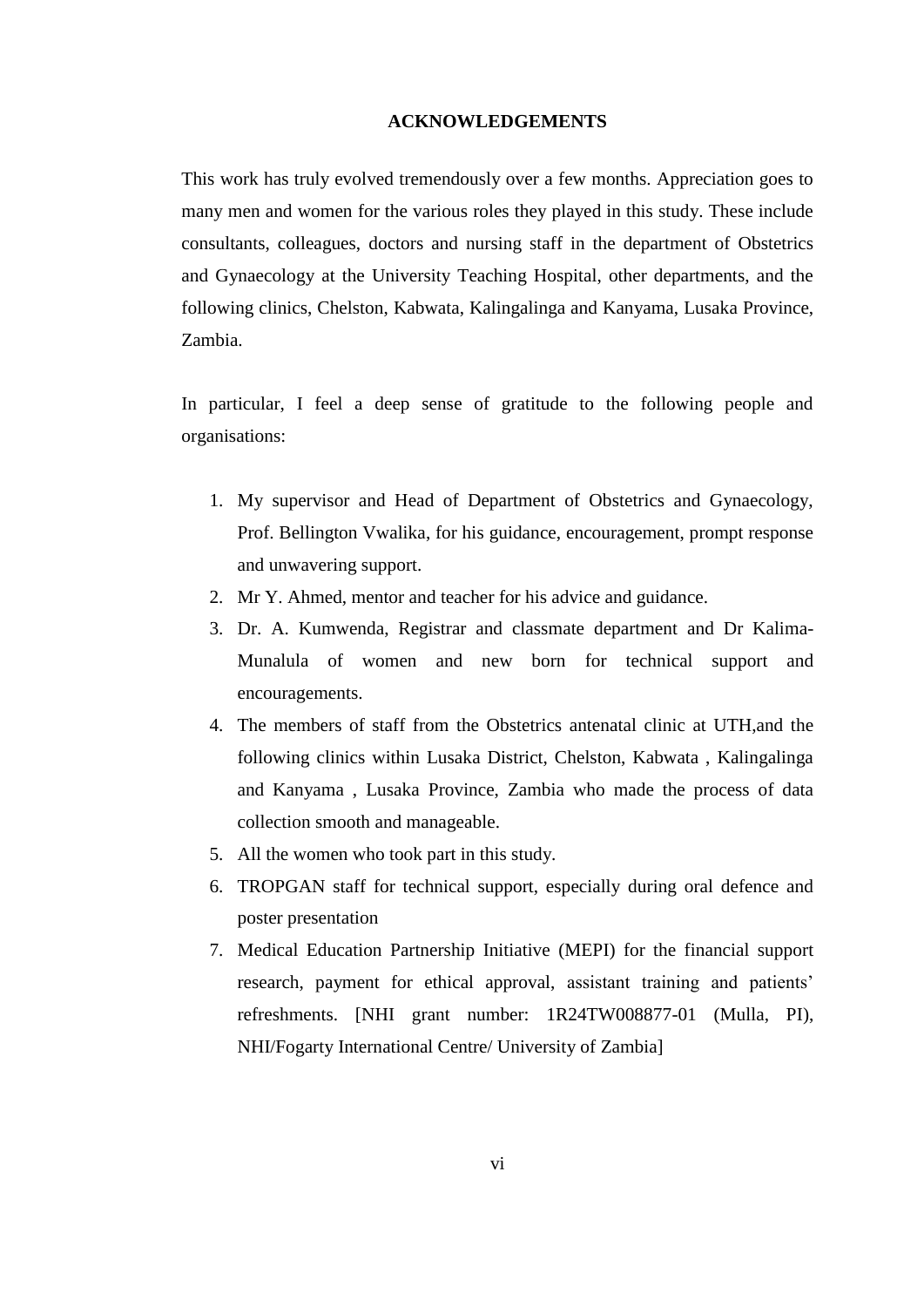# **TABLE OF CONTENTS**

| <b>CHAPTER THREE: RESEARCH METHODOLOGY  10</b> |  |
|------------------------------------------------|--|
|                                                |  |
|                                                |  |
|                                                |  |
|                                                |  |
|                                                |  |
|                                                |  |
|                                                |  |
|                                                |  |
|                                                |  |
|                                                |  |
|                                                |  |
|                                                |  |
|                                                |  |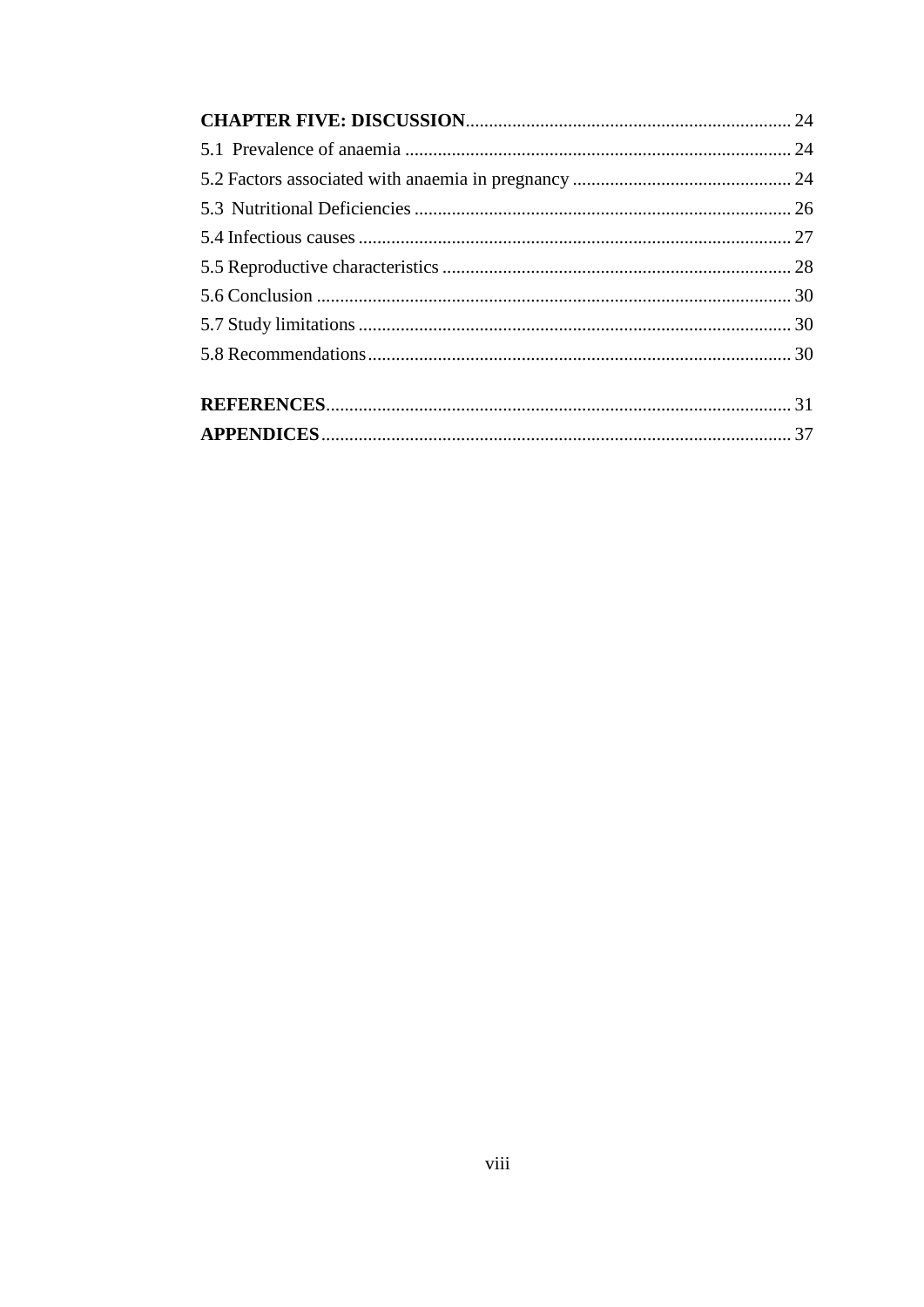# **LIST OF APPENDICES**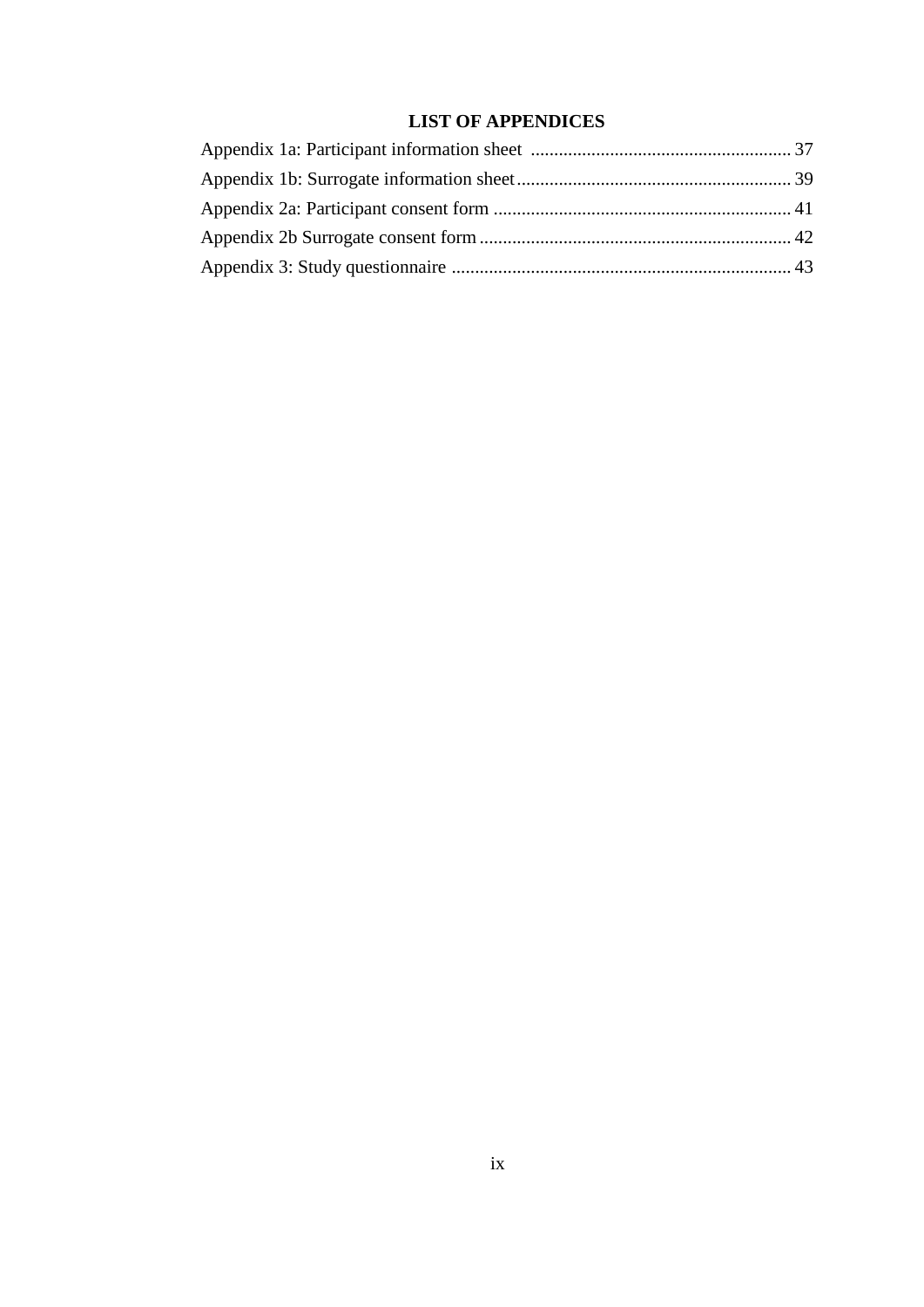# **LIST OF TABLES**

| Table 1: Distribution of Anaemia in Lusaka District, HIMS       | 19 |
|-----------------------------------------------------------------|----|
| Table 2: Operational Definitions of Variables                   | 24 |
| Table 3: Overall Baseline Characteristics                       | 27 |
| Table 4: Overall Prevalence of Anaemia and Characteristics      | 28 |
| Table 5: Anaemia in Relation to Social Demographics             | 30 |
| Table 6: Anaemia in Relation to Nutritional and Economic Status | 31 |
| Table 7: Infections in Pregnancy in Relation to Anaemia         | 32 |
| Table 8: Obstetric Characteristics                              | 33 |
| Table 9: Step 1 of Logistic Regression                          | 34 |
| Table 10: Step 3 of Logistic Regression                         | 35 |
| Table 11: Step 6 (Final) of Logistic Regression                 | 35 |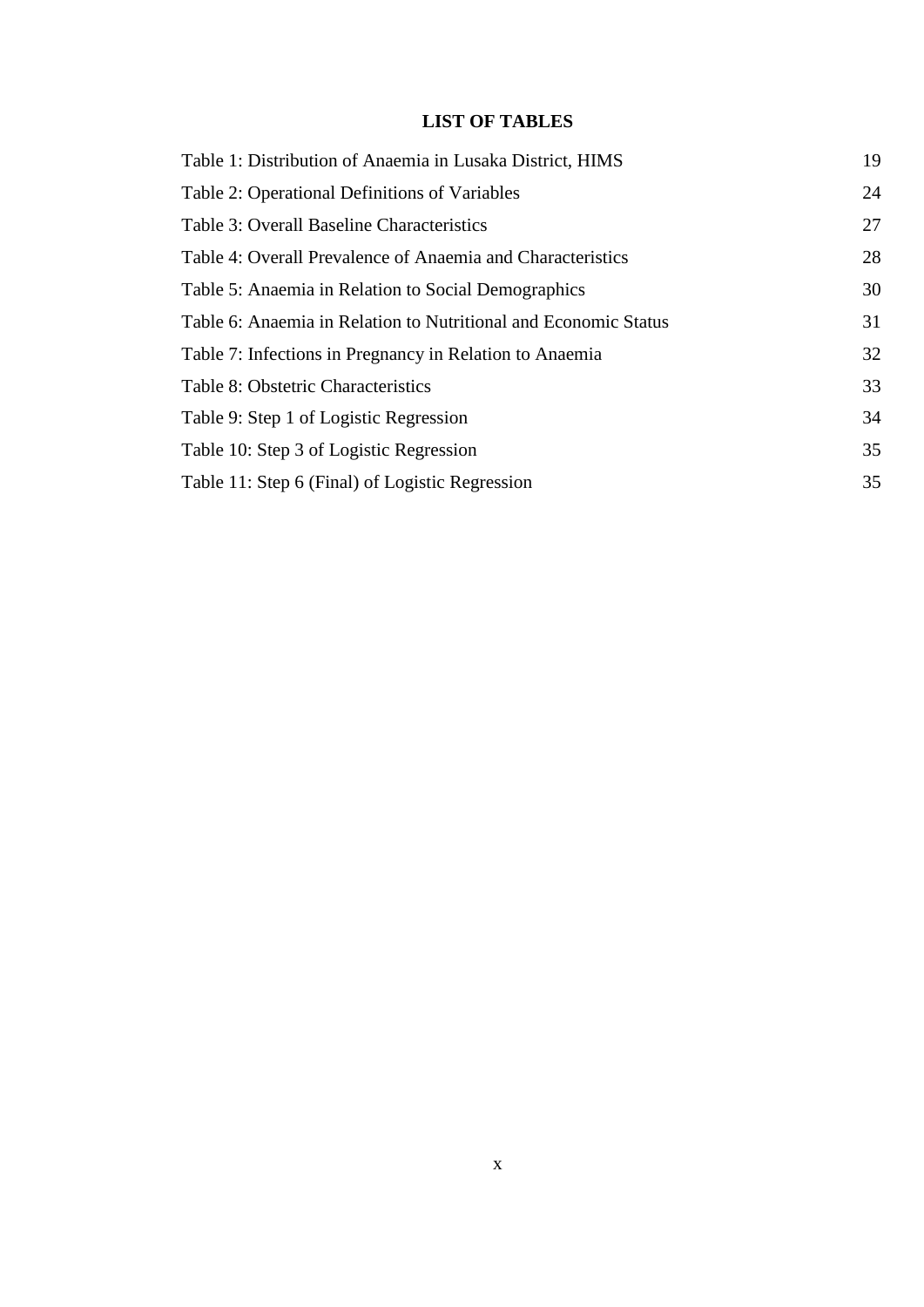# **ABBREVIATIONS**

<span id="page-11-0"></span>

| <b>AIDS</b>    | Acquired Immunodeficiency Syndrome           |
|----------------|----------------------------------------------|
| AIP            | Anaemia in Pregnancy                         |
| <b>ANC</b>     | Antenatal care                               |
| <b>CDC</b>     | <b>Centre for Diseases Control</b>           |
| <b>CSO</b>     | <b>Central Statistics Office</b>             |
| <b>FANC</b>    | <b>Focused Antenatal Care</b>                |
| H <sub>b</sub> | Haemoglobin                                  |
| <b>HIV</b>     | Human Immune deficiency syndrome             |
| HP             | <b>High Parity</b>                           |
| <b>IDA</b>     | Iron deficiency anaemia                      |
| <b>LBW</b>     | Low Birth Weight                             |
| <b>LMNP</b>    | Last normal menstrual period                 |
| LP             | Low Parity                                   |
| <b>MCH</b>     | Mean corpuscular Haemoglobin                 |
| <b>MCHC</b>    | Mean corpuscular haemoglobin concentration   |
| <b>MCV</b>     | Mean corpuscular Volume                      |
| <b>SDGs</b>    | <b>Sustainable Development Goals</b>         |
| P.falciparum   | Plasmodium falciparum                        |
| <b>RDC</b>     | Red cell count                               |
| <b>RDW</b>     | Red cell distribution width                  |
| <b>UNFPA</b>   | <b>United Nations Food Production Agency</b> |
| <b>UNICEF</b>  | <b>United Nations Child Fund</b>             |
| <b>UTH</b>     | <b>University Teaching Hospital</b>          |
| <b>WHO</b>     | World Health Organisation                    |
| <b>ZDHS</b>    | Zambia Demographic Health Survey             |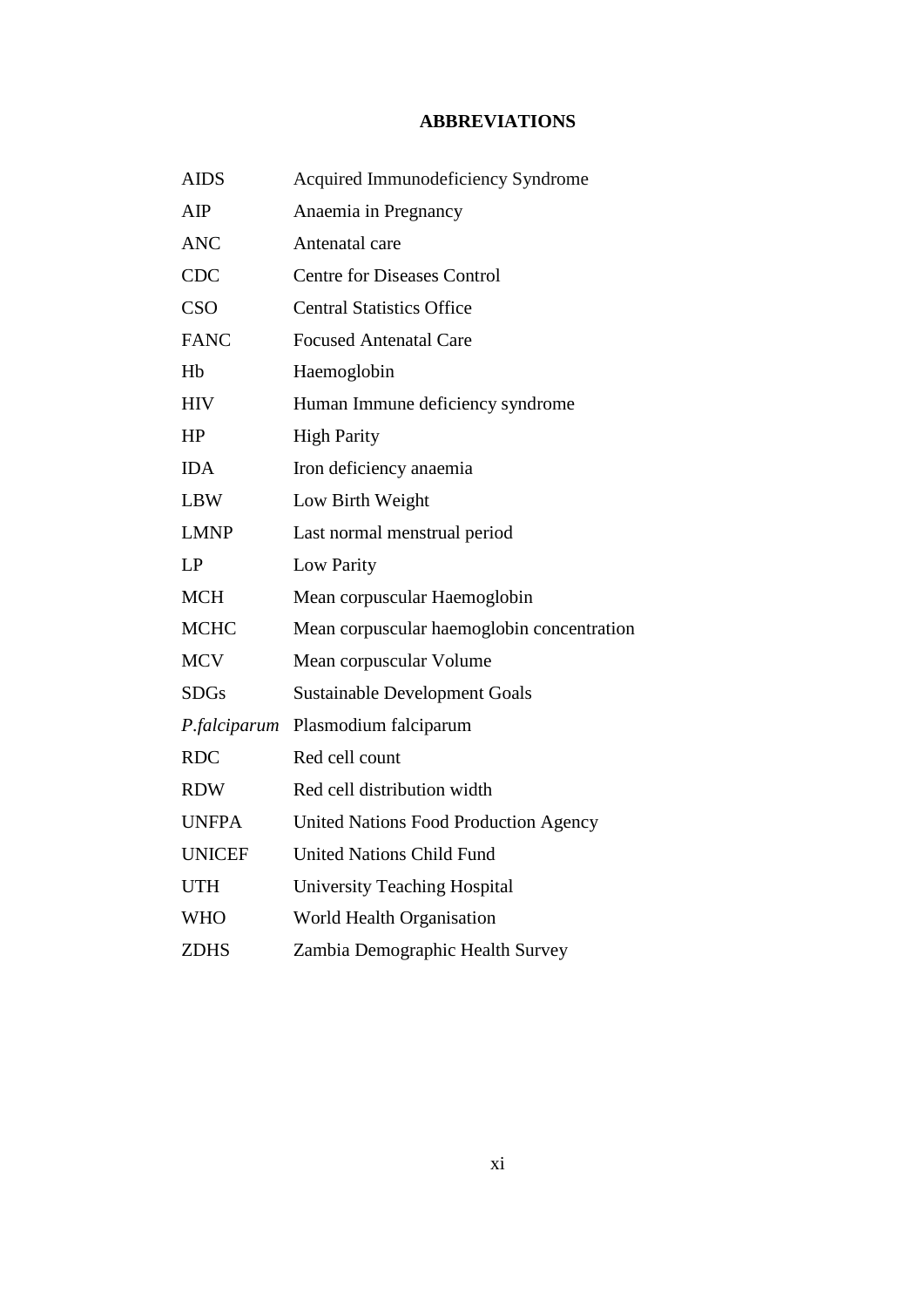# **DEDICATION**

<span id="page-12-0"></span>I dedicate this dissertation to my husband Siamulunge Njoolo and our lovely children, Felistus, Britney, Nthibe, Moobola, Ngosa and Princess Pheona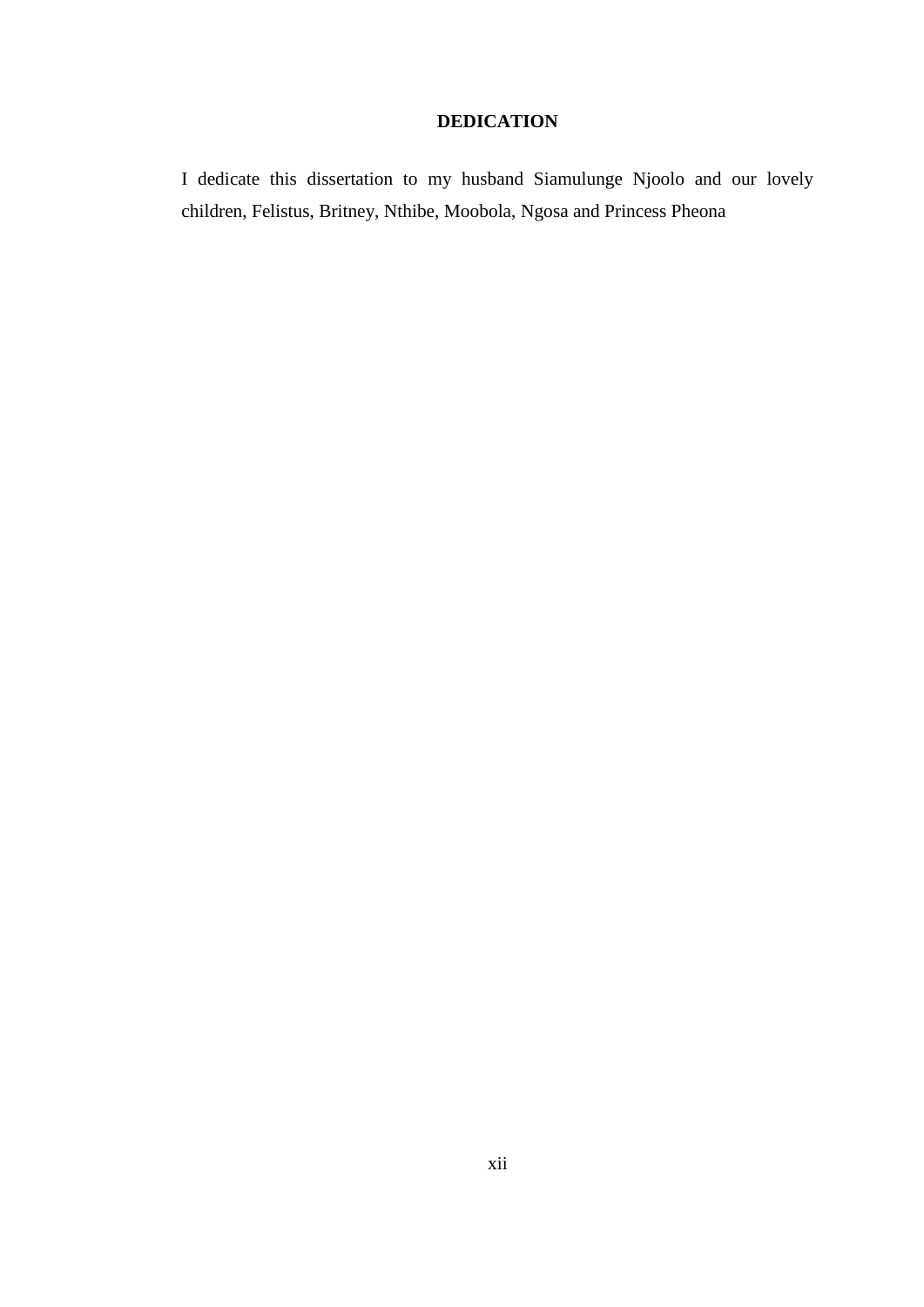### **CHAPTER ONE: INTRODUCTION**

### <span id="page-13-1"></span><span id="page-13-0"></span>**1.1 Background**

Anaemia in pregnancy continues to be a threat to the lives of many pregnant women and their unborn children a global public health problem affecting people from different age groups. WHO (1996) defines anaemia in pregnancy as haemoglobin (Hb) level below 11g/dl in the first half of the pregnancy and 10.5g/dl in the second half. Because of the physiology of pregnancy, a small drop in Haemoglobin is acceptable with the greatest hemodilution occurring during the late second to early third trimester, with lowest haemoglobin typically measured at 28 to 36 weeks (Ueland, 1976) (as cited by Bauer, 2013). It is therefore critical to understand that accurate prevalence is almost impossible to attain as the haemoglobin varies throughout the course of pregnancy. This was found to be true by Scholl (2005), when he conducted a study in the USA and found a variation in prevalence of anaemia in pregnancy of 1.8%, 8.2% and 27.1% in the first, second and third trimesters respectively. Some of the effects of anaemia include but not limited to low birth weight babies, preterm delivery, low productivity, postpartum haemorrhage, postpartum depression and ultimately maternal mortality. Some of the common causes of anaemia in pregnancy are nutritional, infectious, low social economic status and obstetric characteristics. Prevention is clearly of critical importance, yet current coverage with anti-malarial interventions and micronutrient supplementation is poor in many African countries. Ideally severe anaemia could be prevented and pregnancy outcomes improved with nutritional supplementation and infection control measures (WHO, 1998). The global prevalence of anaemia is 24.8% in the general population, with 41.8% being among pregnant women. The highest prevalence of anaemia in pregnancy is experienced in Gambia at 75.1% and lowest in U.S at 5.7% (Bruno et al, 2008). Zambia, like most African countries, is challenged at 46.9%, Nigeria 66.7%, Ghana 64.9% and Kenya 55.1%, making it a severe public health problem in these countries, with Botswana having a relatively lower figure of 21.3%, which is a rare occurrence in Africa (Bruno et al, 2008).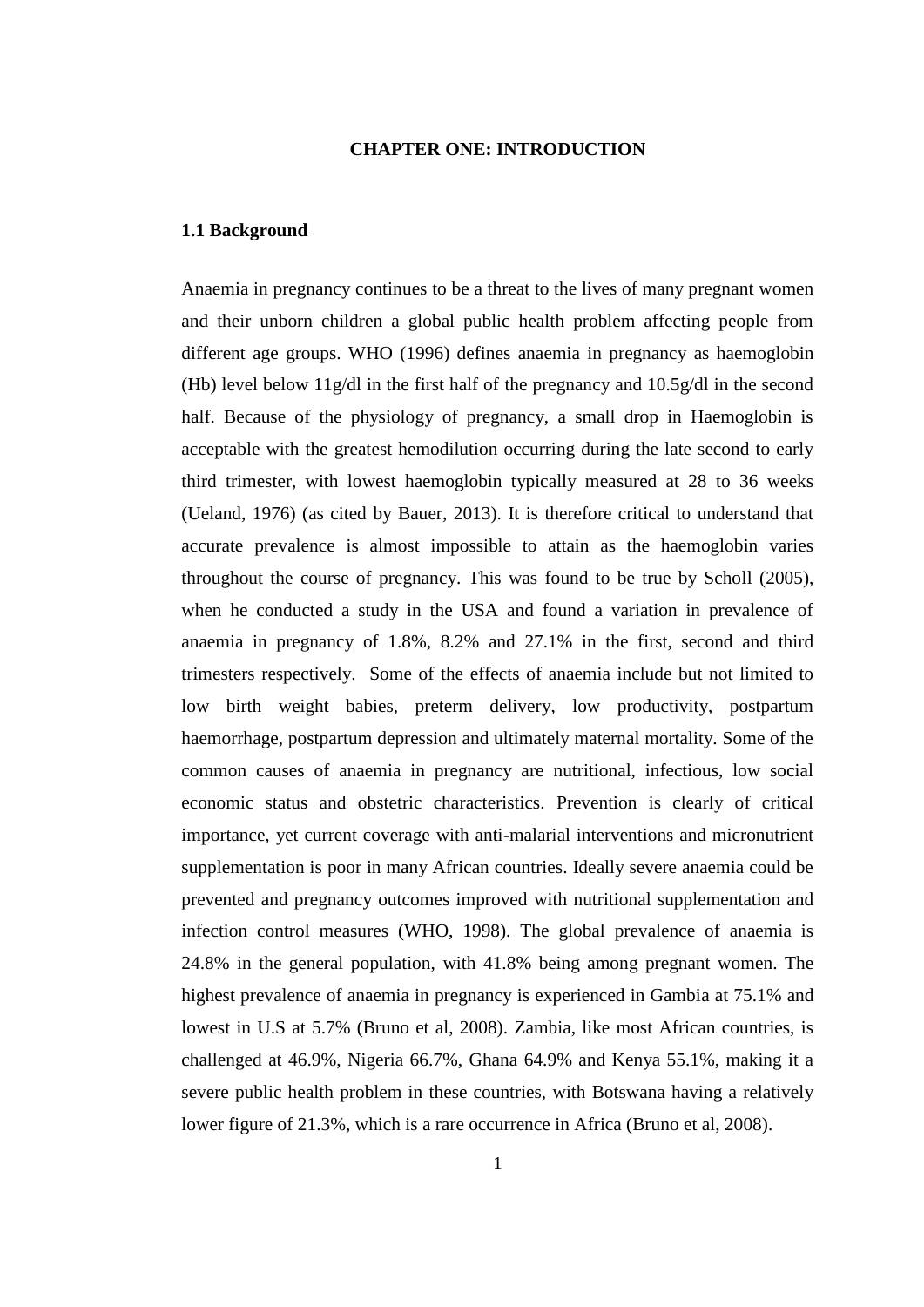This study is critical as countries under the United Nations reach out for the attainment of sustainable development goals (SDGs), which address maternal and child health. Sadly, like many other developing countries, Zambia did not attain the MDGs (WHO, 2015), the earlier set goals. Some significant improvements have been made though in Zambia, as seen by the reduction in maternal mortality ratio from 729 per 100000 live births in 2001 to 398 per 100,000 live births in 2014, a marked improvement of about 55% (CS0, 2015). The last anaemia in pregnancy prevalence study was undertaken more than a decade ago by Luo (1999); hence the trends could have changed or remained the same. There is a definite need for newer information. Anaemia in pregnancy being a severe public health problem in Zambia, needs frequent reviews for a meaningful contribution to effective control of the disease and ultimately help reduce the maternal mortality ratio from the current 398/100,000 to less than 7/100,000 by 2030 (CSO, 2014; WHO, 2015).

### <span id="page-14-0"></span>**1.2 Statement of the Problem**

Zambia's maternal mortality ratio is still high, for every 1000 live births four women die of pregnancy related complications. Anaemia in pregnancy significantly contributes to this number. Maternal haemoglobin less than 6g/dl has been associated with reduced amniotic fluid volume, foetal cerebral vasodilatation; nonreassuring foetal heart rate patterns (Carles et al, 2003). Increased risk of preterm delivery, spontaneous abortion, low birth weight and foetal death has also been reported (Lone, 2004). Additionally, severe anaemia increases the risk of maternal mortality, postpartum haemorrhage, restless leg syndrome, reduced mental performance and generally reduced productivity (Brabin, 2001).

The insidious nature of anaemia in pregnancy presentation means, however, that mild to moderate degrees of anaemia frequently remain undetected and untreated by health care workers and in the community. In Lusaka urban, Zambia, not all facilities are able to carry out routine haemoglobin estimation during ANC, hence women who are asymptomatic may remain untreated and this is compounded by the perpetual stock outs of micronutrient supplements at the point of care and poor compliance by the women due to mainly side effects (Chipaya, 2012).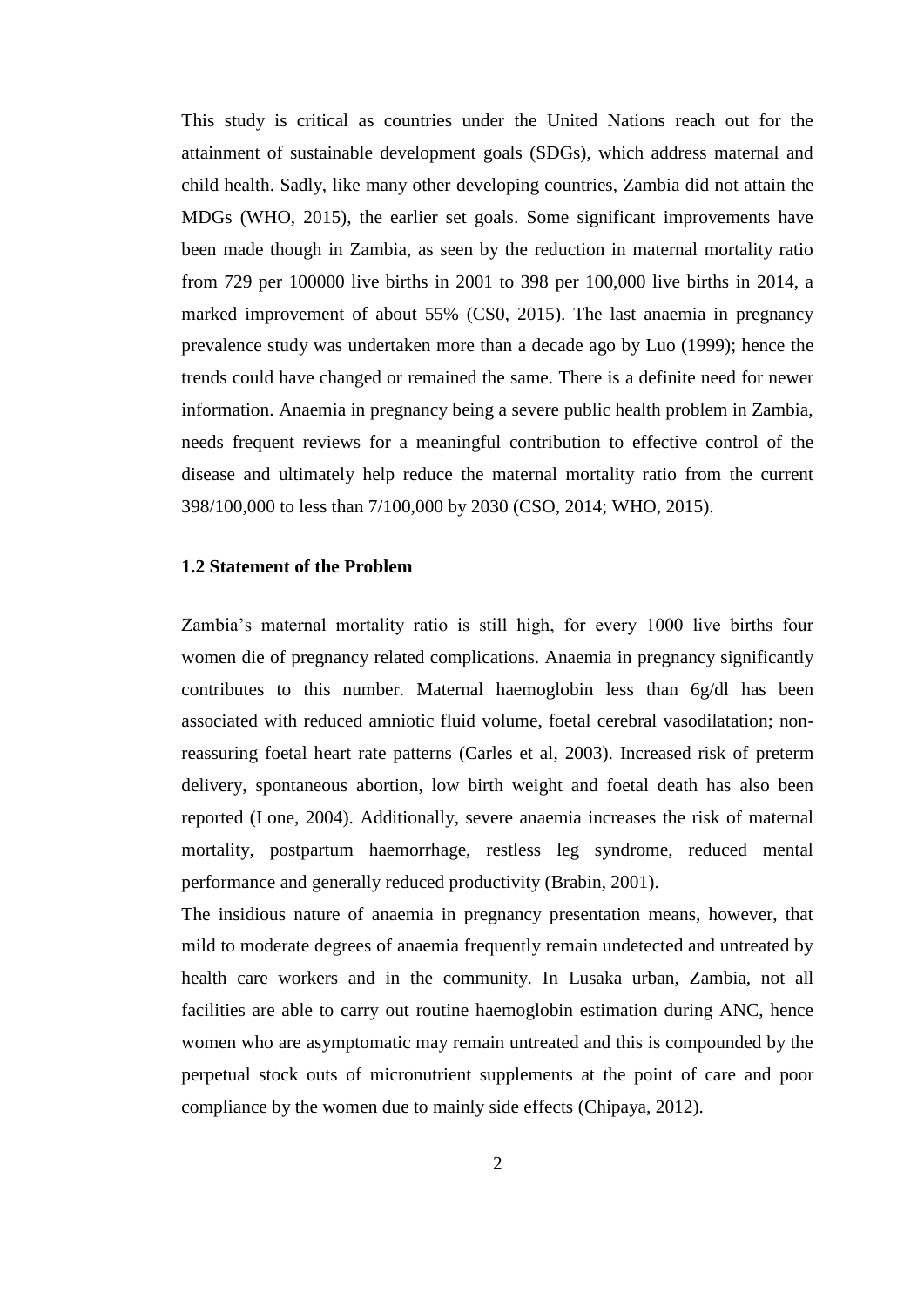The current prevalence of anaemia in Lusaka district in the general population is captured using the District Health Information Management System (HIMS) tool. The tool disaggregates the figures according to age but does not indicate number of pregnant women. This implies that the current prevalence of anaemia among pregnant women seems to be unclear.

Below is an extract from the 2014 Lusaka district HIMS tool (i.e. anecdotal data).

| Age            | 5 years and<br>$>$ 5 years |           | Total     |
|----------------|----------------------------|-----------|-----------|
|                |                            | above     |           |
| Anaemia        | 199                        | 1,093     | 1,292     |
| Population     | 350,633                    | 1,794,029 | 2,144,662 |
| Incidence rate | 0.57                       | 0.61      | 0.60      |
| Prevalence     | 0.06%                      | 0.06%     | 0.06%     |

<span id="page-15-1"></span>**Table 1: Distribution of Anaemia in Lusaka District, HIMS**

# <span id="page-15-0"></span>**1.3 Research Question**

What is the burden of anaemia and its associated factors among pregnant women receiving antenatal care in Lusaka district, Zambia?

### **1.4 Objectives**

### **1.4.1 General Objective**

To investigate the problem of anaemia and its associated factors among pregnant women booking for antenatal care in Lusaka district, Zambia.

### **1.4.2 Specific objectives**

- 1. To determine the prevalence of anaemia among pregnant women
- 2. To determine the factors associated with anaemia
- 3. To identify the common types of anaemia among pregnant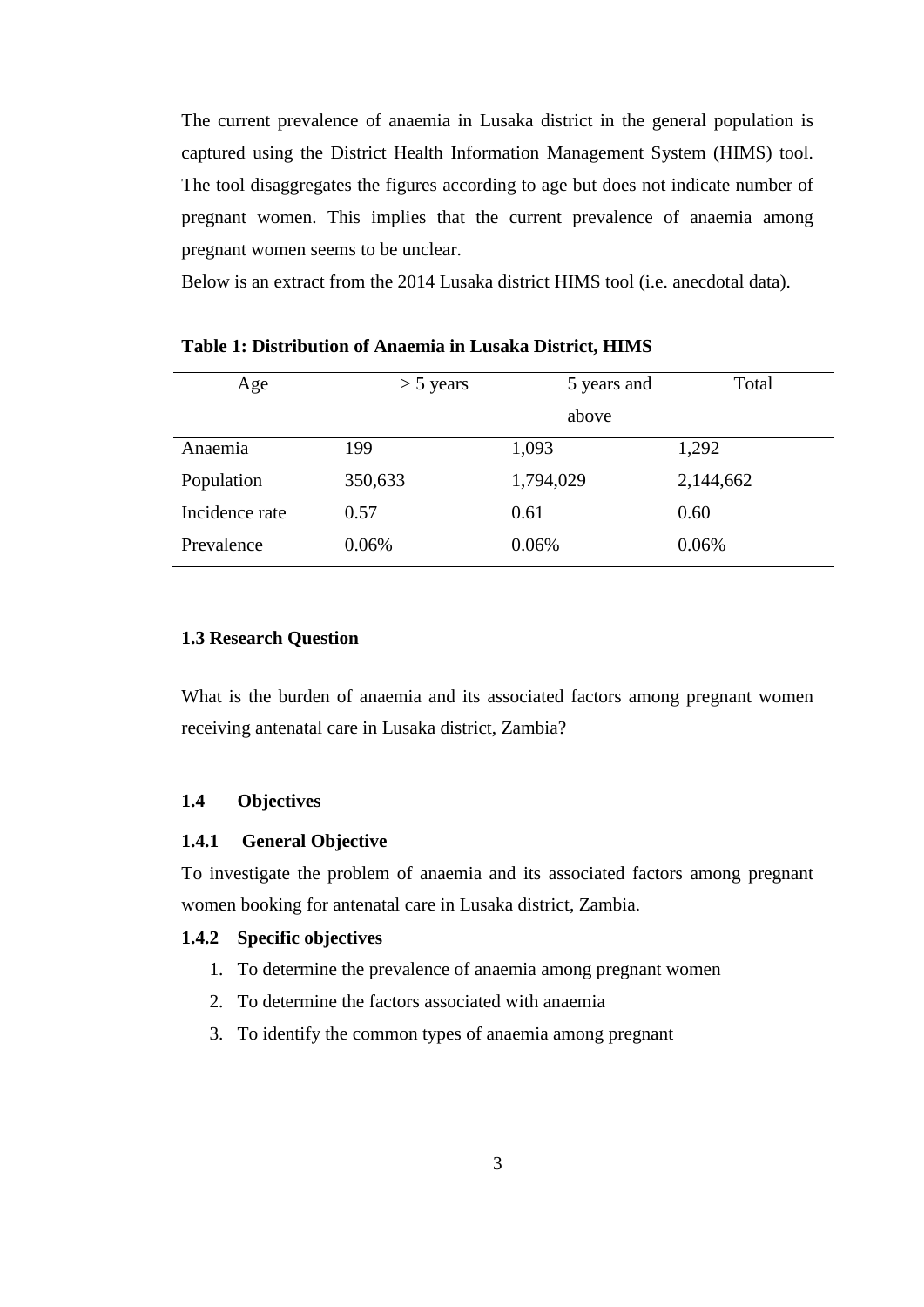#### **CHAPTER TWO: LITERATURE REVIEW**

### <span id="page-16-1"></span><span id="page-16-0"></span>**2.1 Prevalence**

The global prevalence of anaemia is estimated to be 24.8%, affecting 1.62 billion people worldwide. Of these, 30.1% are non-pregnant women and 41.8% pregnant women, a staggering 56 million pregnant women ((Bruno et al, 2008). More than 50% of these women live in Africa, which is more than twice as much as the prevalence of anaemia in pregnancy in America and Europe, 24.1% and 25.1% respectively (Bruno et al, 2008).

The prevalence of anaemia as a public health problem is categorised as follows: < 5% no public health problem, 5-19.9% mild public health programme, 20-39.9% moderate public health problem > 40% severe public health problem (WHO, 2001) (as cited by Bruno et al, 2008). According to Luo (1999), Zambia's prevalence is estimated to be at 46.9% and this makes anaemia in pregnancy a severe public health problem in the country. According to the United Nations Food Programme Agency (UNFPA) (2012), some African countries have made some improvements over the past few years.

# <span id="page-16-2"></span>**2.2 Factors associated with anaemia in pregnancy**

### **2.2.1 Nutritional deficiencies**

Globally, iron deficiency is the most significant contributor to the onset of anaemia, contributing over 77490 maternal deaths, which translates to 27% of all maternal deaths from indirect causes (Say L et al, 2014). WHO (2002) rates iron deficiency anaemia, (IDA) to be among the most important contributing factors to the global burden of disease especially during pregnancy as the physiological demand for iron increases up to seven times more than the non-pregnant state (Christensen, 2004). An early study conducted at the University Teaching Hospital in Lusaka Zambia, on aetiology of anaemia in pregnancy, showed a prevalence of IDA to be 84.2% for pregnant women with anaemia (O'Dowd et al, 1979).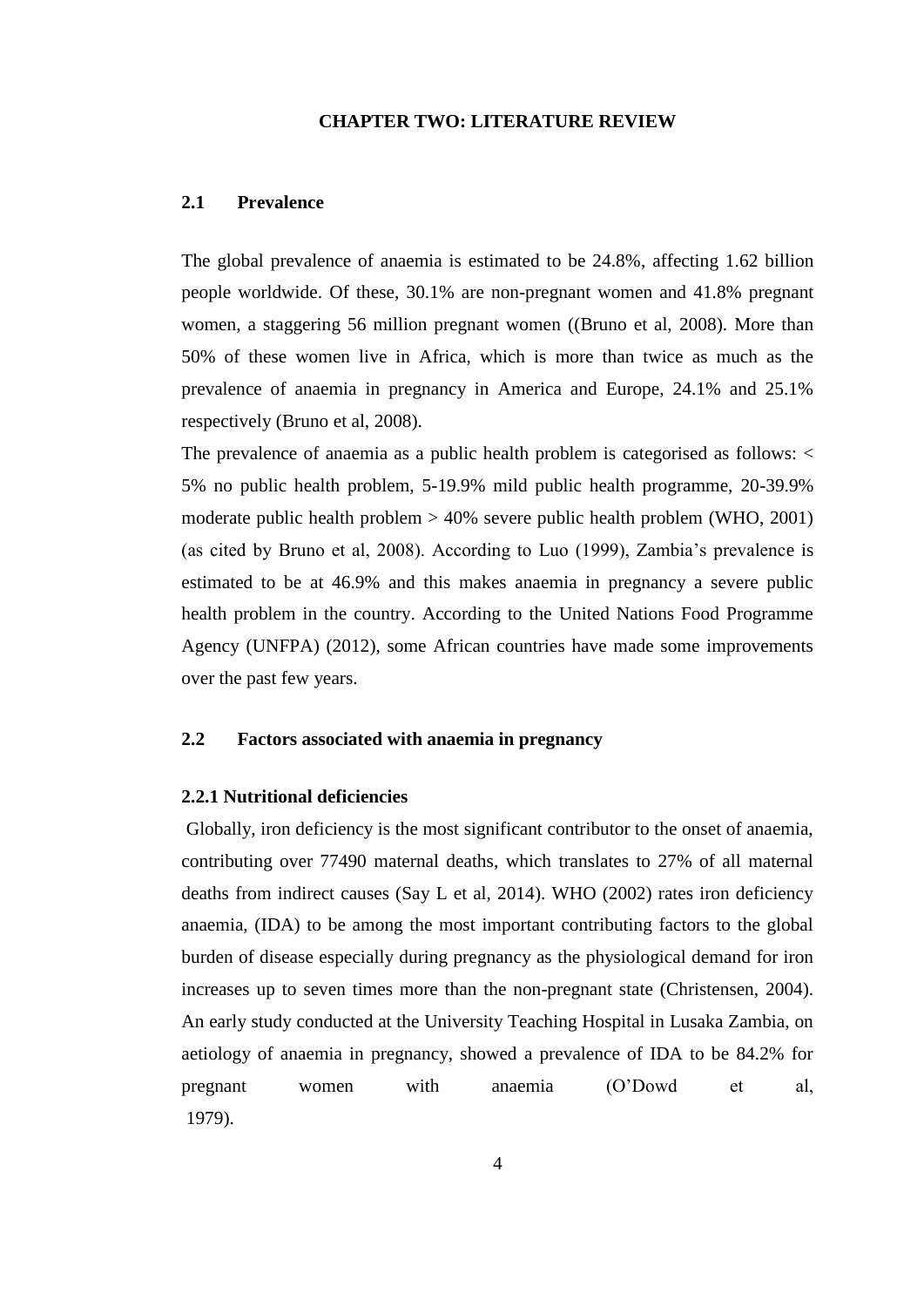IDA continues to be a challenge even in developed countries despite the fact that these women have relatively good iron stores and easy access to iron rich foods. For example, a national survey conducted in the United States by Muller (2014) showed that pregnant women had significantly poorer iron status than non-pregnant women. The biomarkers used in the survey demonstrated significantly lower iron levels with increasing parity and those having regular periods, while women who used hormonal contraceptives had iron indicators that suggested increased iron levels (Muller, 2014).

In most regions of the world, pregnant women eat soil or ice (pica), a manifestation of iron deficiency, mostly with no other associated symptoms (Ellis, 2014). In Malatya, Turkey, one in 10 pregnant women were eating soil and anaemia was more prevalent (37%) among soil eaters (Karaogul et al, 2010). Soil eating in most countries is still debatable as to whether soil eating cause anaemia or anaemia leads to soil eating (Muller, 2014; Okcuoglu, 1966). Furthermore, drinking tea or coffee has also been mentioned to cause IDA as it interferes with iron absorption especially if taken immediately after a meal (Muller, 2014; Okcuoglu, 1966). The usual diet in the tropics is mostly grain based, whose high phytate content interferes with absorption of iron (Van den Broek, 1998).

Besides the effects that IDA has on the mother, it also affects the baby, not only in utero but even way after they have grown up. Babies born of anaemic mothers while in utero have been found to develop hypertension in adulthood due to the large placental size and low birth weight (Hindmarsh, 2000). Other consequences of IDA include preterm delivery, perinatal mortality, and postpartum depression. Fetal and neonatal consequences include low birth weight and poor mental/ psychomotor performance.

WHO (1989) recommends iron supplementation to adolescents and women for 2 to 4 months a year, to ensure that women have reasonable iron store when they commence pregnancy. The major obstacle to iron supplementation is compliance to treatment due to side effects and the lack of awareness among women for the real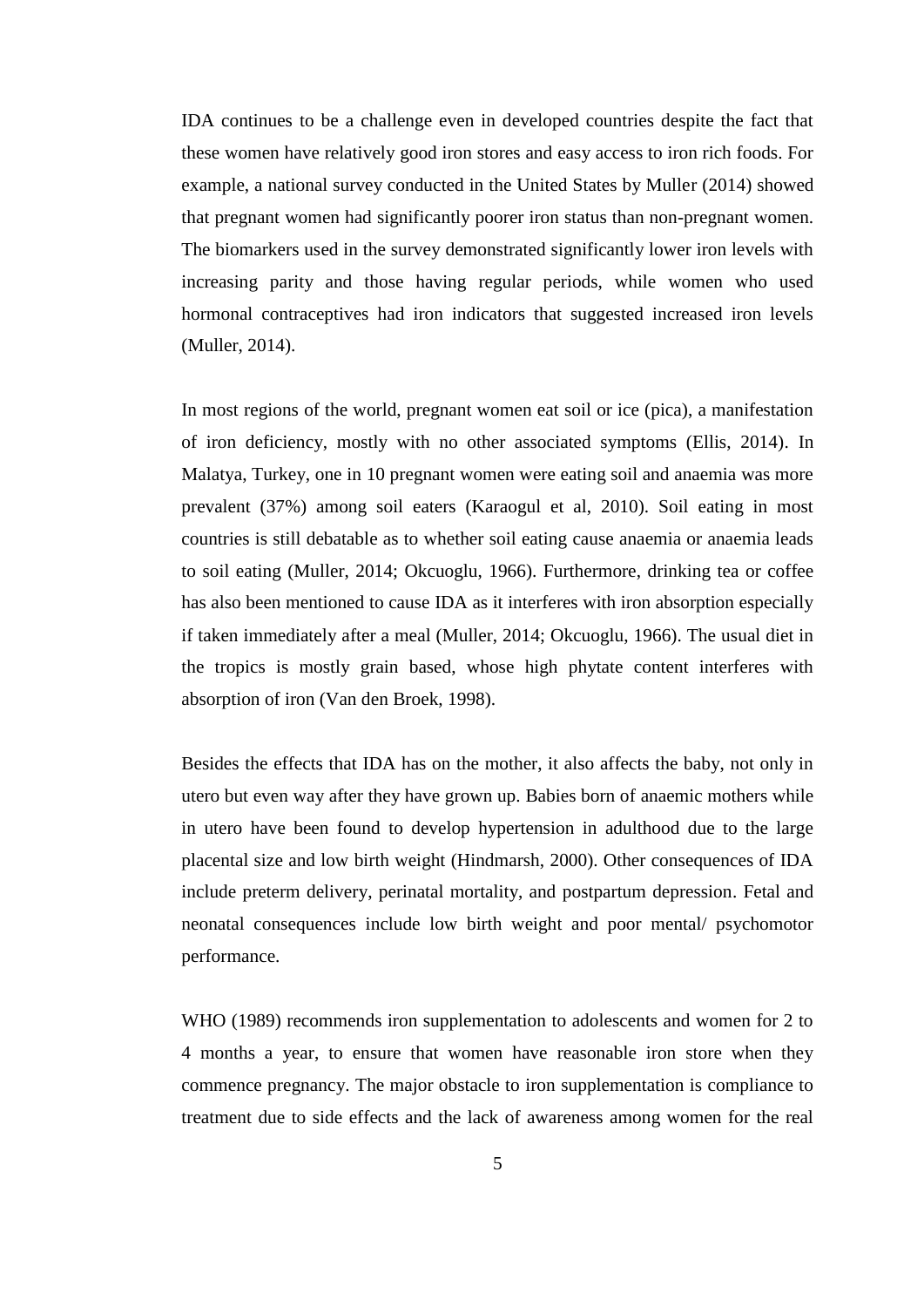need for iron during pregnancy (Chipaya, 2011). Women must be convinced of the importance of iron for their health and the health of the baby, giving tablets alone is not enough to ensure success (Demmouch, 2011). A randomised trial in a rural clinic of Pakistan found an iron folate supplement to be associated with higher maternal hemoglobin levels, fewer births before 34weeks, fewer early neonatal deaths (Lone, 2004). Zambia has a national policy on iron supplementation which is distributed during antenatal clinics (ANC) (Mason, 2001).

# **2.2.2 Infectious causes**

Infectious causes of AIP are more common in non-industrialised countries than the industrialised countries (Fleming, 2008). In sub-Saharan Africa, there are approximately 125 million pregnancies at risk of malaria every year, and up to 200,000 babies die as a result (Dellicour S et al, 2007).The severe forms of Malaria are usually caused by plasmodium falciparum (*P. falciparum*), mostly affecting those women entering pregnancy for the first time as they would not have developed any immunity (Chendraui, et al 2013; WHO, 2013). The incidence of malaria varies throughout the year with a peak during the hot/wet seasons when there are plenty breeding sites. Anya (2004) conducted a study at Gambia's main referral hospital during a malaria season and found a shocking increase of maternal mortality by 168% and 3 fold increases in proportion of deaths due to anaemia and a tendency to persist even in the postpartum period. Kalinani et al. (2010) in a cohort study in Malawi found an increased risk of low birth weight babies (LBW) and maternal anaemia in women infected with *P. falciparum*. In Mozambique, a third of malaria related deaths are associated with severe anaemia (Granja, 1998). Fleming (1989) studied the aetiology of severe anaemia in pregnant women of Ndola, Zambia and 84% turned out to have had *P. falciparum* infection.

To reduce the risk of poor outcomes, WHO (2013) recommends intermittent presumptive treatment of malaria in pregnancy (IPTp) with sulphadoxinepyrimethamine (SP) given without determining parasitemia as it will treat patients with parasites or provide prophylactic effect to non-infected women. Unfortunately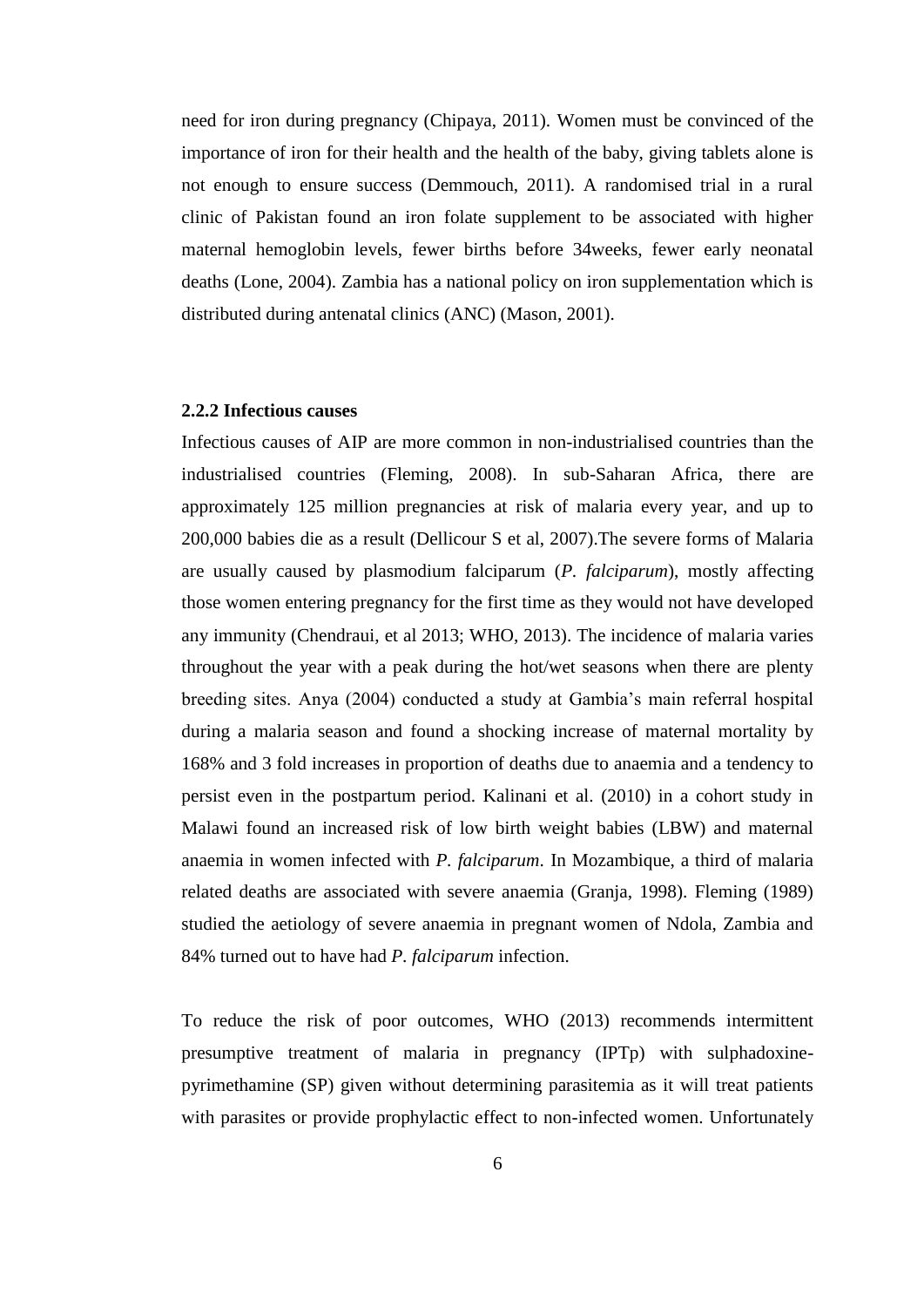the emergence of SP-resistant *P. falciparum* threatens this strategy (Tan, et al, 2014).

A study done in Enugu, Nigeria showed an increase in prevalence of malaria among pregnant women living with HIV and AIDS, with anaemia being a serious contributing factor (Johnbull et al. (2014). In this study,

### **2.2.4 Social Demographics/ Obstetric Factors**

There are various major factors contributing to anaemia in pregnancy including unemployment, low intake of vegetables, poor compliance to iron-folate supplements poor diet during pregnancy, parity, education levels and inter pregnancy interval (Chipaya, 2007). Studies from various low income countries have suggested the importance of counselling and health education for pregnant women with anaemia to improve their knowledge and awareness about a healthy pregnancy (Sukchan et al. 2010; Abd ElHameed et al., 2012; and Idowu et al. 2005).

Desalegn (1993) found the prevalence of anaemia in Jima town of south western Ethiopia to be 41.9% and distributed as 56.8% for rural and 35.9% urban populations, with the illiterate and those not practicing family planning being more affected. Another study in the southeast of Ethiopia in 2013, found a prevalence of 27.9 % associated with rural residence, intestinal helminths infection and a history of heavy menses (Cyril, 2007).

Most women book for antenatal after the first trimester making prevention of complications and early diagnosis a challenge (Idowu et al., 2005). Antenatal care (ANC), the care that a woman receives during pregnancy helps to ensure health outcomes for the woman and the newborn (WHO/UNICEF, 2003). There are various health messages that are given during each visit that promote good health, appropriate nutrition, prevention and detection of conditions such as malaria, HIV, syphilis and anaemia. The benefit is even more when women book early, unfortunately most women book late into their pregnancies. ANC uptake is generally good in Africa with the young, poor, less educated and rural residents dropping out due to access barriers (WHO/UNICEF, 2003). Zambia reports a good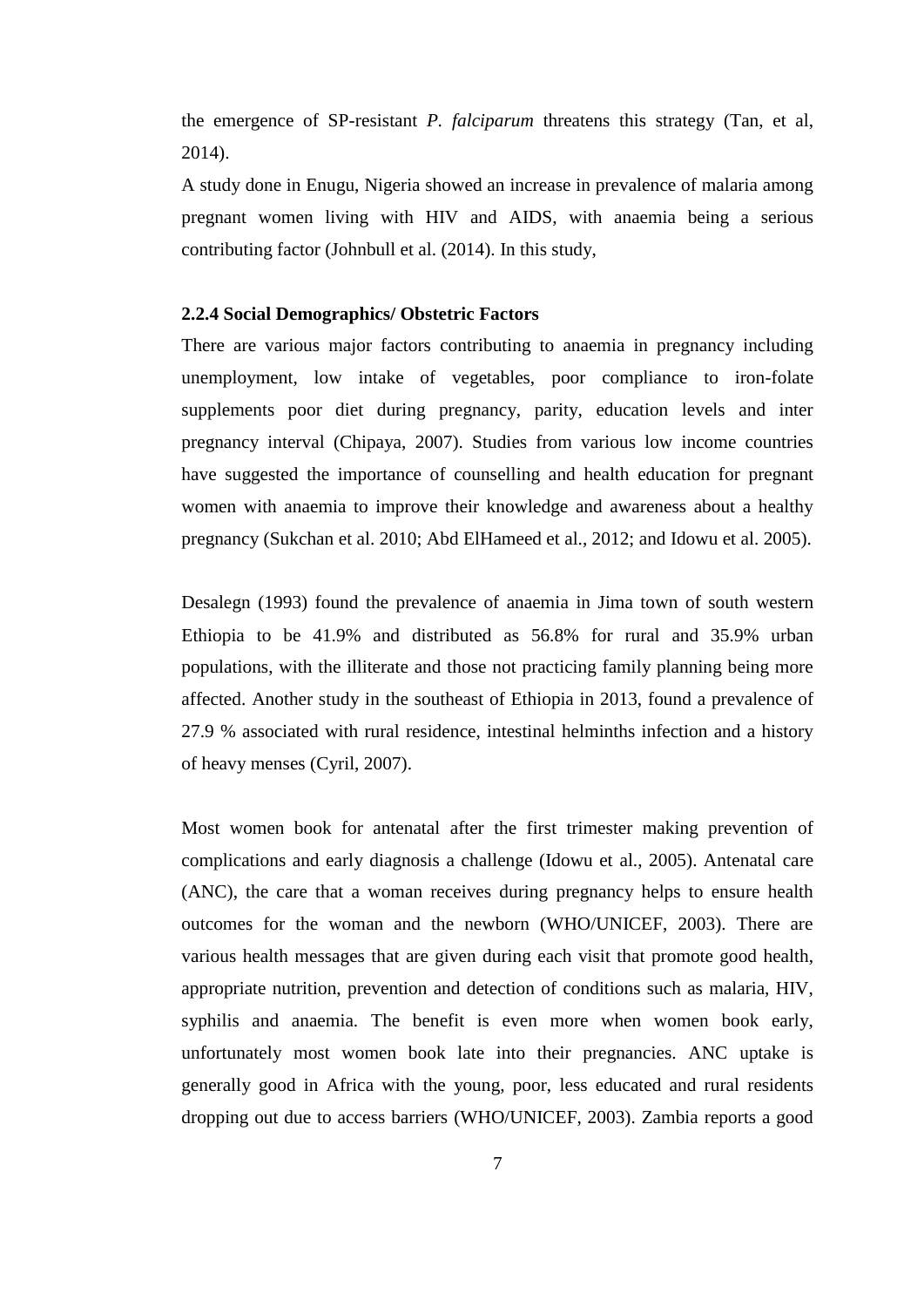ANC coverage of 99% (CSO, 2014), despite these women booking late into their pregnancies. For example, at UTH, Lusaka 15% of the women attending ANC in December 2014 booked in the first trimester and 16% in January 2015, 53% and 50% in second trimester, 25% and 26% in the third trimester respectively (ZHEPRS Data, 2015). A study done in Nigeria, taking into account the entire study participants, only 9.8% booked in the first trimester, 63.5% booked in the second trimester and 26.6% in the third trimester of their pregnancies (Idowu et al., 2005). This could be explained in part by a study done by Moore (2002) which showed that women have negative perceptions about the quality of maternity care, caused by nurse midwives' impolite, negligent behaviour and intentional humiliation of the women. Late booking indeed robs women of the much needed care, as they miss out on early treatment and management of any complications that may arise.

High parity (HP) is among the factors with etiological potential in causing anaemia in pregnancy. Having five or more pregnancies with gestation periods of greater or equal to 20 weeks is considered as HP and less than five pregnancies with gestation periods of greater or equal to 20 weeks, low LP (Alivu, 2005). A retrospective cohort study done in Jordan, by Al Farsi, et al. (2011) concluded that HP pregnancies carry about three times higher risk of developing incident AIP than LP due to haemorrhage, which could be secondary to macrosomia babies, multiple pregnancies and reduced elasticity of the uterus. Additionally, a woman loses about 500 mg of iron with each pregnancy, confounded by menstrual losses, ranging from 10-250mls (4-100 mg of iron) per period (Harper, 2014). This clearly explains the extent to which HP increases the risk of AIP. Very few women recover fully from these significant losses. This is consistent with the findings of Kumari and Badrinath (2002). Ozumba and Igwegbe (1992) and Desalegn (1993) had similar findings of AIP being significantly associated with this group of women. On the contrary Chipaya (2007) found no significant association between anaemia in pregnancy and HP in a study conducted in Lusaka, Zambia.

Interpregnancy interval defined as the time from delivery to the time of next woman conception, is highly debatable definition as other schools of thought would want to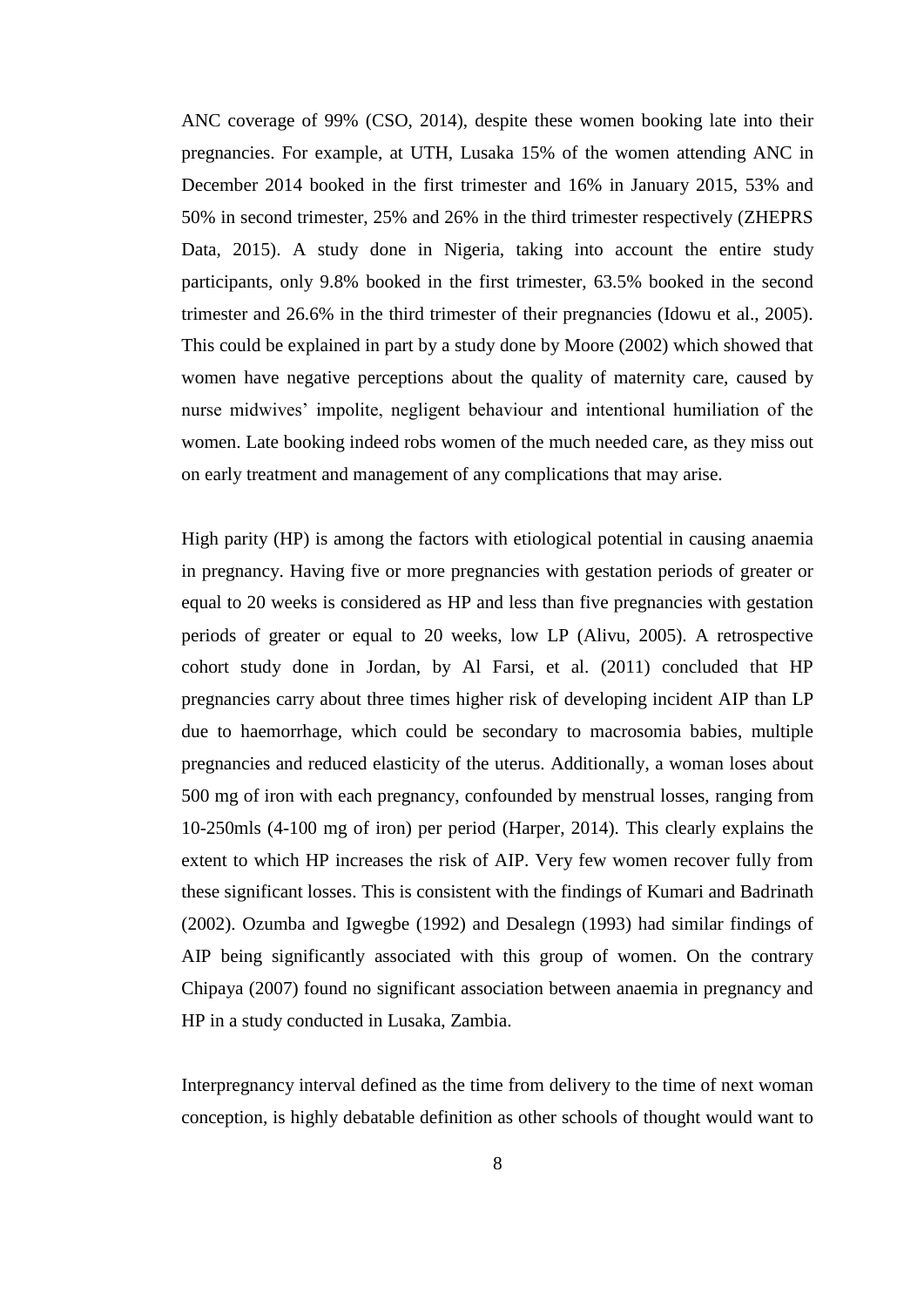consider whether the woman was breast feeding or not during this interval, to make an objective analysis. Dewey (2007) defined it as a nonpregnant, nonlactating interval to be more accurate. A period of at least 36 months is generally acceptable duration as recommended by the Central statistical office (CSO) (2003). Traditionally, most women tend to have children who are closely spaced without giving the body a chance to replenish its nutritional stores. Kilbride (1999) (as cited by Chipaya, 2011) conducted a study in Jordan, which showed significant association between interpregnancy interval and anaemia with more cases (79.5%) than controls (61.5%), consistent with the findings of Lazovic and Pocekovak (1996) (as cited by Chipaya, 2007). On the contrary, Chipaya (2007) and Githinji (2010) found no associations in their studies in Lusaka district, Zambia and Mbagathi hospital, Nairobi Kenya respectively. The issue of interpregnancy interval would decline if women would be more knowledgeable about family planning and make use of the various methods available. For Zambia the contraceptive prevalence rate has increased from 15% in 1992 to almost 50% in 2014, a step in the right direction (CS0, 2014).

From the literature reviewed, it can be seen that a considerable amount of research has been done but AIP still continues to pose a major public health problem globally as well as locally, hence calls for more research.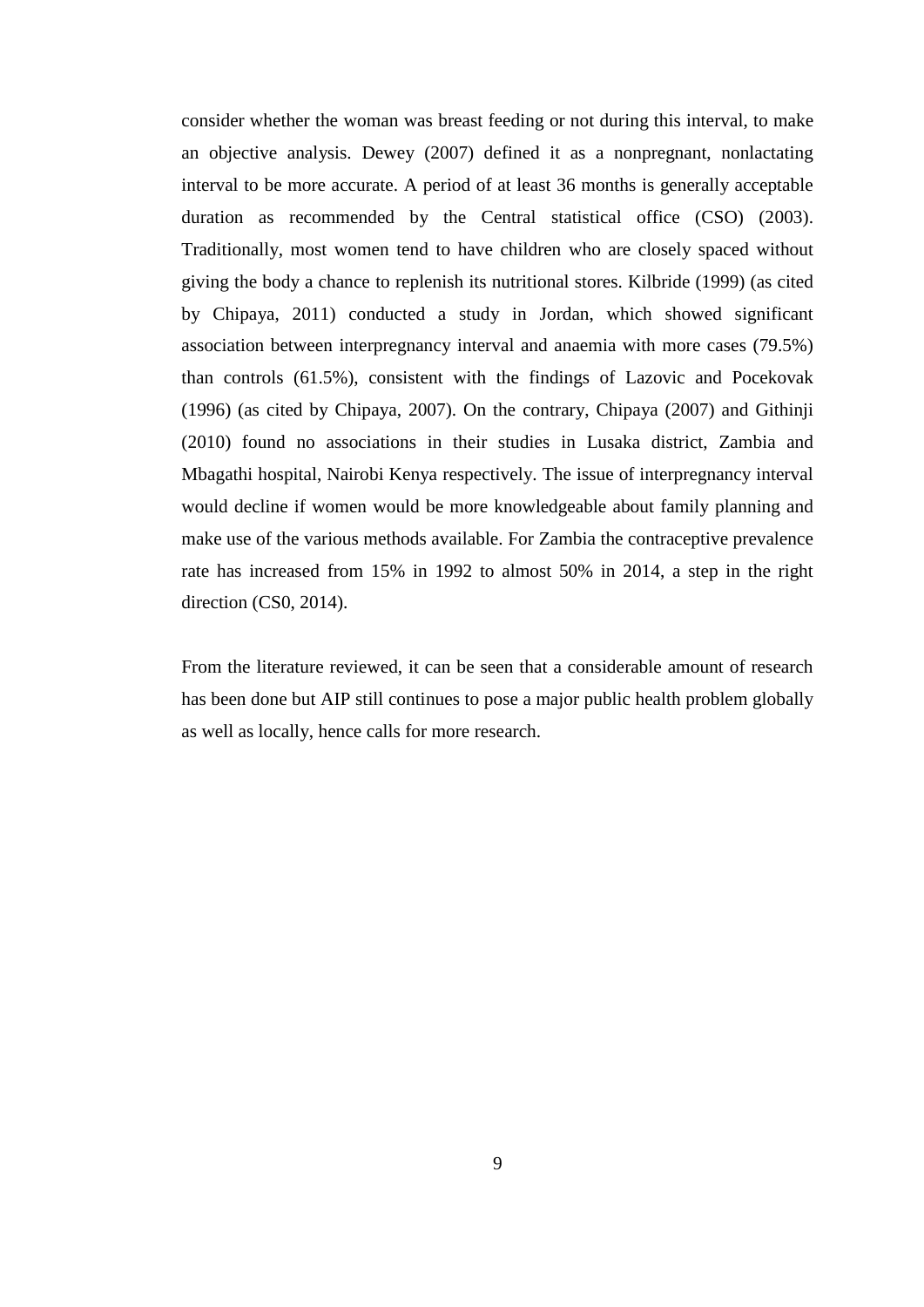# **CHAPTER THREE: RESEARCH METHODOLOGY**

### <span id="page-22-1"></span><span id="page-22-0"></span>**3.1 Study Design**

This was a cross-sectional study on pregnant women attending antenatal clinic at selected clinics in Lusaka.

# **3.1.1 Sites:**

Participants were recruited from, the University Teaching Hospital antenatal clinic, and selected clinics of Lusaka district as follows: Chelston, Kanyama, Kabwata and Kalingalinga. The clinics were selected based on their ability to do a full blood count at the time of submitting this proposal.

### **3.1.2 Target population**

All pregnant women in Lusaka district

### **3.1.3 Study population**

The study population comprised of pregnant women booking for antenatal clinic at the study sites who met the eligibility criteria.

# **a) Inclusion criteria**

- 1. Pregnant women aged 15-49 attending antenatal clinic at the study sites for the first time in the current pregnancy regardless of gestation age
- 2. Known last normal menstrual period or availability of early scan obstetric scan
- 3. Signed informed consent

### **b) Exclusion criteria**

- 1. History of per vaginal bleeding in current pregnancy.
- 2. History of micronutrient supplements in current pregnancy.
- 3. Acute febrile illness or other acute illness.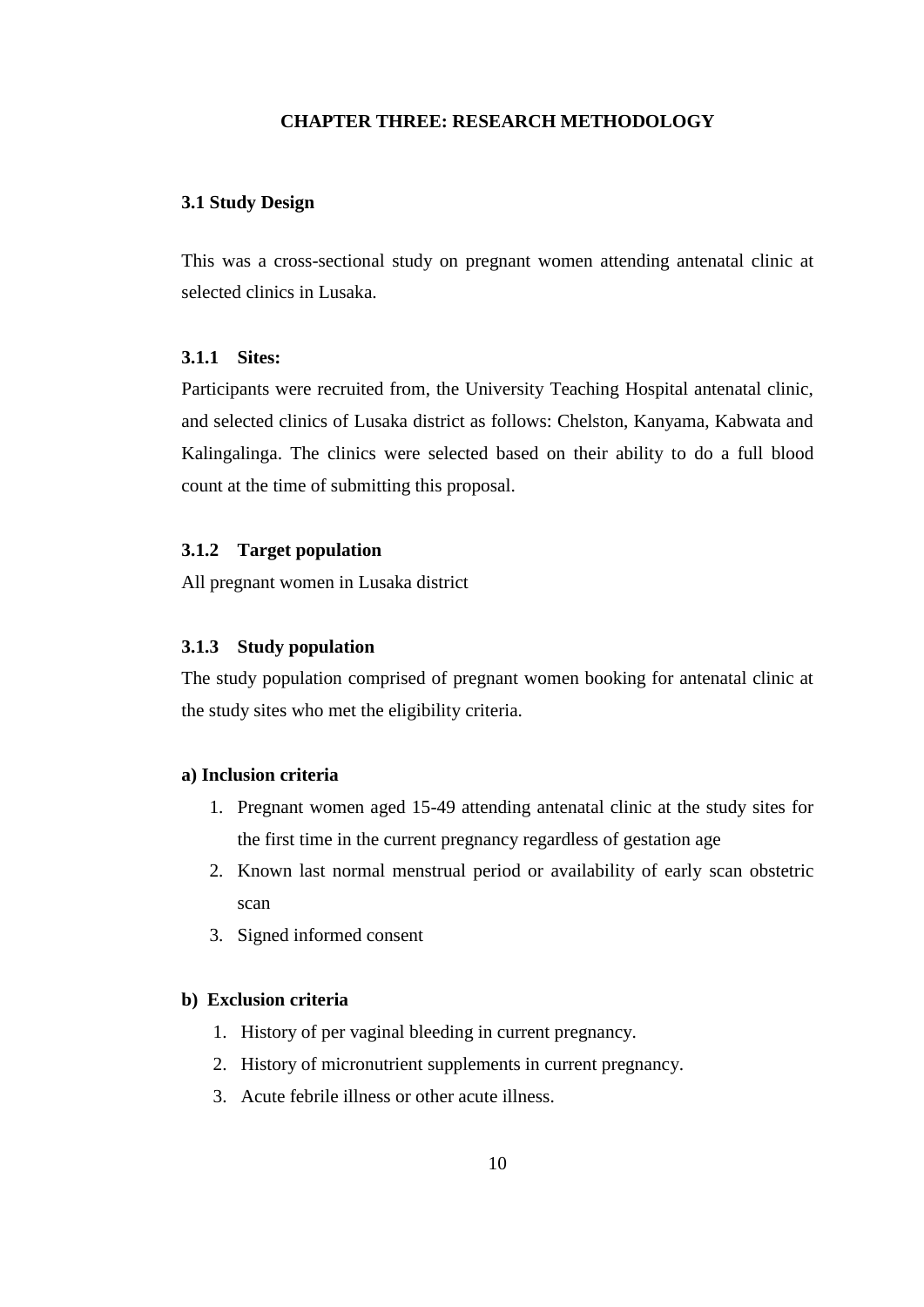### **3.1.4 Sample size**

Sample size was calculated using prevalence formula Stata version 12 and arrived at 216 as shown below.

Assumptions

Test HO p=0.4600, where p is the proportion in the population.

Alpha=0.0500

Power=0.9000

Alternative p=0.3600

Sample size 206

Contingency at 5% =216

# **3.1.5 Sampling**

Systematic sampling was done as follows;

Average number of women booking for antenatal care at the study sites was 50 per week. This translated approximately to 800 pregnant women booking for antenatal over 4 months. Some health facilities attended to women at booking from Monday to Friday, whereas others had specific days.

With a study sample size of 216, the sampling interval was calculated as 4

### **3.1.6 Study Duration**

September 2015 to January 2016

# <span id="page-23-0"></span>**3.2 Data Collection**

# **3.2.1 Data Collection Tool**

A structured questionnaire which had both categorical and open-ended questions was administered to the study participants. The questionnaire had the following sections:

1. Socio-demographic and economic data

2. Medical and drug history

3. Reproductive history including the index pregnancy

4. Laboratory investigation results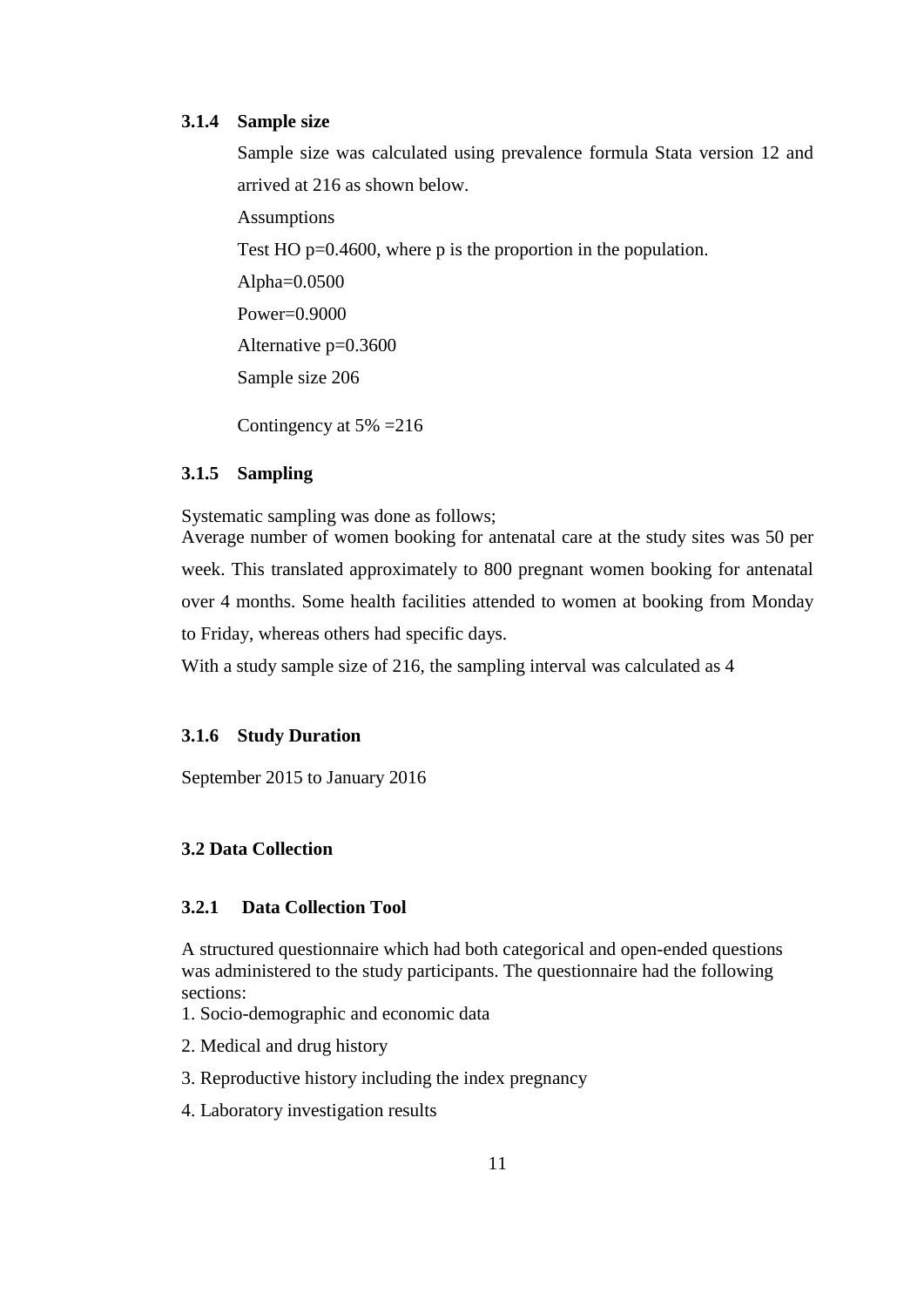#### **3.2.2 Data collection Technique**

Participants were recruited during working hours on the appropriate days for booking at the antenatal clinic. As principal investigator I was responsible for conducting interviews assisted by research assistants. The research assistants were qualified midwife nurses working in the Mother and Child Health Unit (MCH).

Training on the administration of the questionnaire was carried out before data collection for consistency and accuracy. This ensured that the questionnaire was administered in a standard way by the principal investigator and research assistants. Screening was done in line with exclusion criteria, before informed signed consent was sought and enrolment done.

In an event that the participant was unable to directly give consent for any reason, consent was sought from her surrogate. Medical records were examined and the patients interviewed in a private room. The interviews were conducted in a safe, secure and confidential environment. Information gathered was included in the patient's demographics, comorbid conditions, Reproductive history, and socioeconomic history. A detailed drug history was taken. Bloods for FBC were collected as per routine standard of care for each particular health facility and results were availed to the principal investigator and research assistants. Patients found to be anaemic were referred to their attending clinician immediately for further management.

### <span id="page-24-0"></span>**3.3 Diagnostic Criteria:**

<span id="page-24-1"></span>Anaemia was considered as Haemoglobin < 11g/dl

### **3.4 Variables**

The dependent variable was Haemoglobin. It was dichotomised as hemoglobin of less than 11g/dl showing the presence of anaemia and hemoglobin of 11g/dl or more its absence. Therefore, there were 2 groups, one anaemic and the other without anaemia.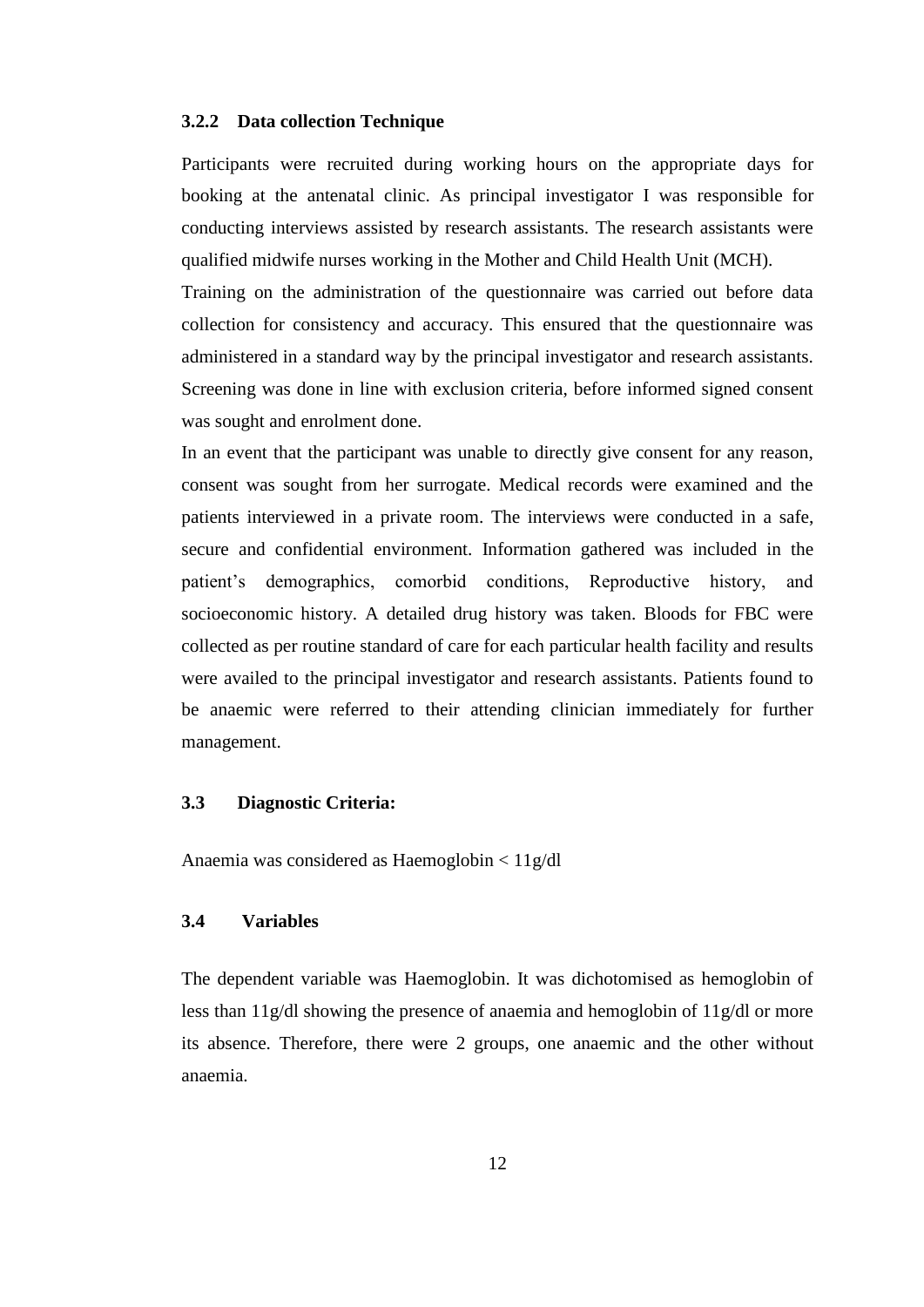| <b>VARIABLE</b>                         | <b>INDICATORS</b>                       | <b>SCALE OF MEASURE</b> |  |
|-----------------------------------------|-----------------------------------------|-------------------------|--|
| Age                                     | 19 years and below                      | Adolescent              |  |
|                                         | 20 years to 35 years                    | Safer reproductive age  |  |
|                                         | Above 35 years                          | Risky reproductive age  |  |
| Parity                                  | 5 children or less                      | Low parity              |  |
|                                         | More than 5 children                    | High parity             |  |
| Gestation age                           | (1 <sup>st</sup> )<br>Below 13<br>weeks | $1ST$ Trimester         |  |
|                                         | trimester)                              |                         |  |
|                                         | 13 weeks to 28 weeks                    | $2nd$ Trimester         |  |
|                                         | $>28$ weeks                             | $3rd$ Trimester         |  |
| Interpregnancy interval                 | $<$ 36 months                           | Short interval          |  |
|                                         | 36 months or more                       | Safe interval           |  |
| Contraception                           | Non use                                 | <b>Risky</b>            |  |
|                                         | Use of any form                         | Protective              |  |
| <b>HIV</b>                              | Negative<br>Protective                  |                         |  |
|                                         | Positive                                | <b>Risky</b>            |  |
| Haemoglobinopathies                     | Absent                                  | Unaffected              |  |
| Frequency of eating fruits              | 6 times or more                         | High intake             |  |
| and vegetables in 7 days                | Less than 6 times                       | Low intake              |  |
| Education                               | no education                            | Uneducated              |  |
| Primary<br>,Secondary,                  |                                         | Educated (accordingly)  |  |
|                                         | higher learning                         |                         |  |
| Socioeconomic status<br>(monthly income | $<$ 2000 ZMW                            | Low status              |  |
|                                         | $>2000ZMW$                              | <b>High status</b>      |  |

<span id="page-25-1"></span>**Table 2: Operational Definitions of Variables**

# <span id="page-25-0"></span>**3.5 Ethical Considerations**

Ethical approval was sought from the ERES Converge IRB office. Permission was obtained from the Head of Department Obstetrics and gynaecology, office of the Senior Medical Superintendent of the University Teaching Hospital and District Medical Officer for Lusaka District. Consent was obtained from the participants or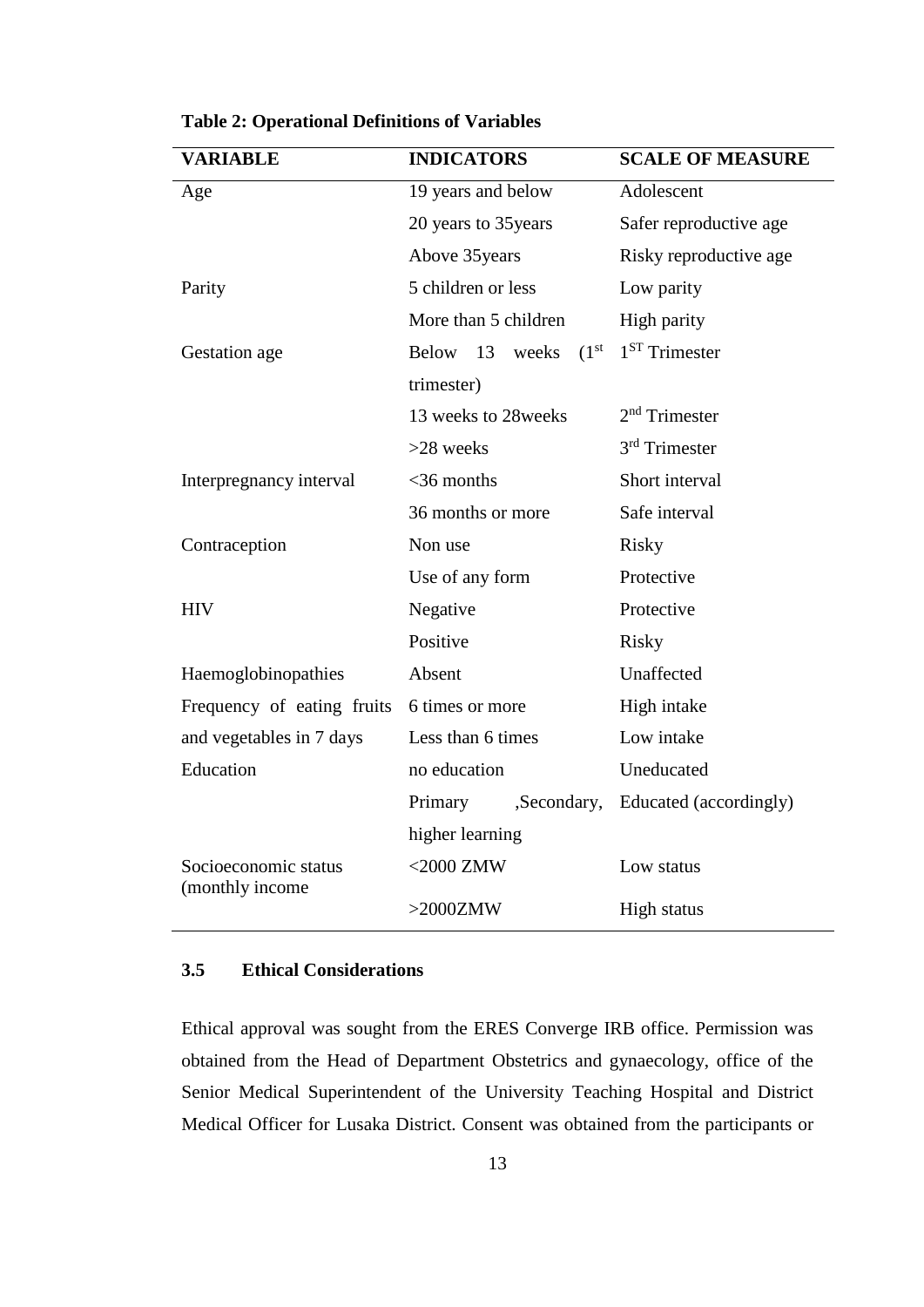their Guardians. Participation in the study was voluntary; patients were not remunerated but received some refreshments. Information obtained was kept under lock and key in the OBGYN Department of the UTH and used for research purposes. Results of investigations were only availed to patients' attending physicians for the purpose of clinical management. Otherwise, access to this information was restricted to the Principal Investigator and the Study Supervisor. A patient identity number was used to ensure strict confidentiality.

Information gathered potentially benefitted other patients by paving way for interventional studies and possibly guiding the strengthening of algorithms for prevention and/or treatment of anaemia in pregnancy

### <span id="page-26-0"></span>**3.6 Data Analysis**

Statistical analysis was performed using SPSS software version 22 (SPSS inc, Chicago, USA). The data has been presented into frequencies, cross tabulations and diagrams as necessary. A descriptive analysis including measures of central tendency like the mean, measures of variability like standard deviation, range and bivariate analysis was done. Inferential analysis was carried out using chi square to study association between categorical variables while the T-test was used for continuous variables.

P value of < 0.05 at 95% confidence interval was considered statistically significant A Backward stepwise logistic regression was done to adjust for confounders. Historical factors known to have a significant association with anaemia whose P values were at least 0.2 to adjust for any confounding factors. The factors were vegetable intake, meat intake, fruit intake, income, residential, gestation age at booking, interdelivery time and HIV status.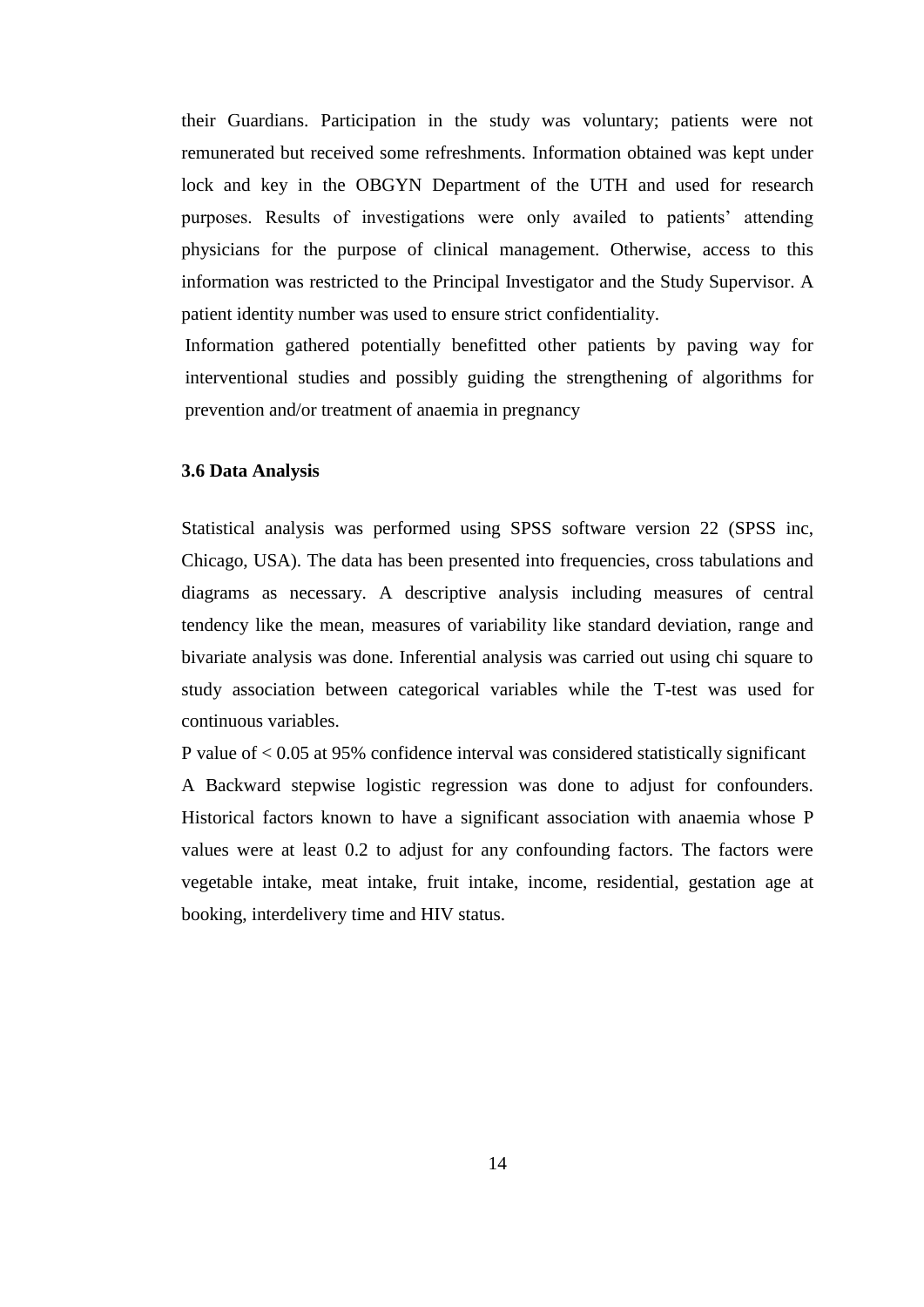# **CHAPTER FOUR: RESULTS**

# <span id="page-27-1"></span><span id="page-27-0"></span>**4.1 Overall baseline characteristics of study population**

A total of two hundred and sixteen antenatal women participated in this study. The youngest was 15 years old and the oldest was 40 years old. The mean age for the women was 25.85 with a standard deviation of 5.988 years. Forty-seven (21.8%) were single, one hundred and sixty-nine (78.2%) were married. Four women (1.9%) had completely no education, fifty-seven (26.4%) had primary education with one hundred and eighteen (54.6%) and thirty-seven (17.1%) attaining secondary and tertiary education respectively. One hundred and fifty-three (70.8%) were unemployed and sixty-three (29.2) were either in employment or doing some form of business. These characteristics are summarised in table 3 below.

| <b>Variable</b>        | Number (n)<br>Percentage (%) |      |
|------------------------|------------------------------|------|
| Age (Years)            |                              |      |
| $<$ 20                 | 32                           | 14.8 |
| $20 - 35$              | 169                          | 78.2 |
| $>35$                  | 15                           | 6.9  |
| <b>Marital status</b>  |                              |      |
| Single                 | 47                           | 21.8 |
| Married                | 169                          | 78.2 |
| <b>Residence</b>       |                              |      |
| Low density            | 49                           | 22.7 |
| Medium density         | 66                           | 30.6 |
| High density           | 101                          | 46.8 |
| <b>Education Level</b> |                              |      |
| None                   | $\overline{4}$               | 1.9  |
| Primary                | 57                           | 26.4 |
| Secondary              | 118                          | 54.6 |
| Tertiary               | 37                           | 17   |

<span id="page-27-2"></span>**Table 3. Overall baseline characteristics**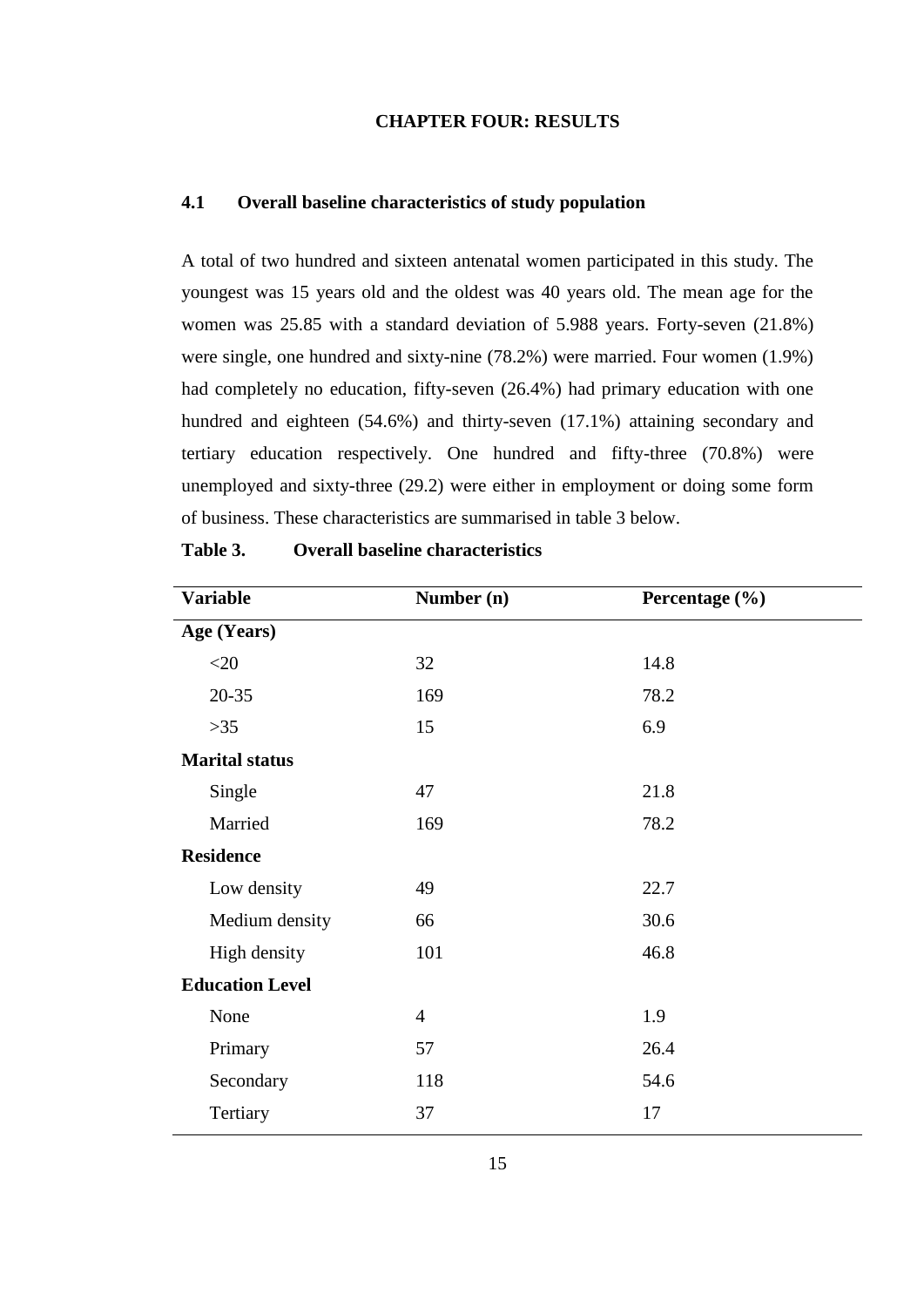### <span id="page-28-0"></span>**4.2 Prevalence, severity and aetiology**

Overall prevalence of anaemia was found to be 36.6% among antenatal women booking for antenatal in Lusaka district. The mean haemoglobin was 11.2g/dl. Thirty six women (45.6%) had mild anaemia, forty one (51.9%) had moderate anaemia while two (2.5%) had severe anaemia. Twenty seven women (34.2%) had microcytic anaemia, Fifty two (65.8%) had normocytic anaemia and fifty three (67.1%) had hypochromic anaemia.

See Table 4 below.

| <b>Variable</b>                | <b>Number</b>  | Percentage $(\% )$ |
|--------------------------------|----------------|--------------------|
| <b>Prevalence of anaemia</b>   |                |                    |
| Anaemia $< 11$ g/dl            | 79             | 36.6               |
| No anaemia > $11g/dl$          | 137            | 63.4               |
| <b>Severity of Anaemia</b>     |                |                    |
| Mild 10-10.9g/dl               | 36             | 45.6               |
| Moderate $9.9g/dl$ -7.1 $g/dl$ | 41             | 51.9               |
| Severe $\langle 7g/dl$         | $\overline{2}$ | 2.5                |
| <b>Aetiological type (MCV)</b> |                |                    |
| Normocytic (80-96 fl)          | 52             | 65.8               |
| Microcytic $<80$ fl            | 27             | 34.2               |
| <b>MCH</b>                     |                |                    |
| Normochromic (28-33pg)         | 26             | 32.9               |
| Hypochromic $<$ 28pg           | 53             | 67.1               |
|                                |                |                    |

<span id="page-28-2"></span>**Table 4: Overall Prevalence of Anaemia and Characteristics**

# <span id="page-28-1"></span>**4.3 Factors associated with anaemia in pregnancy**

#### **4.3.1 Sociodemographic characteristics**

Anaemia was found to be more prevalent in women older than 35years. Eight women (8.9%) had anaemia and 8 (5.3 %) were not anaemic. Comparatively for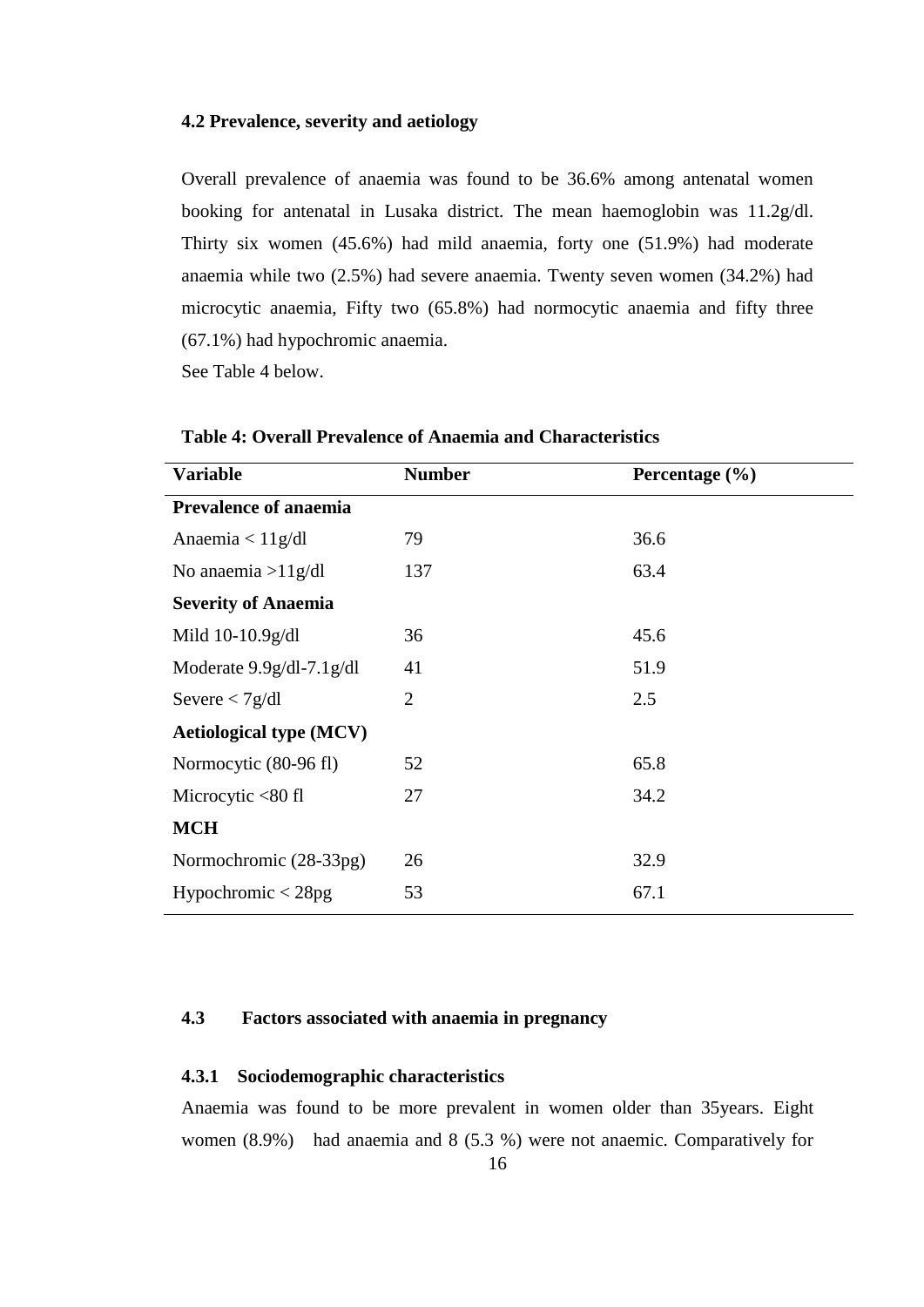the younger women, those less than 20 years, 21 (15.3%) had no anaemia and 11(13.9%) had anaemia, for age group between 20 and 35 years, 108 (78.8%) had no anaemia and 61 (77.2 %) had anaemia. Statistical analysis ruled out age being a factor in predicting anaemia, however there was a trend towards older women being more anaemic. Women coming from low density areas were less likely to have anaemia, of this population, 36 (26%) had no anaemia whereas women coming from high density were more likely to have anaemia 56 (40.9%) vs. 45 (57.0). However this was not statistically significant, P value 0.062.

Marriage was not a factor in determining anaemia in pregnancy as the 2 groups were similar, p value 0.948. Of the single women  $30(21.9%)$  had no anaemia,  $17(21.5%)$ had anaemia. For married women 107 (87.1) had anaemia 62(78.5%) had anaemia. Level of education had no impact on the presence of anaemia. The table below summarises these findings.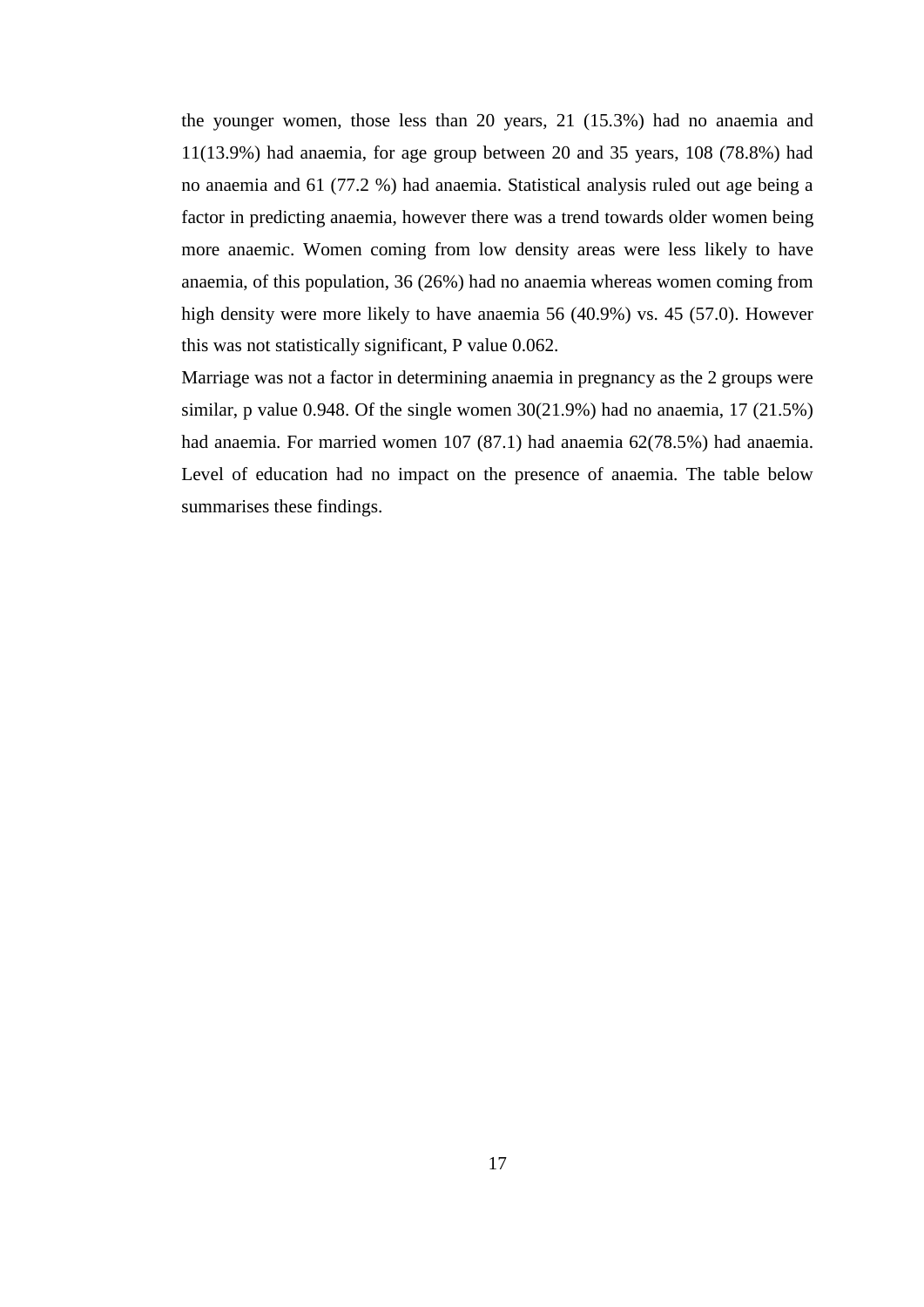| <b>Variable</b>          |          | <b>Presence of Anaemia</b> |               | <b>Statistics</b> |
|--------------------------|----------|----------------------------|---------------|-------------------|
|                          |          | No anaemia                 | Anaemia       | $\mathbf{P}$      |
|                          |          | number $(\%)$              | number $(\%)$ |                   |
|                          |          |                            |               |                   |
| Age (Years)              |          |                            |               | 0.690             |
| $<$ 20                   |          | 21(15.3)                   | 11(13.9)      |                   |
| $20 - 35$                |          | 108(78.8)                  | 61(77.2)      |                   |
| $>35$                    |          | 8(5.8)                     | 8(8.9)        |                   |
|                          |          |                            |               |                   |
| <b>Residence</b>         |          |                            |               |                   |
| High density             | 56(40.9) | 56(40.9)                   | 45(57.0)      | 0.062             |
| Medium density 45 (32.8) |          | 45(32.8)                   | 21(26.6)      |                   |
| Low density              |          | 36(26.3)                   | 13(16.5)      |                   |
|                          |          |                            |               |                   |
| <b>Marital Status</b>    |          |                            |               | 0.948             |
| Single                   |          | 30(21.9)                   | 17(21.5)      |                   |
| Married                  |          | 107(78.1)                  | 62(78.5)      |                   |
|                          |          |                            |               |                   |
| <b>Education</b>         |          |                            |               | 0.575             |
| None                     |          | 2(1.5)                     | 2(2.5)        |                   |
| Primary                  |          | 35(25.5)                   | 22(27.8)      |                   |
| Secondary                |          | 73 (53.3)                  | 45 (57.0)     |                   |
| Tertiary                 |          | 27(19.7)                   | 10(12.7)      |                   |
|                          |          |                            |               |                   |
| Occupation               |          |                            |               | 0.550             |
| Unemployed               |          | 99 (72.3)                  | 54 (68.4)     |                   |
| Employee                 |          | 7(5.1)                     | 7(8.9)        |                   |
| <b>Business</b>          |          | 31(22.6)                   | 18 (22.8)     |                   |

<span id="page-30-0"></span>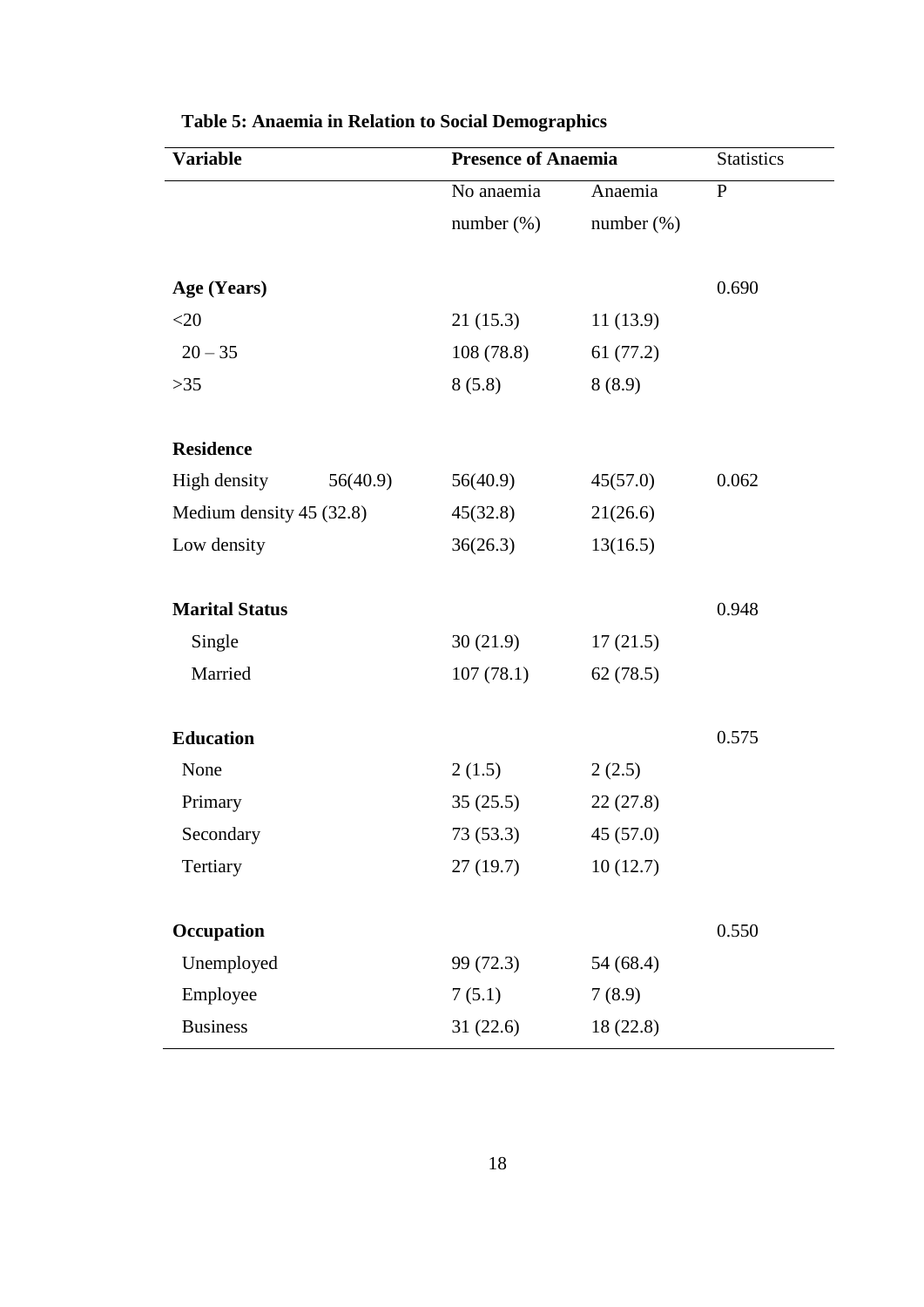# **4.3.2 Nutritional characteristics**

The two groups showed no association between anaemia and frequency of consumption of meat and meat products, the mean number of days (3.2) was exactly the same for both groups, p value-0.856. Frequency of consumption of fruits also showed no significant association with anaemia in pregnancy  $p$  value  $> 0.05$ . Women, who consumed vegetables more, were less likely to have anaemia and this was statistically significant with a p value of 0.023. Women with higher income were less likely to have anaemia and this was statistically significant 0.020. See summary table 6

| <b>Variable</b>           | No.   | of Presence | of Average days per | <b>SD</b> | $\mathbf{p}$ |
|---------------------------|-------|-------------|---------------------|-----------|--------------|
|                           | women | Anaemia     | week                |           |              |
| Consumption of meat       |       |             |                     |           | 0.856        |
|                           | 137   | No          | 3.2                 | 2.0       |              |
|                           | 79    | Yes         | 3.2                 | 2.1       |              |
| Consumption of fruit      |       |             |                     |           | 0.162        |
|                           | 137   | No          | 5.4                 | 2.4       |              |
|                           | 79    | Yes         | 5.0                 | 2.5       |              |
| Consumption of vegetables |       |             |                     |           | $0.023*$     |
|                           | 137   | No          | 6.3                 | 1.6       |              |
|                           | 77    | Yes         | 5.7                 | 1.9       |              |
|                           |       |             |                     |           |              |
| Income (ZMW)              | 127   | No          | 2944.9              | 3452.9    | $0.020*$     |
|                           | 77    | Yes         | 1926.2              | 2112.6    |              |

<span id="page-31-0"></span>**Table 6: Anaemia in Relation to Nutritional and Economic Status**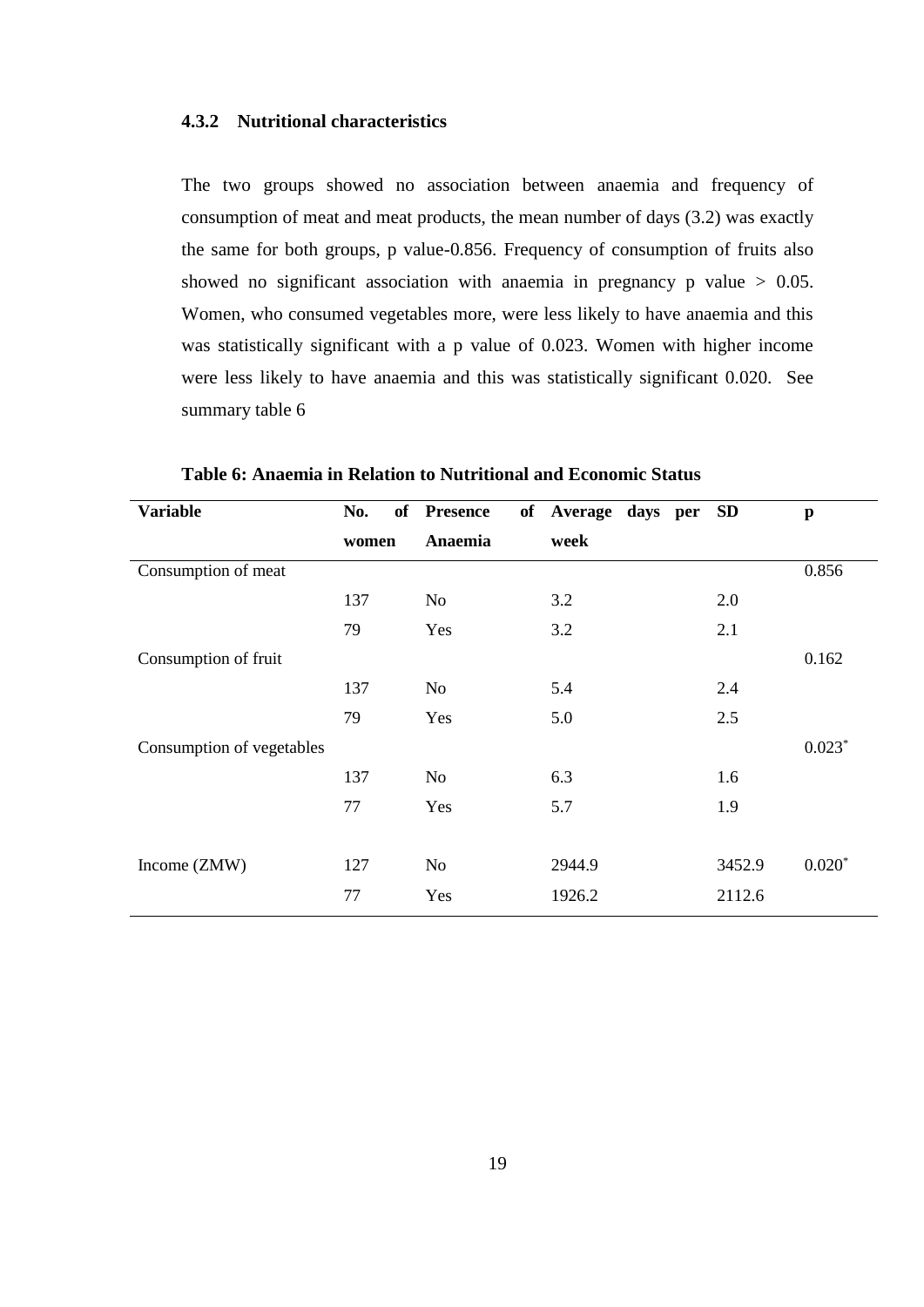# <span id="page-32-0"></span>**4.4 Infectious causes**

In this study, 10 women gave a history of having been treated for malaria and 6.3% had anaemia and 3.7% had no anaemia, however there was no statistical significance. A weak association was found between HIV infection and anaemia, 9.6% of the HIV positive were not anaemic, and 17.7% were anaemic. See table below.

| <b>Variable</b>              | No anaemia     | Anaemia present | Statistics (p value) |
|------------------------------|----------------|-----------------|----------------------|
|                              | Number $(\% )$ | Number $(\% )$  |                      |
| Malaria                      |                |                 | 0.380                |
| N <sub>o</sub>               | 130(96.3)      | 74 (93.7)       |                      |
| Yes                          | 5(3.7)         | 5(6.3)          |                      |
| <b>HIV</b> infection         |                |                 |                      |
| N <sub>o</sub>               | 122(90.4)      | 65(82.5)        | 0.085                |
| Yes                          | 13(9.6)        | 14(17.7)        |                      |
| positive<br><b>HIV</b><br>on |                |                 |                      |
| <b>HAART</b>                 |                |                 |                      |
| N <sub>o</sub>               | 10(62.5)       | 5(35.7)         |                      |
| Yes                          | 6(37.5)        | 9(64.3)         |                      |
|                              |                |                 |                      |

### <span id="page-32-1"></span>**Table 7: Infections in Pregnancy in Relation to Anaemia**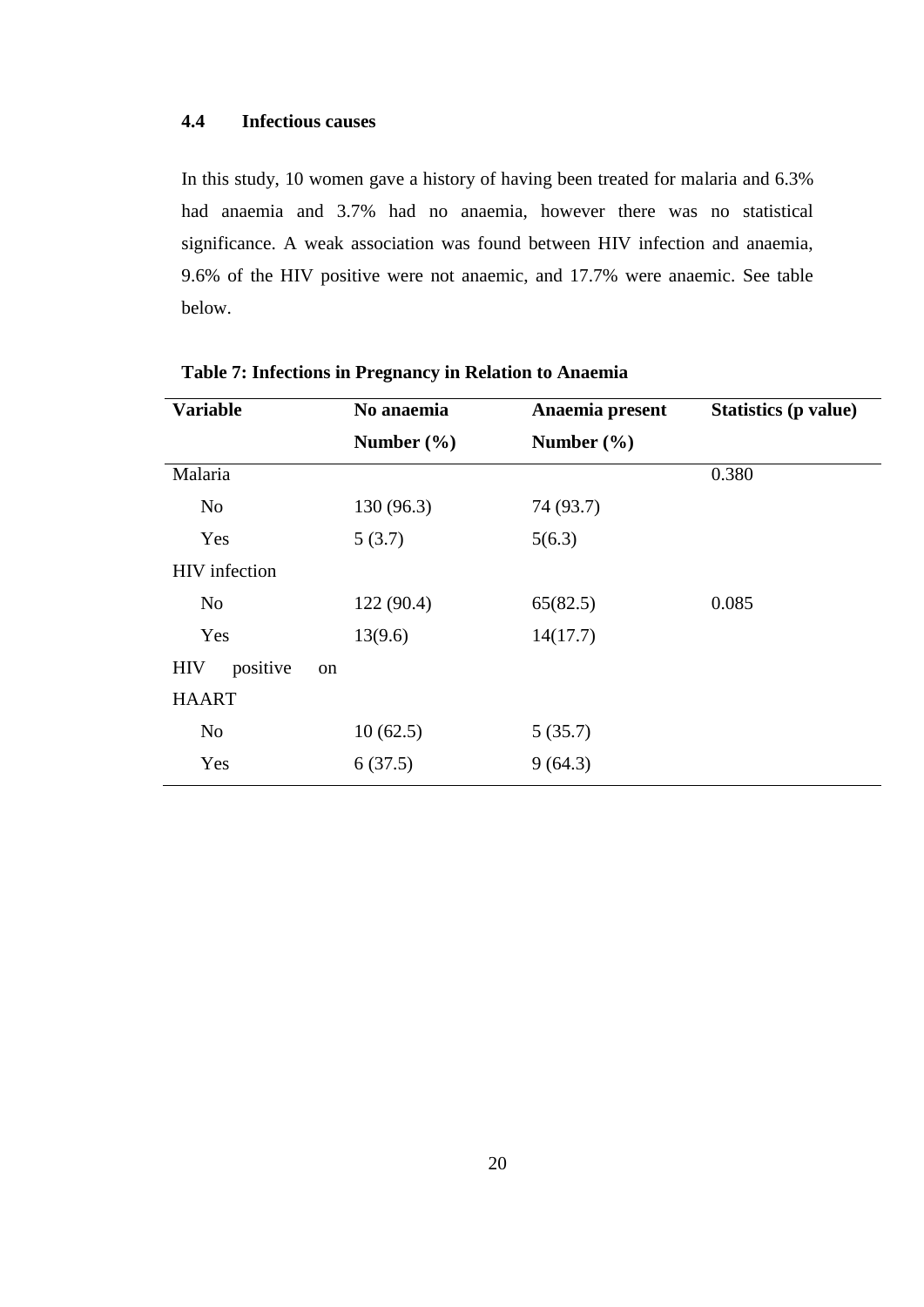# <span id="page-33-0"></span>**4.5 Obstetric causes**

Eighty-one (37.5%) were primigravidas, one hundred and thirty five were multigravida (62.5%); the mean parity was 2.37 with a standard deviation of 1.5.Tthe majority of clients booked in the third trimester.

These characteristics are summarised in table 5 below**.**

| <b>Variable</b>           | No Anaemia     | Anaemia        | P value |
|---------------------------|----------------|----------------|---------|
|                           | number $(\% )$ | number $(\% )$ |         |
| Gravida                   |                |                | 0.546   |
| Prime gravida             | 48 (35.0)      | 33(41.8)       |         |
| Multigravida              | 81 (65.0)      | 43 (54.4)      |         |
| Grand multiparity         | 8(5.8)         | 3(3.8)         |         |
| Inter delivery time       |                |                | 0.167   |
| $<$ 36 months             | 44 (49.4)      | 17(37.0)       |         |
| $>36$ months              | 45(50.6)       | 29(63.0)       |         |
| Gestation age             |                |                | 0.21    |
| 1 <sup>st</sup> Trimester | 15(10.9)       | 5(6.3)         |         |
| $2nd$ Trimester           | 114 (83.2)     | 65(82.3)       |         |
| $3rd$ Trimester           | 8(5.8)         | 9(11.4)        |         |
| Family planning           |                |                | 0.398   |
| Yes                       | 68 (49.6)      | 34(46.3)       |         |
| N <sub>o</sub>            | 69(50.4)       | 44 (56.4)      |         |

# <span id="page-33-1"></span>**Table 8: Obstetric Characteristics**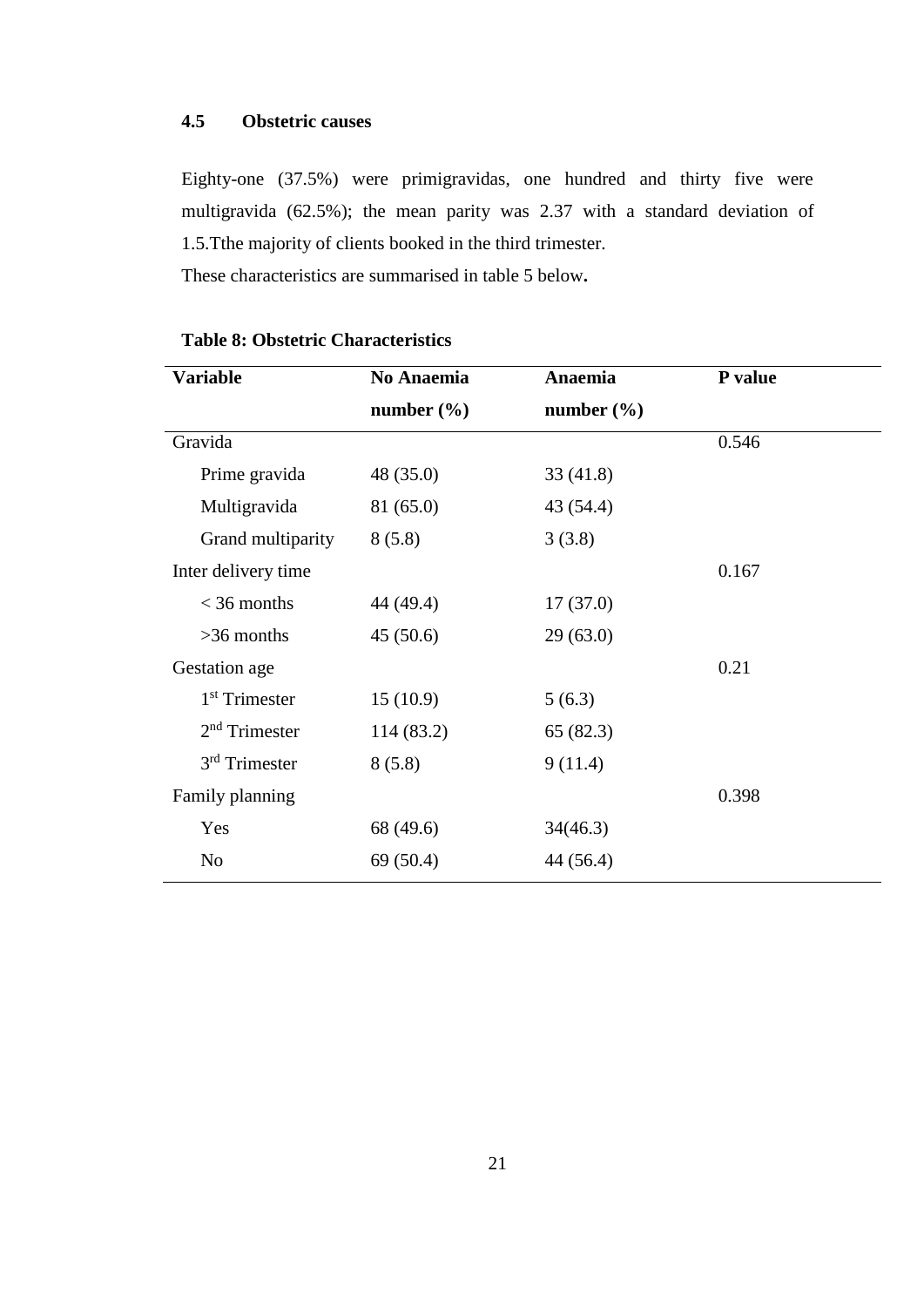### <span id="page-34-1"></span><span id="page-34-0"></span>**4.6 Stepwise logistic regression**

Logistic regression was used for Historical factors known to have a significant association with anaemia whose P values were at least 0.2 to adjust for any confounding factors. The factors were vegetable intake, meat intake, fruit intake, income, residential, gestation age at booking, interdelivery time and HIV status. Using backward stepwise regression, the model that was obtained is summarised below. At each step, the variable with the highest p value was dropped. In step one, Low density residential area was protective, with residents being 0.67 times less likely to have anaemia at a confidence interval of 0.1156 -0.9641. see tables 9, 10, 11 below.

| Anaemia              | <b>Odds</b> ratio | P value | 95% CI        |  |
|----------------------|-------------------|---------|---------------|--|
| Residence (Density)  |                   |         |               |  |
| Medium               | 0.59              | 0.29    | $0.22 - 1.55$ |  |
| Low                  | 0.33              | 0.04    | $0.12 - 0.96$ |  |
| Income               | 1.00              | 0.75    | $0.10 - 1.00$ |  |
| Days ate meat        | 1.06              | 0.58    | $0.87 - 1.28$ |  |
| Days ate fruit       | 0.94              | 0.49    | $0.80 - 1.11$ |  |
| Days ate vegetable   | 0.81              | 0.13    | $0.61 - 1.07$ |  |
| Inter delivery $>36$ | 2.16              | 0.07    | 0.95-4.89     |  |
| <b>HIV Positive</b>  | 2.54              | 0.07    | $0.94 - 6.88$ |  |
| Gestation            |                   |         |               |  |
| $2nd$ Trimester      | 1.75              | 0.72    | 0.38-7.98     |  |
| $3rd$ Trimester      | 3.56              | 0.18    | $0.55 - 7.97$ |  |
|                      |                   |         |               |  |

### **Table 9: Step 1 of Logistic Regression**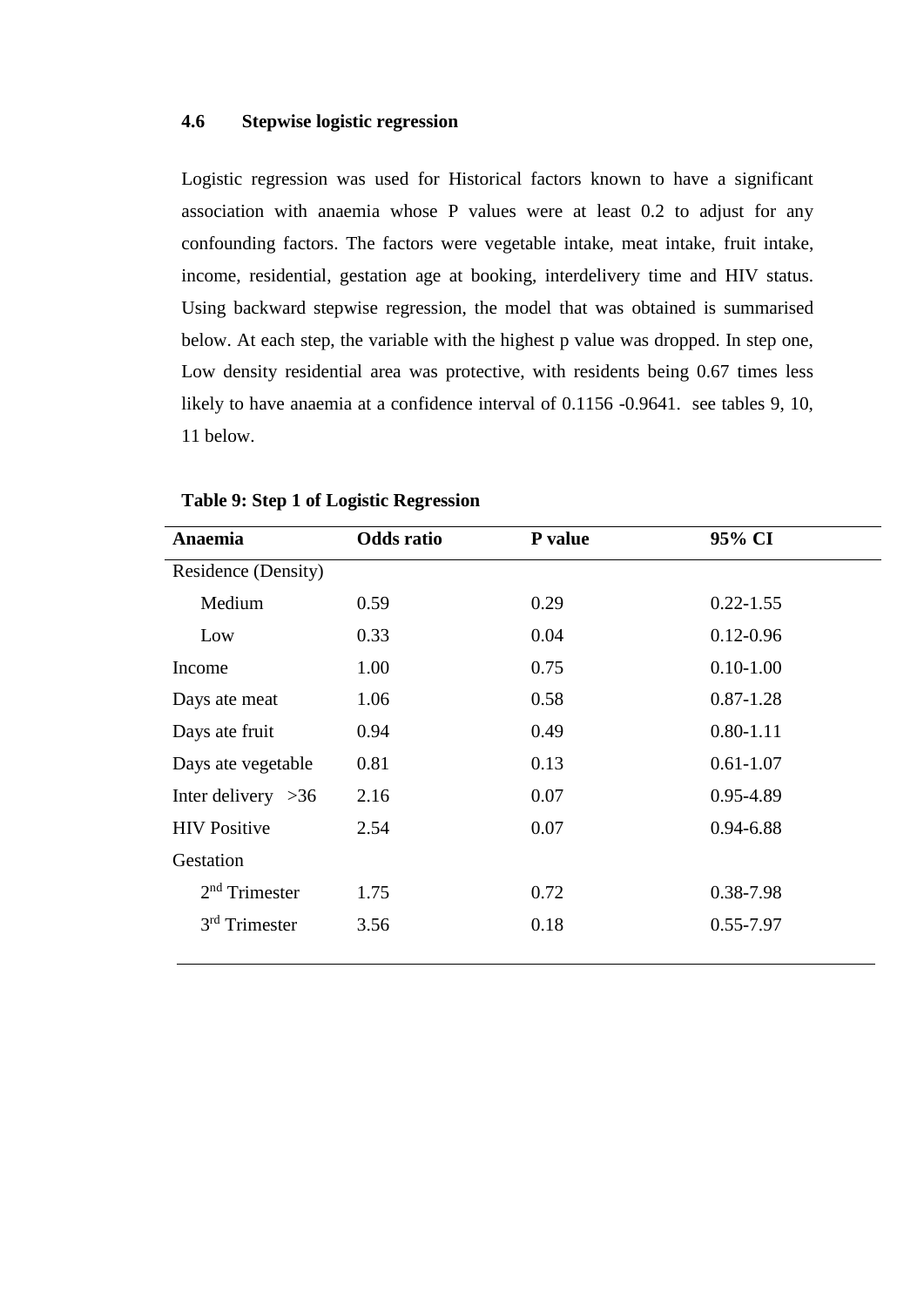| <b>Variable</b>     | <b>Odds</b> ratio | P value | 95% CI        |
|---------------------|-------------------|---------|---------------|
| Residence (Density) |                   |         |               |
| Medium              | 0.56              | 0.230   | $0.22 - 1.44$ |
| Low                 | 0.42              | 0.092   | $0.16 - 1.15$ |
| Days ate fruit      | 0.96              | 0.622   | $0.82 - 1.12$ |
| Days ate vegetable  | 0.84              | 0.200   | $0.65 - 1.09$ |
| Interdelivery $>36$ | 1.94              | 0.101   | 0.87-4.29     |
| <b>HIV Positive</b> | 2.69              | 0.045   | 1.02-7.06     |
| Gestation           |                   |         |               |
| $2nd$ Trimester     | 1.93              | 0.365   | $0.46 - 8.08$ |
| $3rd$ Trimester     | 4.07              | 0.120   | .69-23.89     |

<span id="page-35-0"></span>**Table 10: Step 3 of Logistic Regresson**

HIV positivity remained a significant factor; HIV positive women were 2.7 times likely to have anaemia at a confidence interval of 1.060081-6.70878 with a p value of 0.037. See final table below (11)

<span id="page-35-1"></span>

| Table 11: Step 6 (Final) of Logistic Regression |  |  |  |
|-------------------------------------------------|--|--|--|
|-------------------------------------------------|--|--|--|

| <b>Variable</b>     | <b>Odds</b> ratio | <b>P</b> value | 95% conf. interval |
|---------------------|-------------------|----------------|--------------------|
| Residence (Density) |                   |                |                    |
| Medium              | 0.56              | 0.241          | $0.24 - 1.42$      |
| Low                 | 0.42              | 0.060          | $0.15 - 1.04$      |
| Interdelivery $>36$ | 1.94              | 1.832          | 0.85-3.91          |
| <b>HIV</b> Positive | 2.69              | 0.037          | 1.06-6.70          |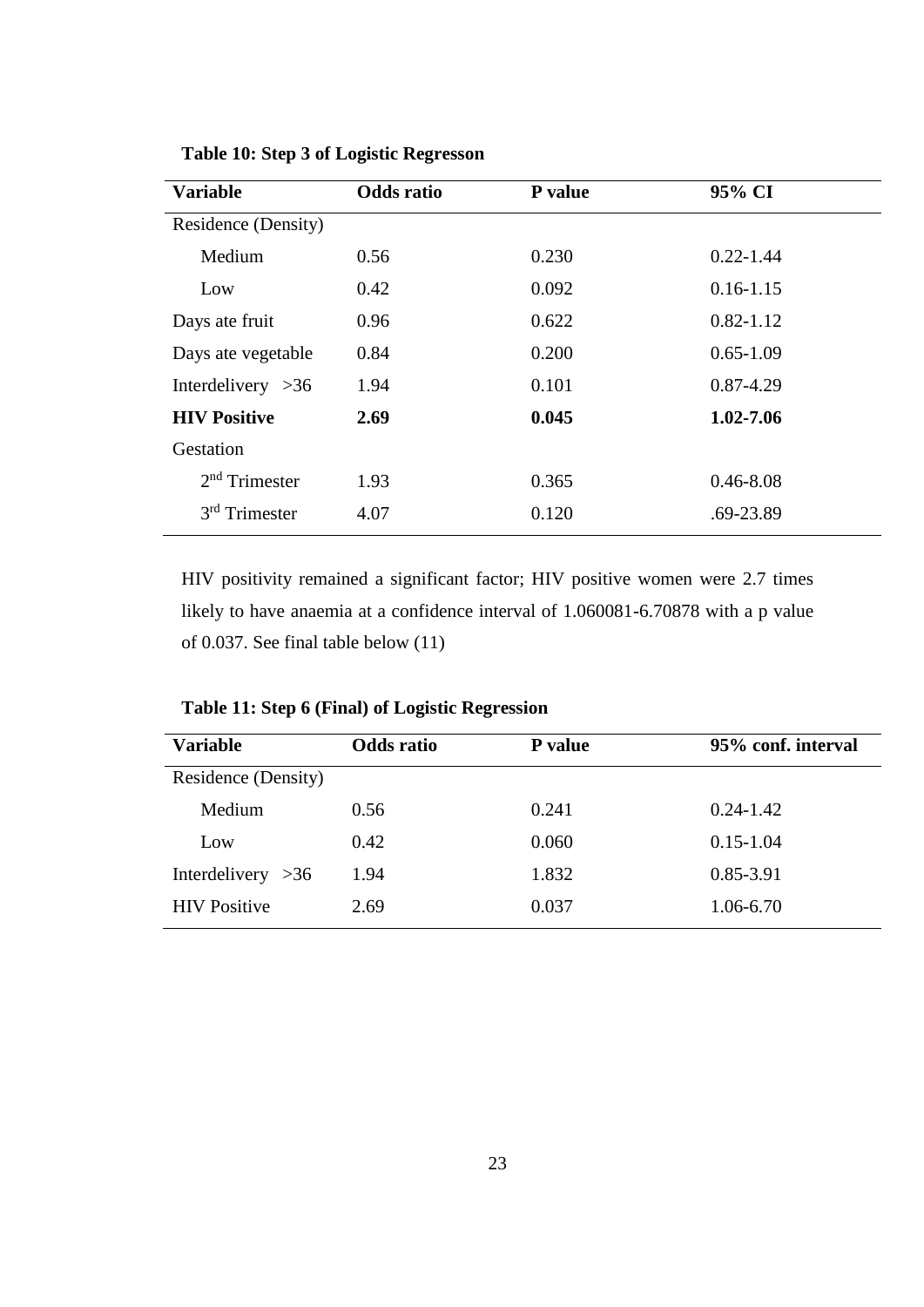#### **CHAPTER FIVE: DISCUSSION**

### <span id="page-36-1"></span><span id="page-36-0"></span>**5.1 Prevalence of anaemia**

This study found a prevalence of anaemia of 36.6%. Research from different parts of the world report that 19 to 50% of pregnant women are anaemic. The global prevalence of anaemia is estimated to be 24.8% affecting 1.62 billion people worldwide, 30.1% non-pregnant women, 41.8% pregnant women. There is a large variation between countries as well as within the same country. The findings of this study show an improvement of anaemia from a severe to a moderate public health problem, which could be attributed to overall improvement of healthcare in the population studied. The population studied was urban based which could mean easier access to health care facilities. In primary health care, services are free for all pregnant women including micronutrient supplementation i.e. folate and ferrous. There are also a number of health messages and strategies developed by the government and cooperating partners aimed at improving maternal and child health. For instance, the traditional birth attendants who earlier would conduct deliveries in homes have been sensitised to encourage women to attend ante natal clinics and give birth from health facilities and at times to the extent of escorting women to health facilities. These findings are consistent with the findings in a Kenyan study conducted in western Nairobi at Mbagathi Hospital. This study included 381 pregnant women at booking and found anaemia prevalence of 36.2%, with a reduction from previous studies.

A cross sectional study in Bangladesh, Dhaka city including 224 women attending antenatal clinic found a prevalence of 37%, similar to the findings of this study.

# <span id="page-36-2"></span>**5.2 Factors associated with anaemia in pregnancy**

### **5.2.1 Socio demographic characteristics**

Studies from various low income countries have suggested the importance of counselling and health education for pregnant women with anaemia to improve their knowledge and awareness about a healthy pregnancy (Sukchan et al. 2010; Abd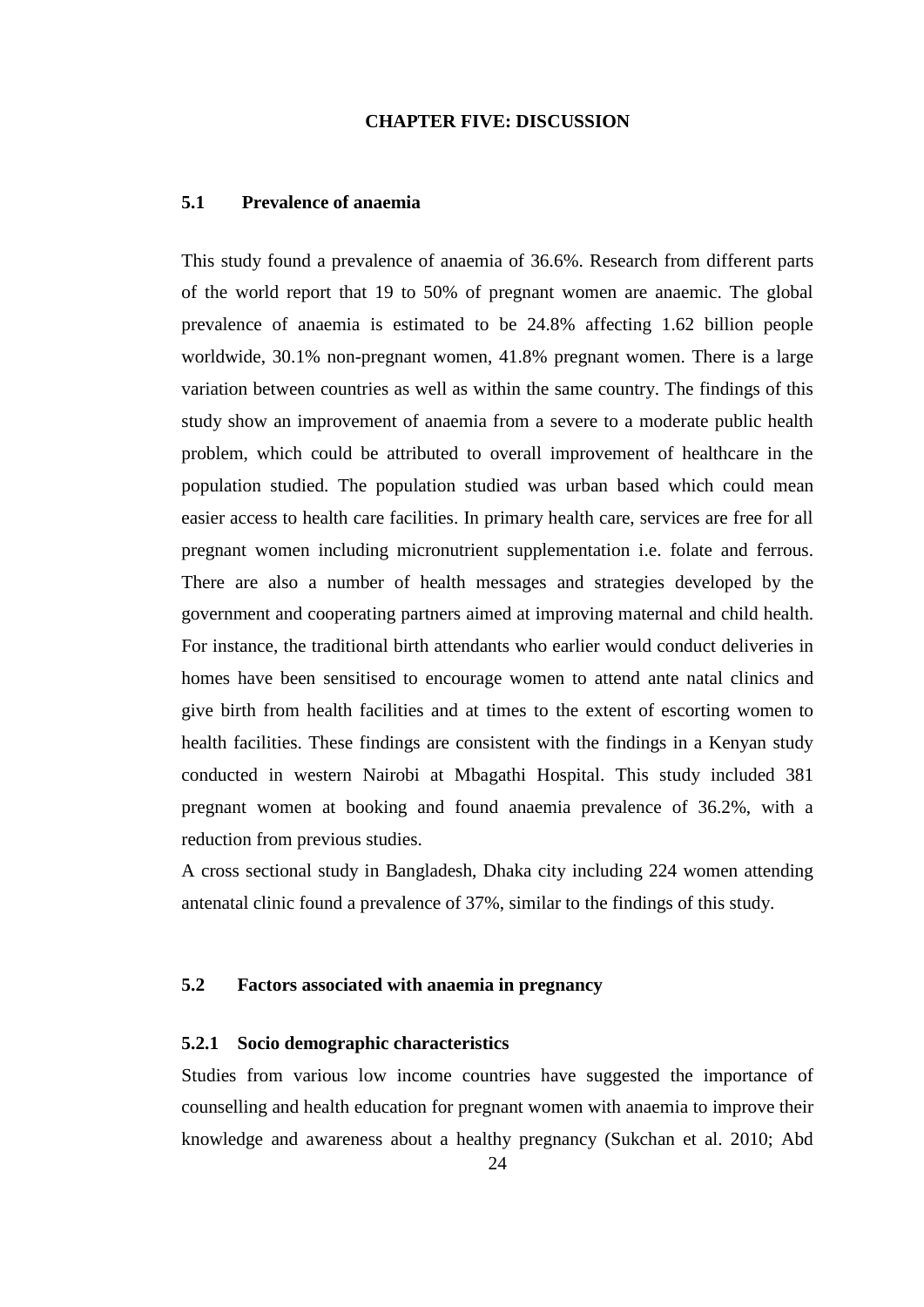ElHameed et al., 2012; and Idowu et al. 2005). There are various major factors contributing to anaemia in pregnancy including unemployment, low intake of vegetables, poor compliance to iron-folate supplements poor diet during pregnancy, parity, education levels and inter pregnancy interval (Chipaya, 2007). Desalegn (1993) found the prevalence of anaemia in Jima town of south western Ethiopia to be 41.9% and distributed as 56.8% for rural and 35.9% urban populations, with the illiterate and those not practicing family planning being more affected.

### **5.2.2 Maternal age**

This study found a weak association between anaemia in pregnancy and maternal age. The women who were older than 35 years were more likely to have anaemia. Other studies have found different age groups to have more anaemia, Kaur (2006) found the highest prevalence of anaemia, among women less than 30 years of age. Older women are more predisposed to anaemia as most times they are of higher parity and are more prone to pregnancy related complications.

### **5.2.3 Socio economic status**

This study considered employment status of the woman, her spouse, whether or not the woman is doing some income generating activities (Business) and overall family income to assess the socio-economic status.

There was no significant association and employment status of either spouse with presence of anaemia. This is not a unique result as very few women were in employment. Besides they could be employed with long working hours with a very low income. Hence being in employment does not necessarily translate into a good social economic status.

The findings of this study revealed that the low income group comprised a significantly higher proportion of women with anaemia. This is consistent with the findings of a Pakistan study Rukhsana (2009) and Chowdhury (2015). A good social economic status gives family a chance to have balanced diet, easier access to health facilities and make healthier choices generally.

Education was not a factor in this study because most women had some education, except for about 2% who completely had no education. Marriage was not a factor.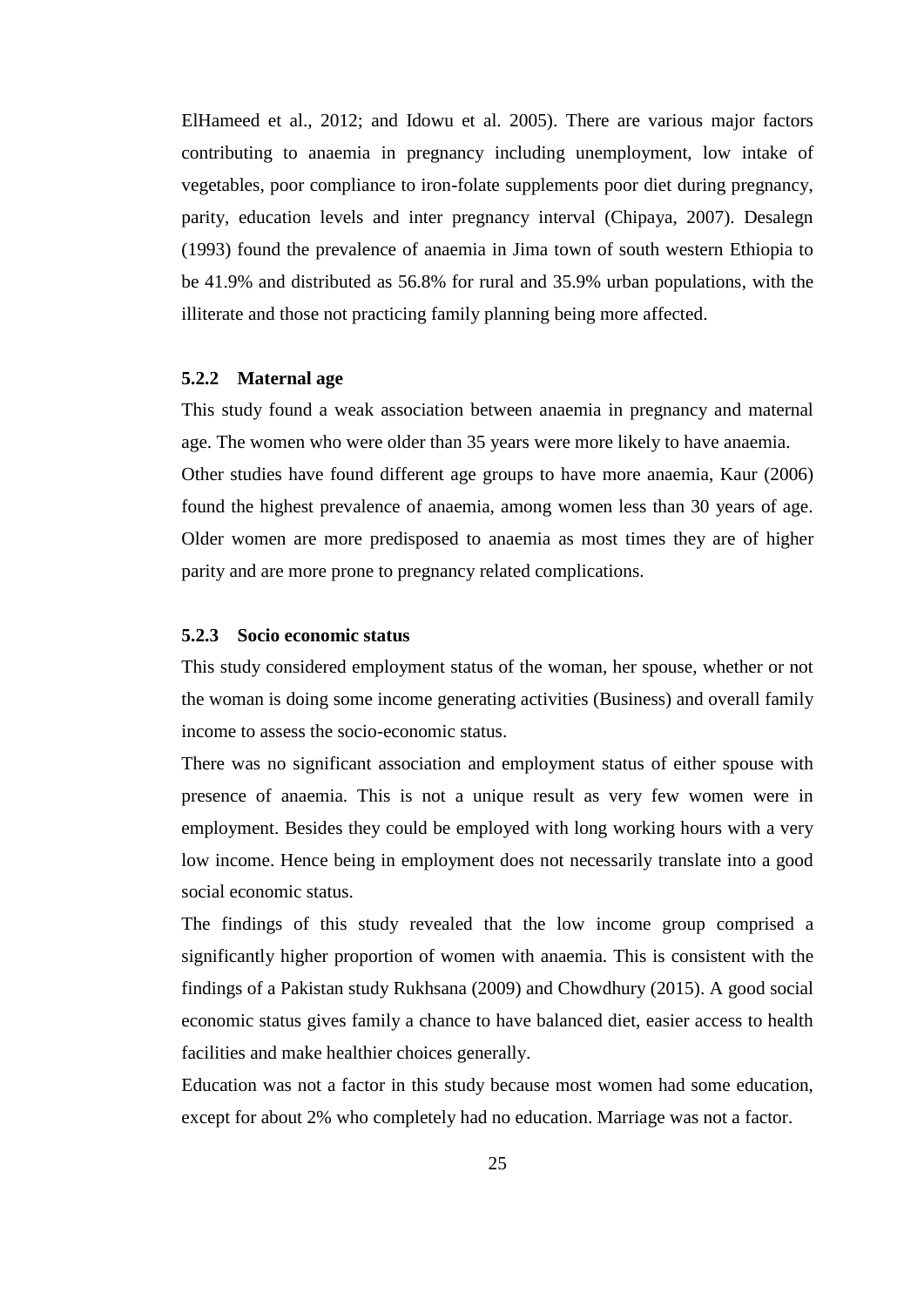### <span id="page-38-0"></span>**5.3 Nutritional Deficiencies**

Anaemia is one of the main nutritional deficiency disorders affecting a large proportion of the population, not only in developing countries but also in the industrialized countries.

### **5.3.1 Iron deficiency anaemia**

This study found that 35% of the women had microcytic anaemia and 65% had normocytic anaemia. O'Dowd et a (1979) in a study conducted at the University Teaching Hospital in Lusaka, Zambia, on the aetiology of anaemia in pregnancy, showed that of all the women with anaemia, 84.2% had microcytic anaemia.

This study found that there was no association between anaemia and frequency of consumption of meat and meat products, actually, Monsens ER(1988) had similar findings after adjusting for confounders and concluded that in the presence of dietary intake of meat prior to pregnancy, dietary intake of meat during pregnancy is

intake of meat and meat products rich in haem iron. The mean frequency of consumption of meat in the anaemic and non-anaemic groups was exactly the same with a mean of 3.2 days in a week. This could imply that the anaemia found in this study could be more dilutional than nutritional, largely due to physiological changes in pregnancy. The other reason would be that some of the participants could have had chronic anaemia and entered pregnancy while already anaemic.

### **5.3.2 Other Nutritional deficiencies**

Frequency of consumption of fruits also showed no significant association with anaemia in pregnancy p value  $> 0.05$ . Monsen (1988) found that consumption of fruit two or more times per week was associated with a decreased risk of anaemia. Given the fact that a large percentage of the iron in these diets is from non haeme sources, the decreased risk may be attributed to the presence of vitamin C, which is known to enhance the absorption of non haeme iron.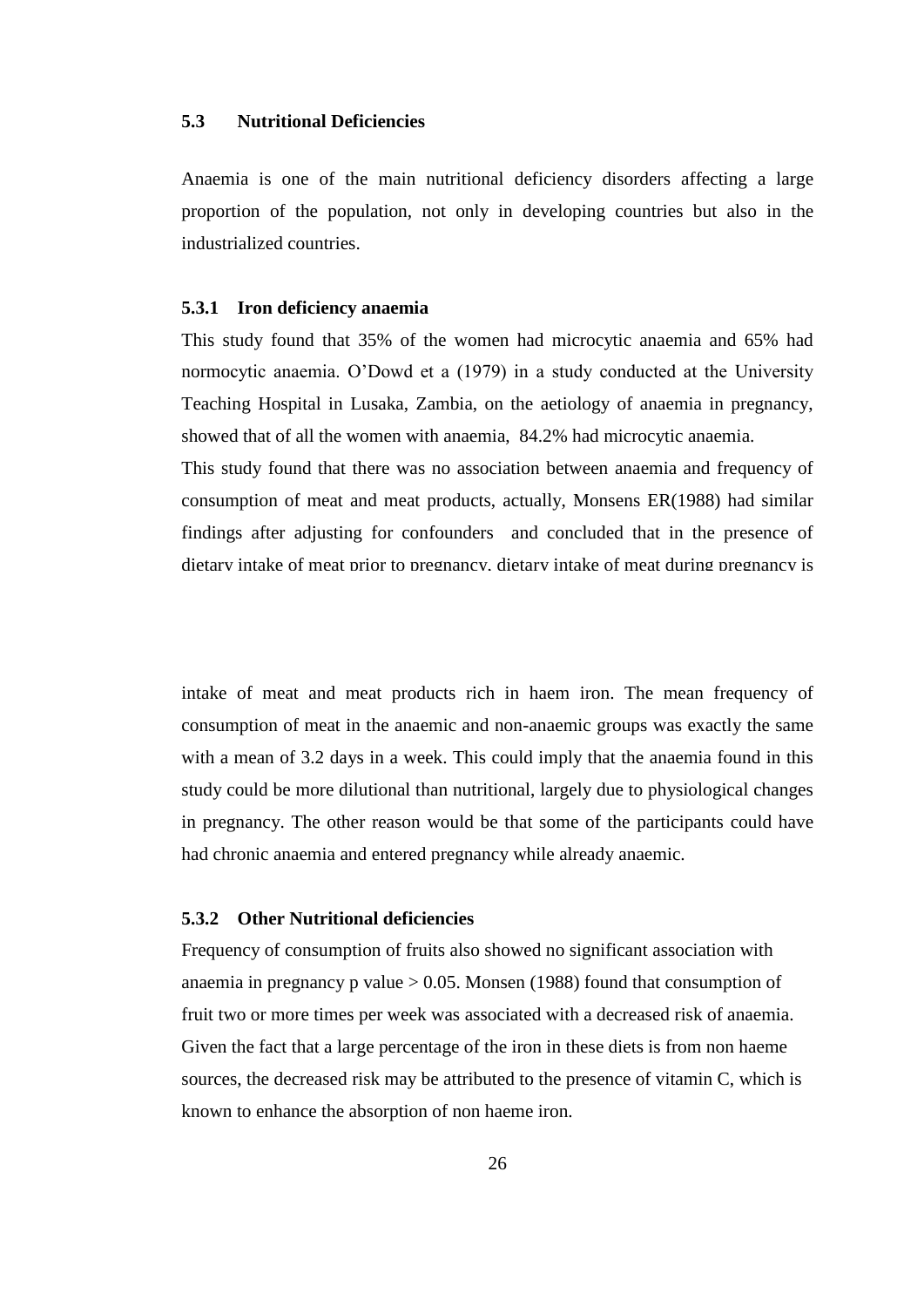There was a significant association between frequency of consumption of vegetables and presence of anaemia, similar to the case control study done by Chipaya (2009) in Lusaka urban district and Ma *et al* (2002) in Chinese pregnant women. During univariate analysis, consumption of vegetables was a statistically significant factor for developing anaemia, however after adjusting for confounders; this was no longer statistically significant.

The findings of this study could be due to the fact that the length of pregnancy is too short for an improved diet to have a significant impact on nutritional status among women who are already anaemic before conceiving, additionally the women are not having a balanced diet as traditionally, consumption of vegetables maybe seen as an indicator of poverty. Some women could have been experiencing taste aversion hence consume less vegetable.

Furthermore, current nutritional recommendations for improving the outcome of pregnancy emphasize the importance of ensuring that women are in good nutritional status prior to conception; therefore hence, the focus needs to be shifted from diet during pregnancy to diet for the childbearing years, especially in developing countries where adolescent pregnancies are common and access to health care may be limited. (Kurz et al, 2000)

### <span id="page-39-0"></span>**5.4 Infectious causes**

Infectious causes of AIP are more common in non-industrialised countries than the industrialised.

Anaemia is a common complication of malaria in pregnancy, with almost 60% of pregnant further indicates that after delivery, women who have both malaria and HIV infections are at increased risk for anaemia compared to the non-HIV infected with or without malaria infection

In the bivariate analysis, Malaria and HIV infections showed a non-significant association with Anaemia in pregnancy, both had p values  $> 0.005$ . However, HIV infection was statistically significant after logistic regression, meaning it's independently associated with anaemia. HIV positive women were 2.7 times more likely to have anaemia. A study done in Enugu, Nigeria showed an increase in prevalence of malaria among pregnant women living with HIV and AIDS, explained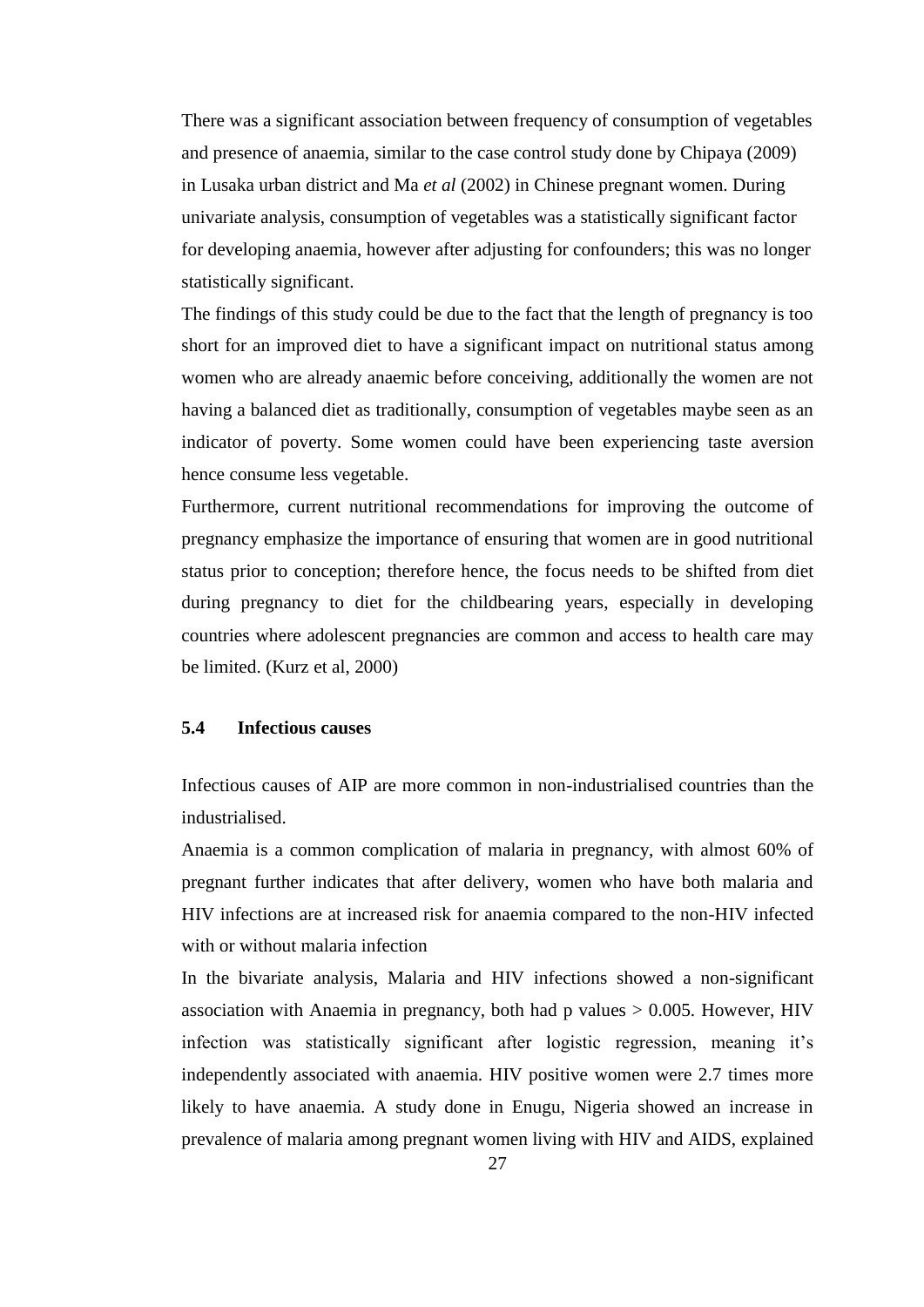by the finding that HIV infection is associated with lower serum folate and serum ferritin in pregnancy (Cyril, 2007). Studies conducted by Meda *et al* (1999) in Burkina Faso and Ayisi *et al* (2000) as quoted by Chipaya, showed that HIV infection was also significantly associated with anaemia in pregnancy

The findings of this study on malaria should be taken with caution as malaria in Lusaka district has been said to have been eradicated. The diagnosis of malaria was based on the patient's report with no accompanying laboratory result for confirmation. This on its own has the potential to dilute the result. The other explanation is that the women, who were asymptomatic for malaria, were not captured as we relied on only those that were symptomatic and treated for malaria. This study was conducted during the rainy season, a peak season for malaria; this could have affected the overall prevalence of anaemia especially in the context of subclinical placental disease.

### <span id="page-40-0"></span>**5.5 Reproductive characteristics**

### **5.5.1 Gravidity/ parity**

Gravidity was an important variable in this study, with a trend towards more prime Gravidas having anaemia than the multigravida. This is consistent with the findings of Kumari and Badrinath (2002). Ozumba and Igwegbe (1992) and Desalegn (1993) had similar findings of AIP being significantly associated with this group of women. On the contrary Chipaya (2007) found no significant association between anaemia in pregnancy and HP in a study conducted in Lusaka, Zambia. The findings of this study have been interpreted in such a way that this group is of low parity as the mean parity was found to be 2.37 hence protected from risk factors that predispose high parity women to anaemia.

The issue of inter pregnancy interval would decline if women would be more knowledgeable about family planning and make use of the various methods available.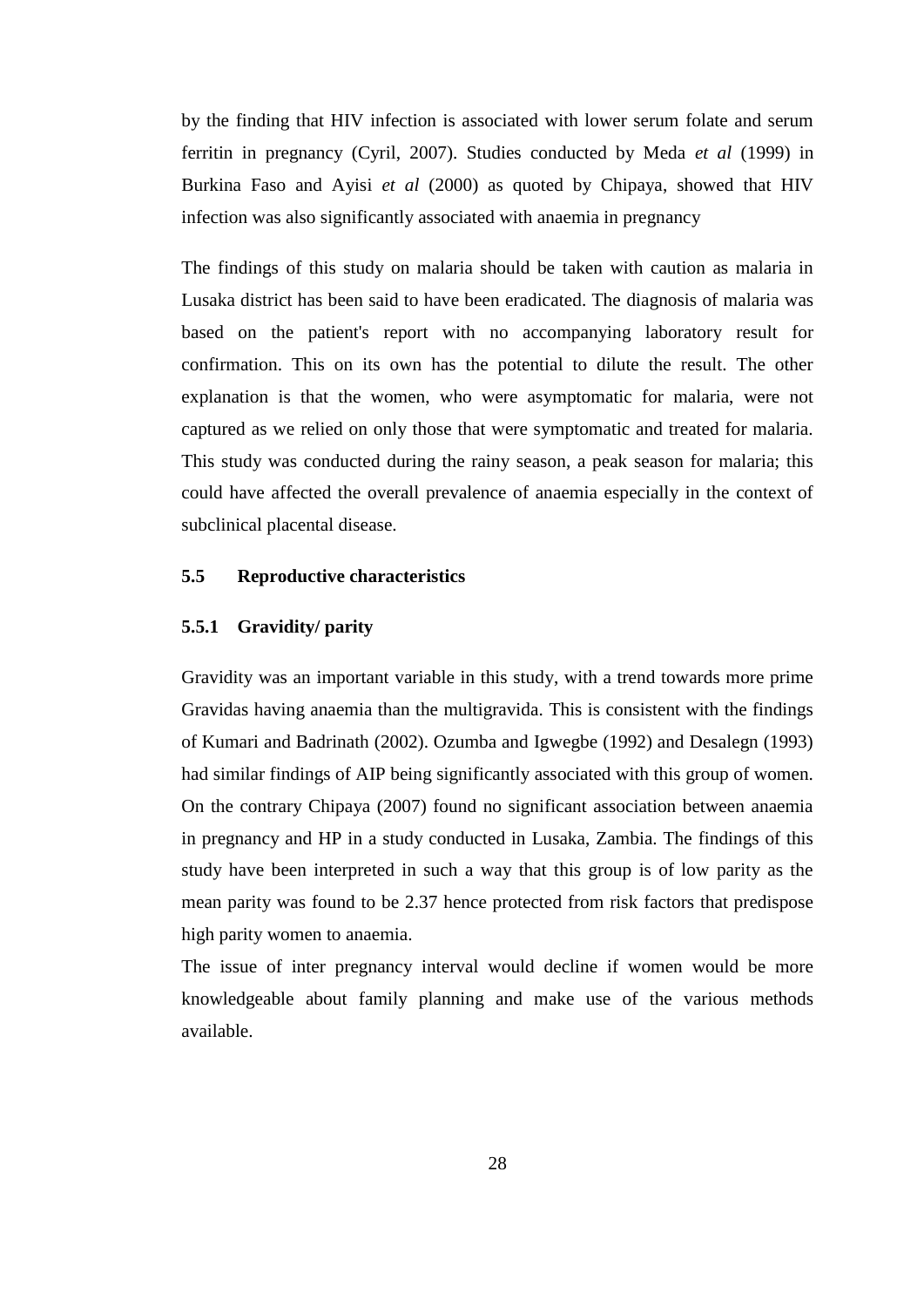#### **5.5.2 Gestation age (Trimester)**

The risk of developing anaemia increases with the age of pregnancy (trimester). This risk was higher in third trimester when compared with those in the first and second trimesters. This finding is consistent with studies done in Saudi Arabia and India, which found that the prevalence of anaemia is higher in the third trimester in comparison with first trimester Elzahrani (2012) and Vivek, et al (2012) respectively. Additionally, studies conducted in Malaysia, Vietnam, and Nepal found that increased gestational age at booking is significantly associated with the risk of developing anaemia.

The p value of  $> 0.05$  in this study could be explained by the fact that there were very few women booking for antenatal in the third trimester.

### **5.5.3 Interdelivery interval**

Interpregnancy interval is defined as the time from delivery to the time of next conception. A period of at least 36 months is generally acceptable duration as recommended by Central statistical office (CSO) (2003). Traditionally, most women tend to have children who are closely spaced without giving the body a chance to replenish its nutritional stores. Kilbride (1999) (as cited by Chipaya, 2007) conducted a study in Jordan, which showed significant association with interpregnancy interval of less than 36 months. This study found no such association consistent with Chipaya (2007) and Githinji (2010) in their studies in Lusaka district, Zambia and Mbagathi hospital, Nairobi Kenya respectively; in fact the trend is more towards those with an interdelivery time of 36 months being more at risk of anaemia. These women were generally coming from high density areas with low socioeconomic status.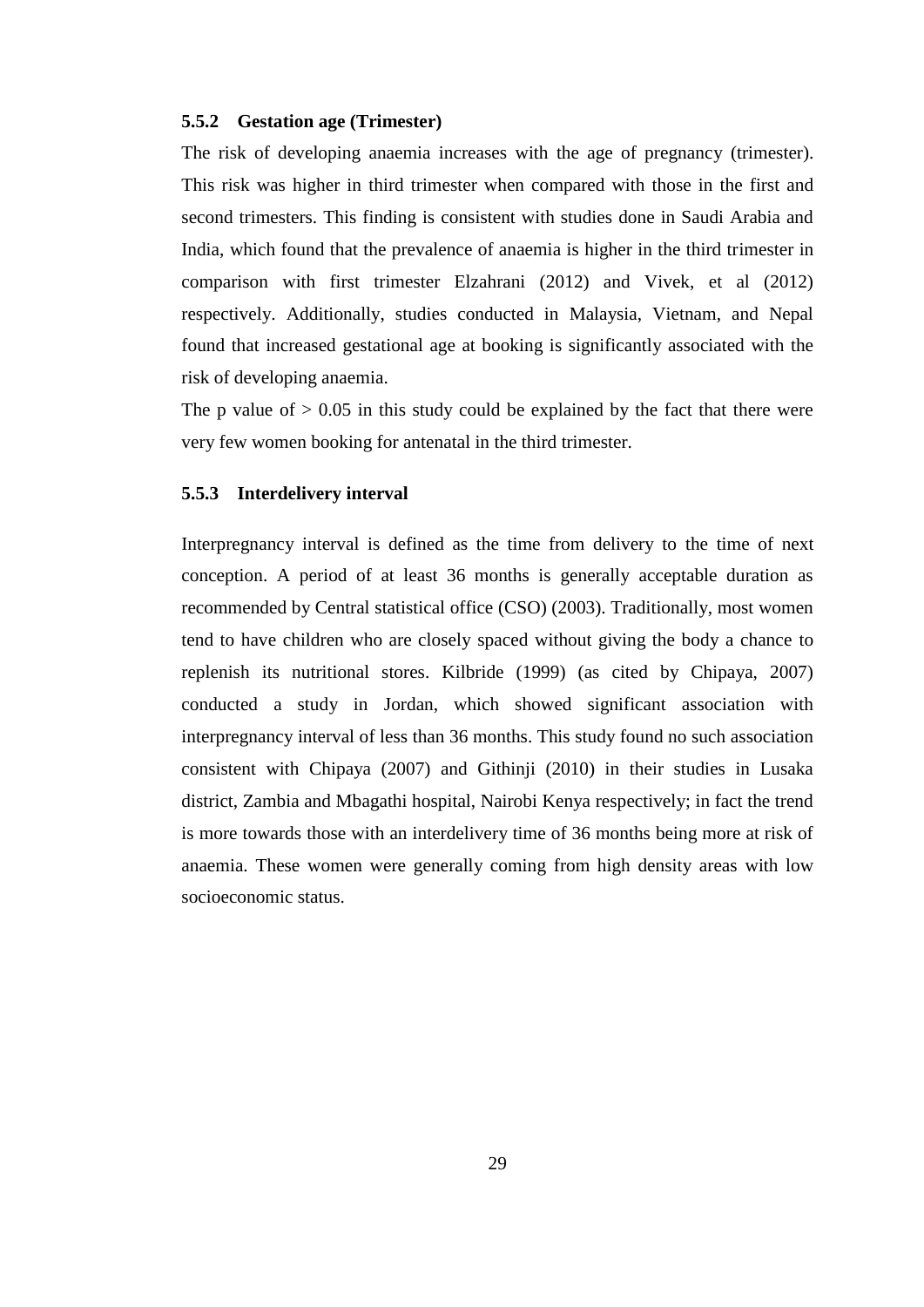<span id="page-42-0"></span>Anaemia remains a public health problem in Lusaka with about a third of the pregnant women being anaemic, low socioeconomic status and poor intake of vegetables and HIV infection were significantly associated with anaemia in pregnancy.

# <span id="page-42-1"></span>**5.7 Study limitations**

1. The study did not differentiate between incident and prevalent cases as our clients rarely do pre pregnancy haemoglobin

2. This study was urban based and only conducted at health facilities which were able to conduct full blood count test, this is a possible source of bias

3. Different laboratories were used during examination of Full blood count; there could have been some differences in the calibration from facility to facility

### <span id="page-42-2"></span>**5.8 Recommendations**

- 1. Families should be encouraged to have backyard gardens where they can grow green leafy vegetables for home consumption and as well as for economic gain. In high density areas where there is limited space, sack farming and dish/bucket farming is a practical way of mitigating this. Relatively cheap vegetable like cassava leaves, pumpkin leaves and sweet potato leaves can be planted affordably.
- 2. Reproductive health providers need to encourage women to participate in legal income generating activities to boost family income.
- 3. The government and it's cooperating partners to continue with the current strategies aimed at preventing anaemia in pregnancy such as iron an1.d folate supplementation, deworming, presumptive treatment of malaria and HIV testing to all whose status is unknown.
- 4. National study for national and international notification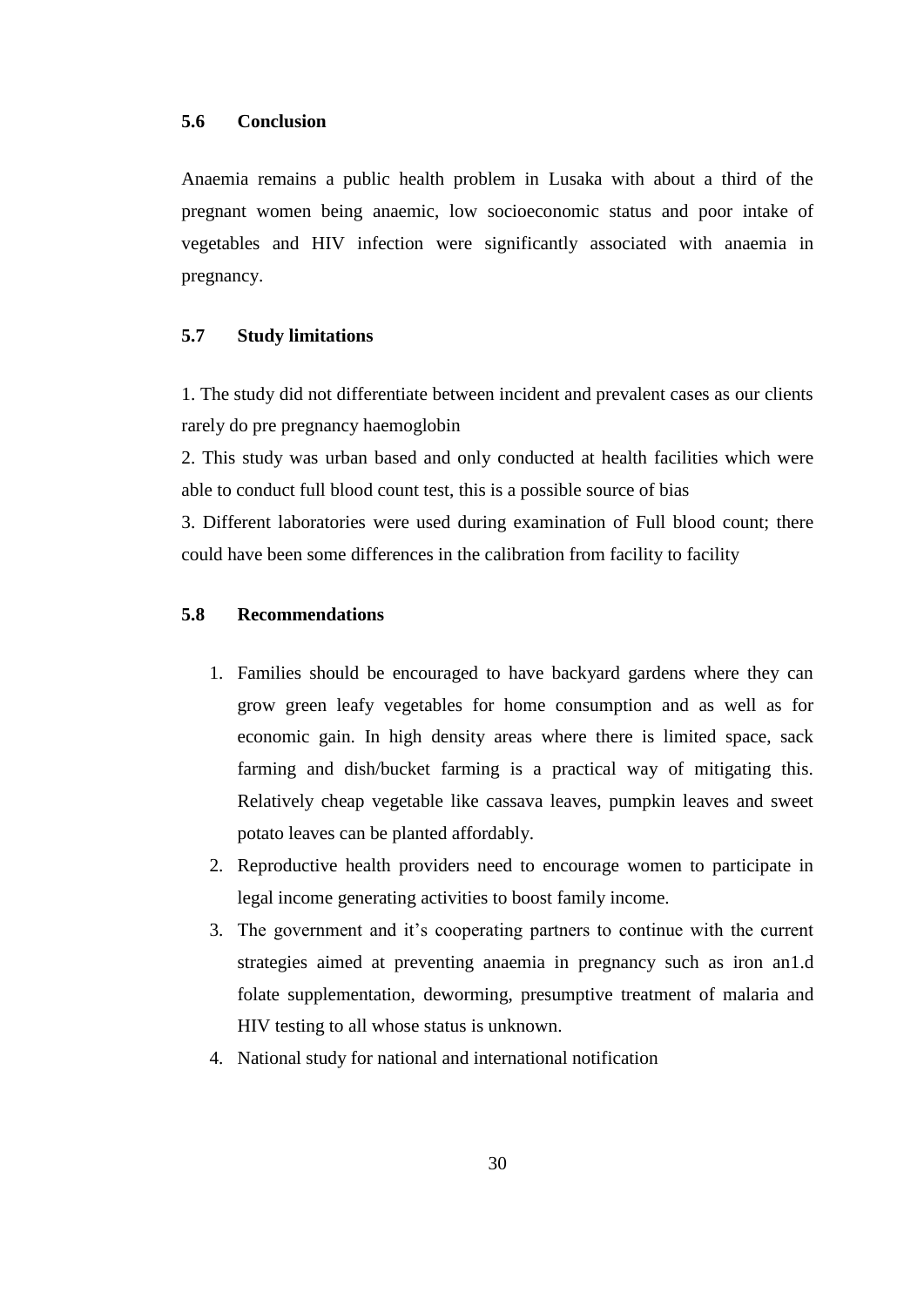### **REFERENCES**

<span id="page-43-0"></span>Abd ElHameed, H.S., Mohammed, A.I., Abd ElHameed, L.T. (2012). Effect of nutritional education guideline among pregnant women with iron deficiency anaemia at rural areas in Kalyobia governorate. *Life Science Journal*, 9 (2):1212.

Al-Farsi, Y.M., Brooks, D.R., Martha M Werler, M.M., Cabral, J.H., Al-Shafei, A.M., Wallenburg, H. C (2011). Effect of high parity on occurrence of anaemia in pregnancy: a cohort study, Oman. *BMC Pregnancy childbirth 11:7-10*

Aikawa R, Khan, C., Sasaki, S., and C. W. Binns, C., W (2006) "Risk factors for iron-deficiency anaemia among pregnant women living in rural Vietnam," *Public Health Nutrition 9; (4):443–448*.

Aliyu, M.H., Jolly, P.E., Ehiri, J.E., Salihu, H.M. (2005). High parity and adverse birth outcomes: Exploring the maze*. Birth*, 32;(1):45-59.

Anya, S.E. (2004). Seasonal variations in the risk and causes of maternal death in Gambia; malaria appears to be a risk factor. *Am J Trop Med Hygiene; 70 (5):510-3.*

Bauer, K. A, Lockwood, Bares, V. A. (2013). Hematological changes in pregnancy.www.uptodate.com.

Brabin B., J, [Hakimi M, Pelletier D \(2001\). An analysis of anaemia and pregnancy](about:blank)related maternal mortality. *[J Nutr; 131; \(2S-2\):604S-615S](about:blank)*

Bruno, B., McLean, E., Egli, I., Cogswell, M. (2008). Worldwide prevalence of anaemia 1993-2005: WHO Global database on anaemia Geneva, World Health Organization; WHO/WH/155.

Carles G, Tobal N, Raynal P, Herault S, Beucher G, Marret H, Arbeille P. (2003). Doppler assessment of the fetal cerebral hemodynamic response to moderate or severe maternal anemia*. Am J Obstet Gynecol ; 188; (3):794-9*

Central Statistical Office, Central board of health, ORC Micro. (2003).The Zambia Demographic and Health Survey 2001-2002.

Central Statistical Office, Ministry of Health, Tropical Diseases Research Centre, University Teaching Hospital-Virology Laboratory, The University of Zambia, ICF international (2014). Zambia Demographic and Health Survey 2013-2014 Preliminary Report.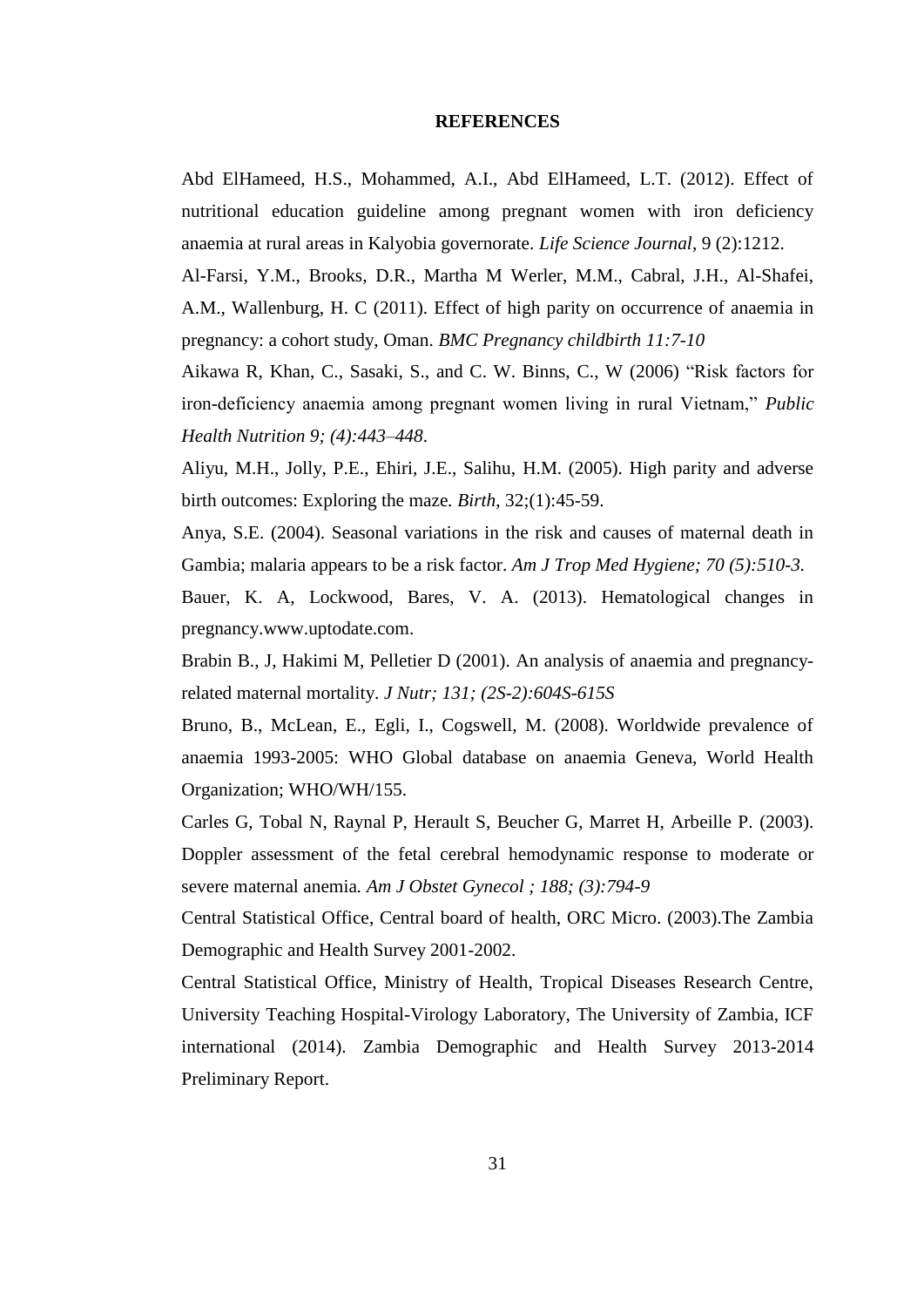Chendraui, P., Daily, J., Wylie J., B. (2013). Overview of malaria in pregnancy (www.uptodate.com).

Chowdhury H.,A, Ahmed R.,K, Jebunessa F, Akter J, Hossain S, Shahjahan Md (2015). Factors associated with maternal anaemia among pregnant women in Dhaka city, Bangladesh. *BMC Womens health 15:77*

Chipaya, E. (2012), Determinants of anaemia in pregnancy in Lusaka urban District, Zambia. University publisher, university of Zambia. Available online;

http ://dspace.unza.zm: 80801x

Christensen, RD, Ohls, R.K (2004). Anaemias unique to pregnancy and the perinatal period. *Wintrobes clinical haematology 2; (11): 1467-1486.*

Cyril, C.D., Hyacinth, E. O. (2007). The prevalence of anaemia among pregnant women at booking in Enugu, South Eastern Nigeria. *MedGenMed. 29(3):11 PMCID PMC2100084.*

Dellicour,S., Tatem,A.,J, Guerra,C.,A, Snow,R.,W, Kuile.,F.( 2010).Quantifying the number of pregnancies at risk of malaria in 2007: *A Demographic Study. PLoS Med 26; 7(1): e1000221*

De Mayaer, E, Adiels, T. M. (2005). WHO--prevalence of anemia in the world. World health statistics 2005, Geneva; World Health Statistics Quarterly 1998; 38; 302-316.

Demmouch, A., Khelil, S., Moulesshoul, S. (2011). Anaemia among pregnant women in the Sidi Bel Abbes, West Algeria: An Epidemiological study*. Journal of Blood Disorders and Transfusion 2:113.doi10.4172/2155-9864.1000113.*

Desalegn, S. (1993). Prevalence of Anaemia in Pregnancy in Jima Town, Southwestern Ethiopia, *Ethiopia medical journal* 31;(4):251-8. PMID: 8287856

Dewey, K.G. (2007). Does birth spacing affect Maternal or Child Nutritional Status? A Systematic Review. *Matern.child nutrition* (3); 151-173.

Elzahrani,(2012). Prevalence of iron deficiency anemia among pregnant women attending antenatal clinics at Al-Hada Hospital.Canadian. *Journal of Medicine, 3;(1)10–14*

Fiedler, J., D'Agostino, A., Sununtnasuk, C. (.2014). Nutritional technical brief: a rapid assessment of the distribution and consumption of iron-folic acid tablets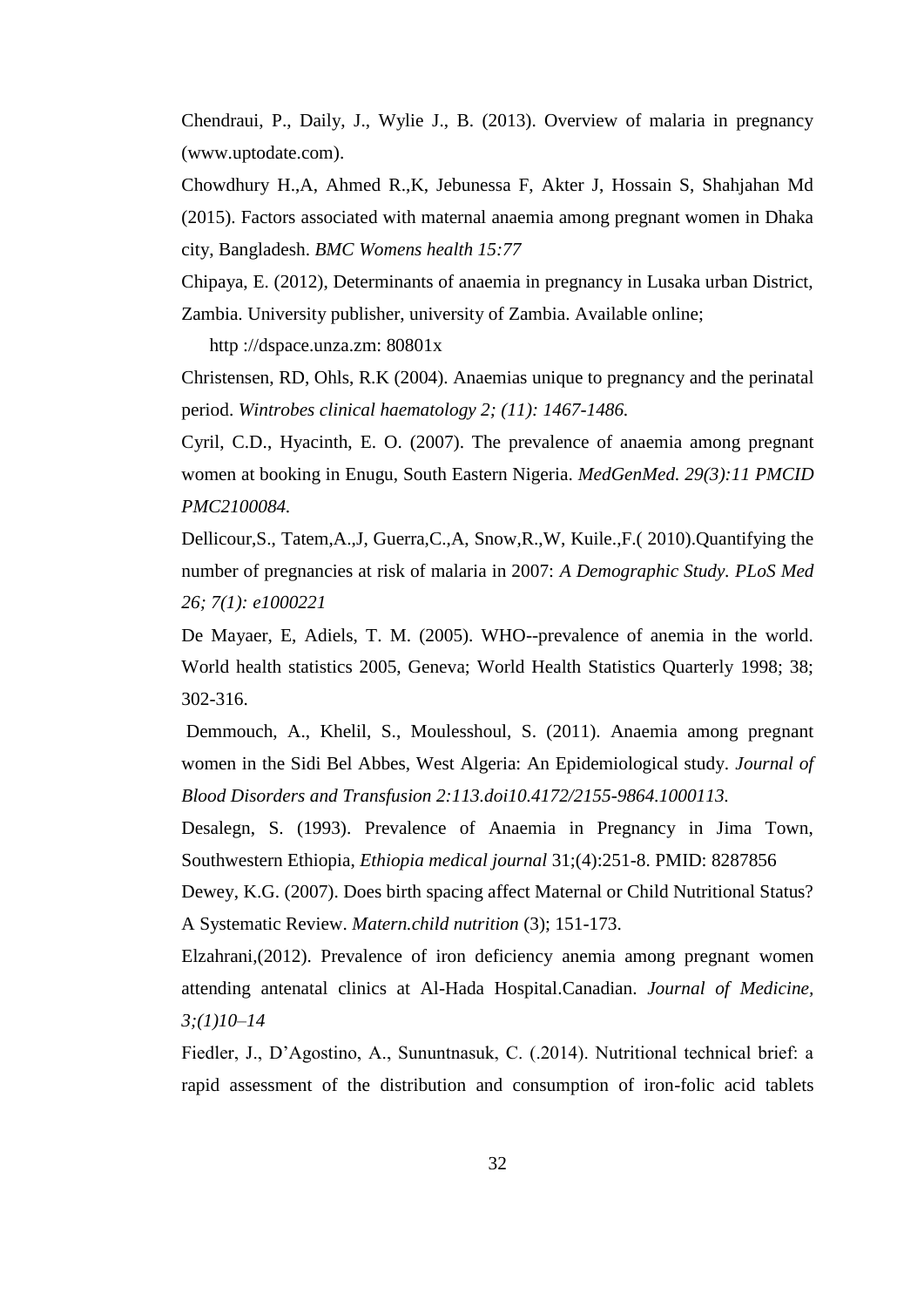through ANC in Zambia Arlington,USAID/strengthening partnerships, results and innovations in nutrition globally (SPRING) Project.

Fleming, A.F., (1989). The aetiology of severe anaemia in pregnancy in Ndola-Zambia. *Ann Trop Med Parasitol 83;(1):37-49.*

Granja, A.C, Machungo, F, Gomes, A. Bergstrom., S, Brabin B,(1998).Malaria Related Maternal Mortality in Urban Mozambique. *Ann Trop Med Parasitol; 92;(3):257-63*

Githinji, C, W, N., (2010).Prevalence of anaemia among pregnant women attending antenatal clinic at Mbagathi district hospital. Proposal presented in partial fulfilment of Masters of Medicine in Obstetrics and Gynaecology.

Harper, J.L, Besa, E.C. (2014). Iron Deficiency Anemia. Medscape 202333.

Hindmarsh, P.C, Geary, M.P, Rodeck, C.H, Jackson, M.R, Kingdom, J.C (2000).Effects of early maternal iron stores on placental weight and structure. *Lancet 356;(9231):719-23.*

Idowu, O.,A, Mafiana, C.,F and Dapo, S. (2005). Anaemia in pregnancy: A survey of pregnant women in Abeokuta, Nigeria*. Africa health sciences 5;*(4)295-299.

Johnbull OS, Uche AP, Kesiena AJ, Francis FA, Oyemocho A, Obianwu I.,M,. Akabueze J, (2014) Prevalence and Risk Factors of Malaria in HIV-Infected Pregnant Women on Antiretroviral Therapy in Enugu, South East Nigeria. *Journal of AIDS Clinical Research 5:321. doi:10.4172/2155-6113.1000321*

Kaur S, Deshmukh R, Garg B (2006) Epidemiological correlates of Nutritional anaemia in adolescent girls of rural Warda. *Indian journal of community medicine 31;(4):255-258.*

Kalilani, L, Mofolo, I, Chaponda, M, Rogerson S., J, Meshnick S.,R (2010). The effect of timing and frequency of *Plasmodium falciparum* infection during pregnancy on risk of low birth weight and maternal anaemia. *Trans R Sco Trop Med Hygiene 104;(6):416-21*

Kumari A.,S, Badrinath P (2002). Extreme grand multiparity: is it an obstetric risk factor? *European Journal of Obstetrics & Gynecology and reproductive Biology 101;(1):22-5.*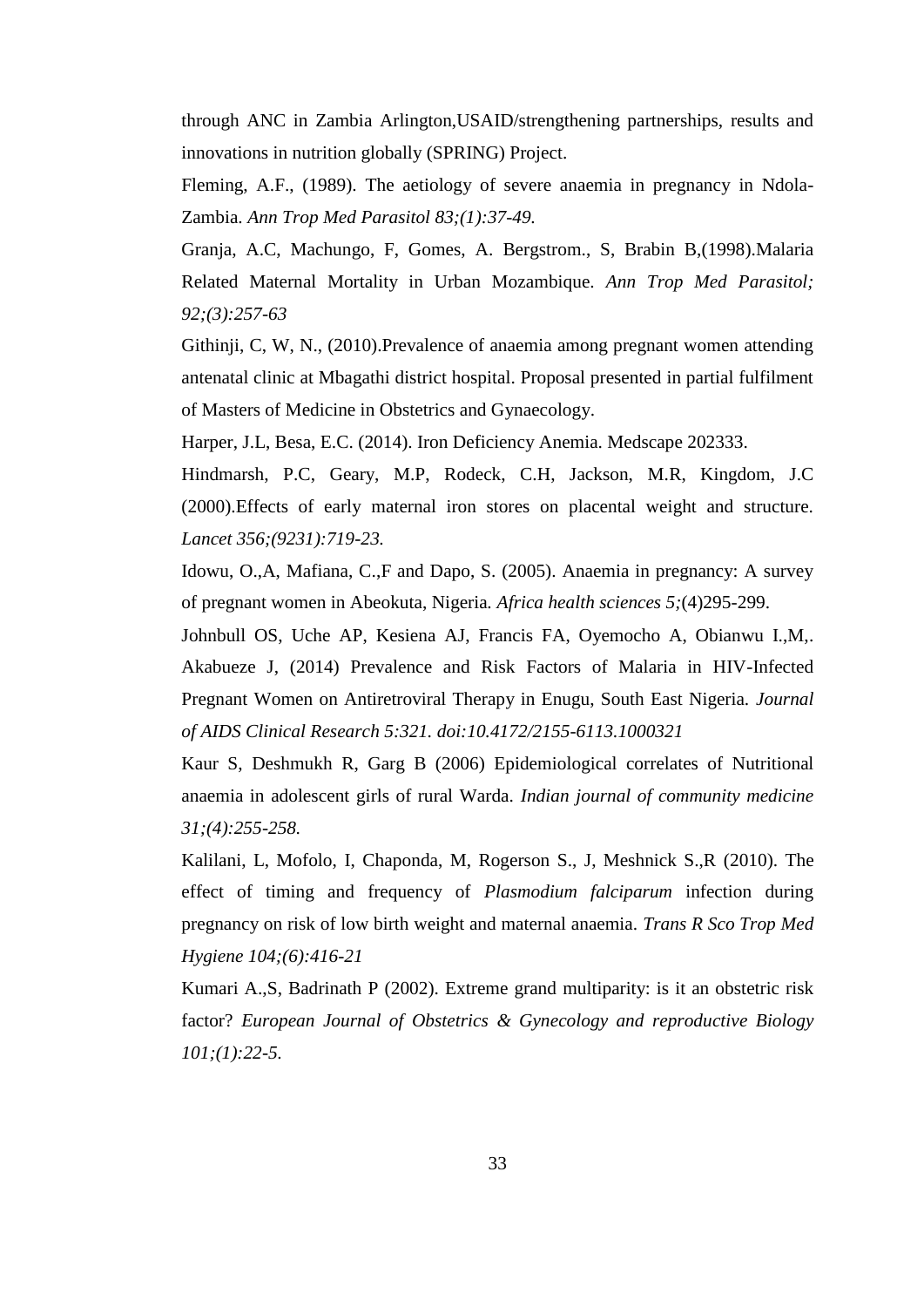Karaogul L, Pehlivan E, Egri M, Deprem C, Gulsen G, Genc M, Temel I, (2010). The Prevalence of Nutritional Anaemia in Pregnancy in an East Anatolian Province, Turkey. *BMC Public Health 10:329*

Kefiyalew, F., Zemene, E., Asres, Y., Gedefaw, L. (2013). Anaemia among pregnant women in Southeast Ethiopia; prevalence, severity and associated factors. . Lone, F. W., Emmanuel, F, Quresh., R.N. (2004) maternal anaemia and its impact on perinatal outcomes in a tertiary care hospital in Pakistan [Abstract].

Luo, C., Mwela, C.M., Campbell, J. (1999). National baseline survey on prevalence and aetiology of anaemia in Zambia; a random cluster community survey involving children, women and men.

Mason, J.B., Lotfi, M., Dalmiya. N., Sutheraman, K., Deitchler, M., Geibel, S., (2001). The Micronutrient Report: Current progress and trends in the control of vitamin A, iodine and iron deficiencies.

Majid S, Ali F, Mohammad L, Elham A, (2013) Prevalence of Anemia and Correlated Factors in the reproductive age women in rural areas of tabas, Iran. *Journal of family and reproductive health 7;(3):139-44*

Miller, E.M (2014). Iron Status and Reproduction in US Women, A national health and nutrition examination survey of 1999-2006. PLoS One. 6; 9(11):e112216.doi;10.1371/journal.pone.0112216.ecollectio.-pubmed 25375360.

Moore, M., ArmBruster, D., Graeff, J., Copeland, R. (2002). Assessing the caring behaviours of skilled maternity care providers during labour and delivery: Experience from Kenya and Bangladesh. Washington DC: The CHANGE Project. The academy for educational development/The manoff group.

Okcuoglu, A., Arcasoy, A., Minnich, V., Tarcon, Y, Cin, S., Yorukoglu, O., Demirag, B., Renda F. (1966).Pica in Turkey; The incidence and association with anaemia. *Am J Clin Nutr 19; 125-31*.

O'Dowd MJ, Siddi NA, Low J and Chikamata DM. (1979); Anaemia in pregnancy; A report of 2 trials. *Medical Journal of Zambia*. 13(1) 4-6 PubMed-263363.

Olive, J.D.,Clark, V.A.(2009). Basic statistics, A Primer for Biomedical Sciences, 4<sup>th</sup> edition; pg 15.

Ozumba, BC, Igwegbe AO. (1992).The challenge of grand multiparity in Nigerian Obstetric Practice. *Int J Gynaecol Obstetric,* 37:259-64.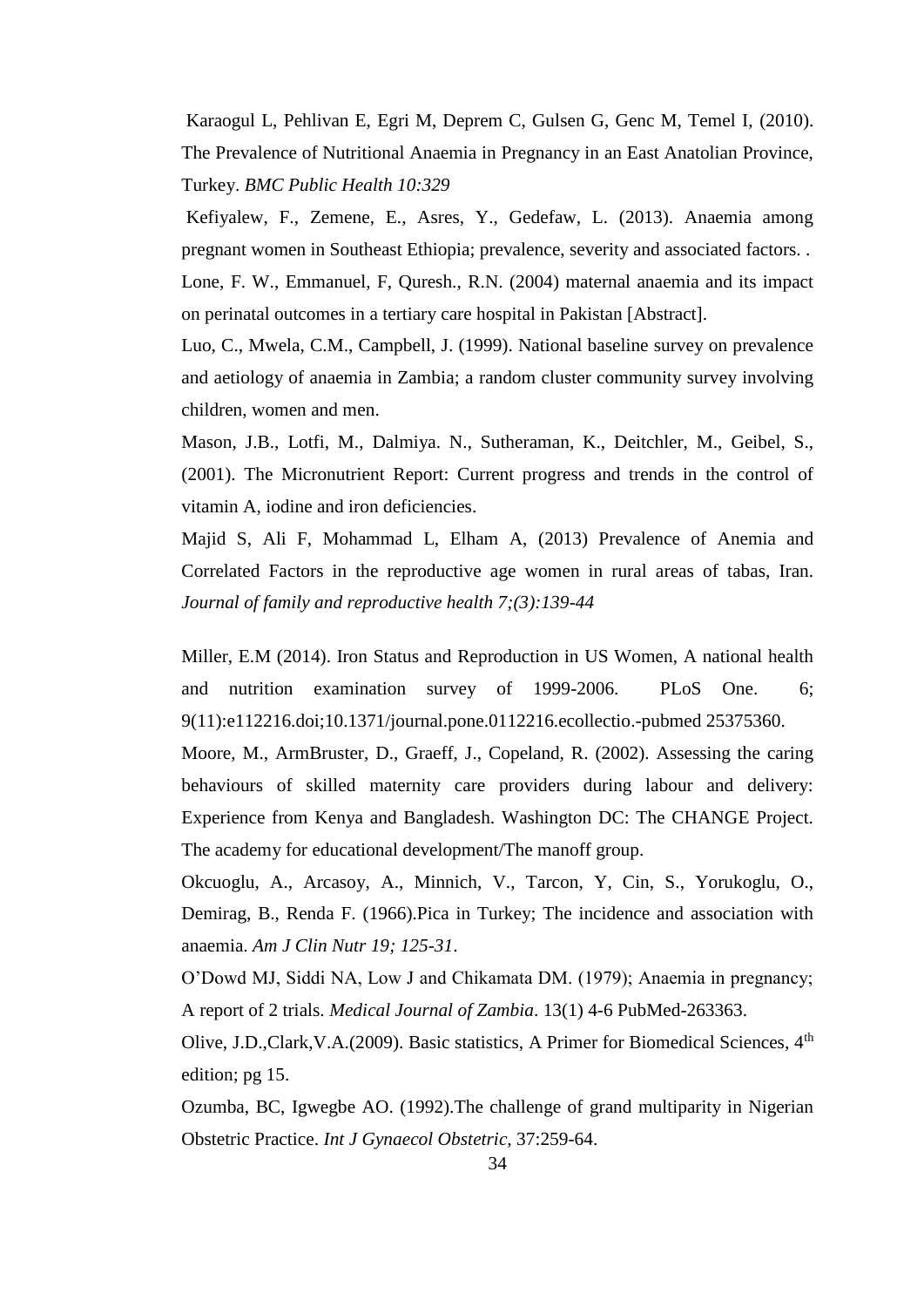Phillips-Howard, P.A., Wannemuerhler, K.A., Ter kuile, F.O., Hawley, W.A., Kolczak, M.S., Odhacha, A., Valulu, J.M., Nahlem, B.L. (2003). Diagnostic and prescribing practices in peripheral health facilities in rural western Kenya. *American Journal of Tropical Medicine and Hygiene*. 6890 (suppl 4):44-49 pubmed.

Rukhsana A Nabia T, Malik MA, Mobeen I, Tara J Shaun RR. (2009) Low haemoglobin levels, its determinants and associated features among pregnant women in islamad and surrounding regions *Pak Med Assoc 59;(2):86-9*

Say L., Chou, P., Gemmil, A.,Tuncalp, O., (2014); Global causes of death: A WHO systematic analysis. The Lancet

Stolzfus, R.J, Mullany, L, black, RE. (2004). IDA in comparative quantification of health risks: global and regional burden of disease attributable to selected major risk factors. M. Ezzati, A.D LOPEZ, A Rodgers and CJ L Murray, eds. Geneva: World Health Organisation.

Stolzfus, R. J and Dreyfuss, M.L (1998). Guidelines for the use of iron supplements to prevent and treat IDA. Washington DC: ILSI Press.

Sukchan, P, Liabsuetrakul, T, Chongsuvivatwong, V, Songwathana, P, Sornsrivichai, V, Kuning, M, (2010). Inadequacy of nutrients intake among pregnant women in the deep South of Thailand. BMC Public Health;10:572.doi:10.1186/1471-2458-10572.

Tan, R.K., Katalenich, B.L., Mace, K.E., Nambozi, M., Taylor, S.M., et al. (2014). Efficacy of sulphadoxine-pyrimethamine for intermittent preventive treatment of malaria in pregnancy, Mansa, Zambia.

Toteja GS, et al, (undated). Prevalence of anaemia in pregnant women and adolescent girls In 16 districts of India.

UNFPA (2012). Trends in maternal health in Ethiopia: Challenges in achieving the MDG for maternal mortality - in-depth analysis of the EDHS 2000-2011.

Van den Broek, N. (2003). [Abstract] Anaemia and micronutrient deficiencies.

Vivek, R G, Halappanavar,A.B ,Vivek P.R, et al (2012)"Prevalence of Anemia and its epidemiological," Determinants in Pregnant Women 5; (3):216–223

Whittaker, P.G., Macphail, S., Lind, T. (1996) Serial hematologic changes and pregnancy outcome. Obstetric Gynecol; 88:33.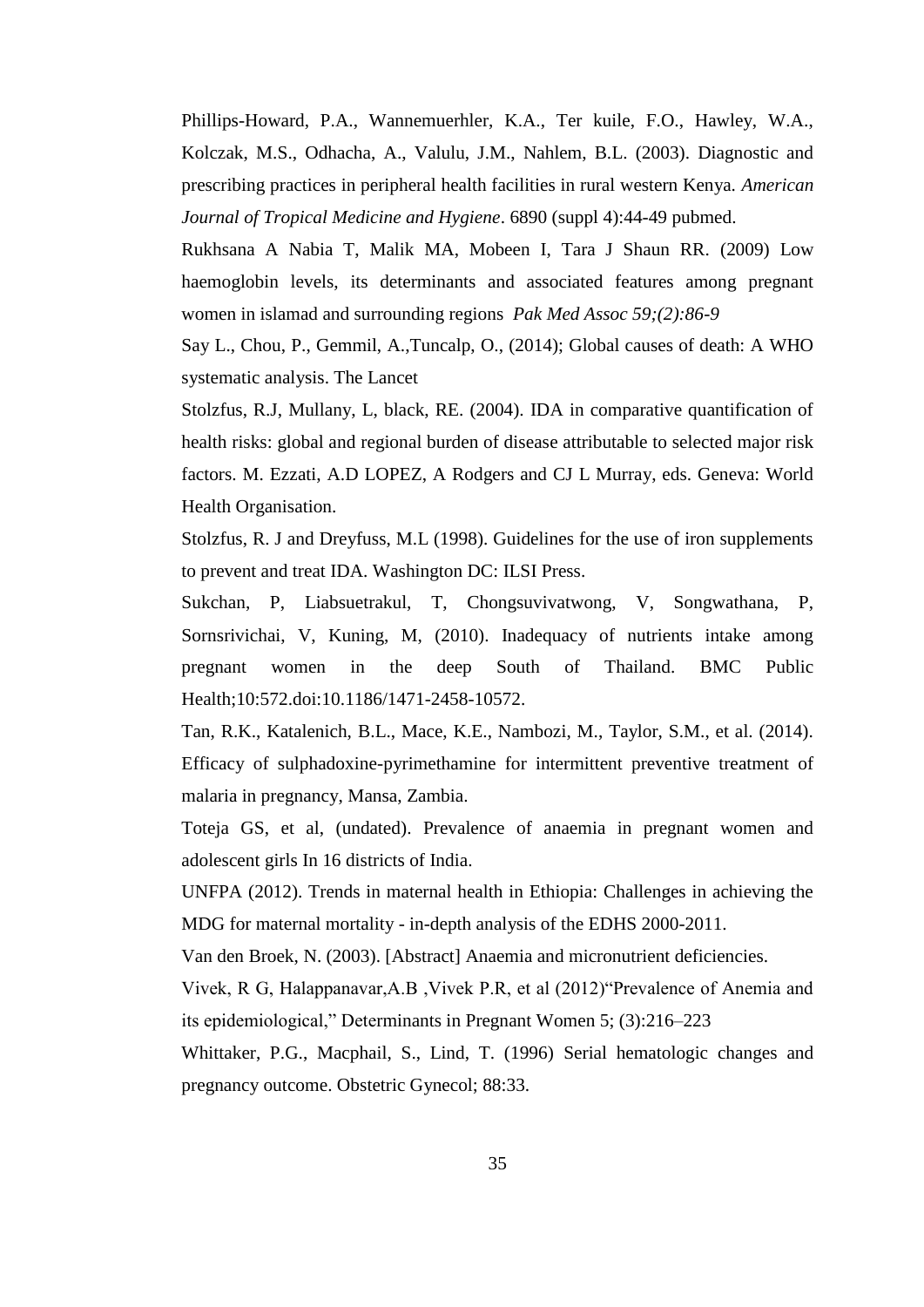World Health Organization (1992). The prevalence of anemia in women: A tabulation of available information.

World Health Organisation, (2002).The world health Report 2002: Reducing Risks, Promoting Healthy Lifestyle. Geneva.

WHO (2015), Monitoring of the Achievements of health related MDGs –Report by secretariat.

Yahya M Al-Farsi1, Daniel R Brooks, Martha M Werler, Howard J Cabral, Mohammed A Al-Shafei1Henk C Wallenburg (2010). Effect of high parity on occurrence of anemia in pregnancy: A cohort study.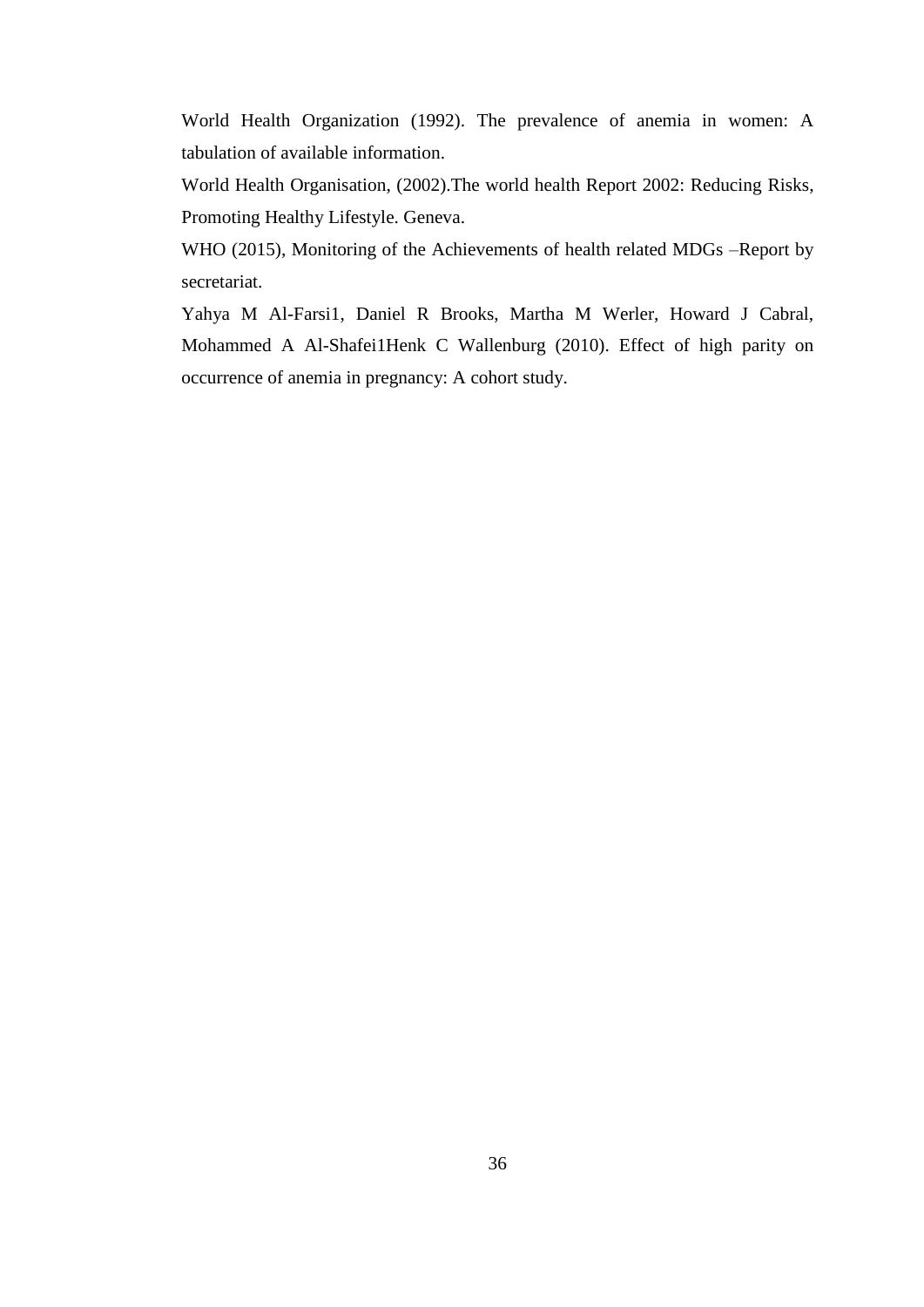### **APPENDICES**

### <span id="page-49-1"></span><span id="page-49-0"></span>**Appendix 1a**

#### **PARTICIPANT INFORMATION SHEET**

# **Understanding the problem of anaemia among pregnant women booking for antenatal in Lusaka district Zambia**

### **Introduction**

I, Mwansa Ketty Lubeya, an MMED student in Obstetrics and Gynaecology of the School of Medicine at the University of Zambia, kindly ask for your participation in the above study. The purpose of the study is in partial fulfilment of the requirements for the award of a Master of Medicine in Obstetrics and Gynaecology. Before you decide whether to participate in the study or not, I would like to explain to you the purpose of the study and what is expected of you. If you agree to take part, you will be asked to sign or put your thumb print on this consent form in the presence of a witness.

### **Purpose of the study**

This study is being conducted to determine the prevalence of anaemia in pregnant women and factors associated with it. This is important because it will help us identify patients at risk of developing serious complications of anaemia in pregnancy and deal with the associated factors appropriately.

### **Study procedure**

If you agree to participate in this study, we will put your information on a data entry sheet; your name will not be included. We will ask for information regarding the history of your current pregnancy, previous pregnancies if any, family planning, if you suffer from any chronic condition and some questions about yourself. If you agree to participate, we shall administer a questionnaire to you and request for your antenatal card to check your results for any further information that may be there. Blood will be drawn from you by your clinician or lab technologist just like any other woman booking for antenatal today as it is part of the standard of care during a booking visit. .The interview will last approximately 20-30 minute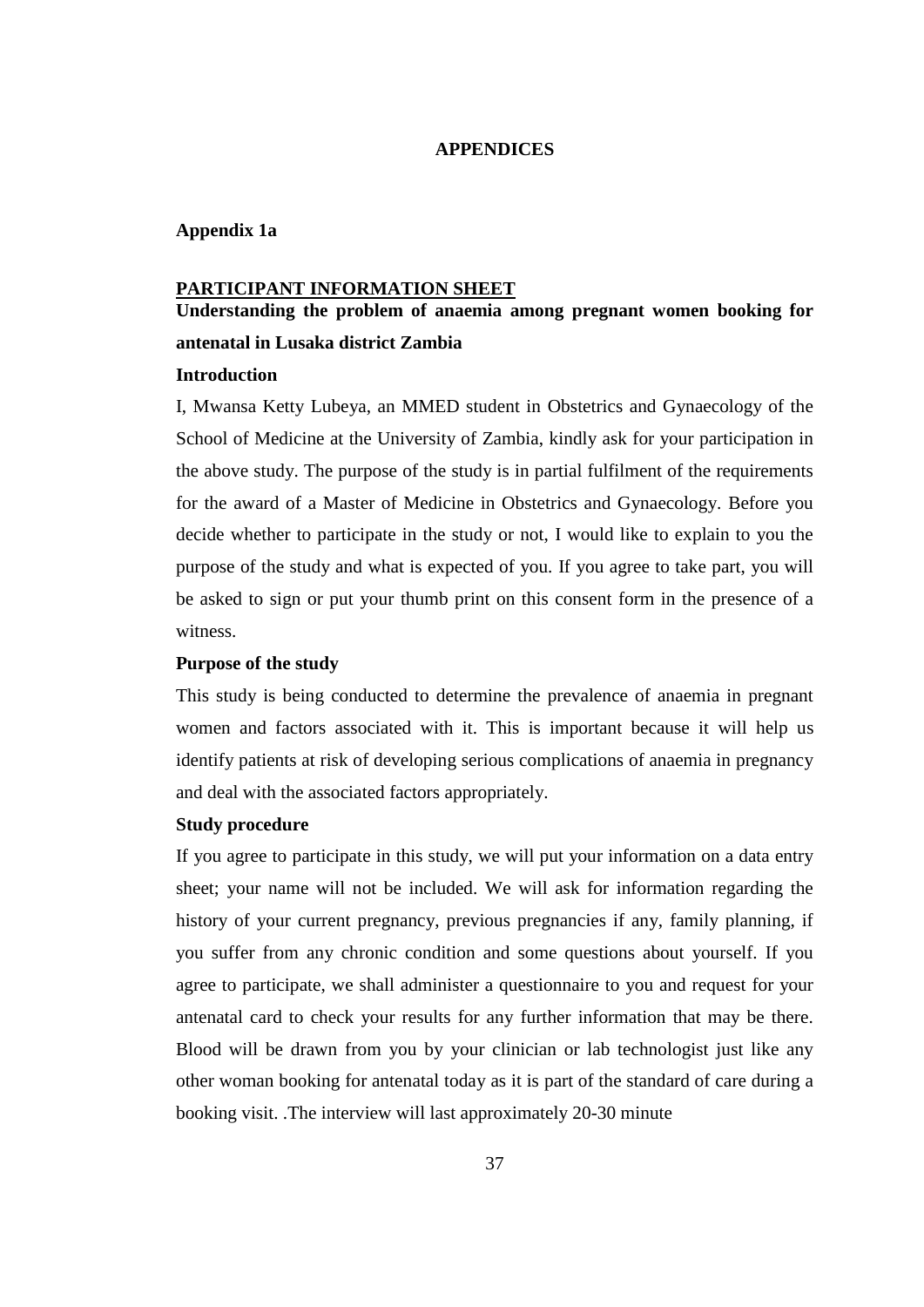### **Risks and discomforts**

You will not be exposed to any risks when participation in this study. Results considered for haemoglobin will be the ones that your attending clinicians would have already requested for.

# **Benefits**

This study will help us identify various factors associated with anaemia in pregnancy and as a participant you will gain more knowledge on how you can actually prevent it. Furthermore, it will help us set up measures that will help reduce exposure to the risk factor and hence prevent anaemia in pregnancy and its consequences.

#### **Confidentiality**

All information will be kept strictly confidential. Your name will not be used, but you will be given a study number. Therefore any data obtained will not be traced back to you.

## **Consent**

Participation in this study will be voluntary, with no expectation of payment. Should you decide to withdraw from the study for any reason, you will not suffer any consequences.

Thank you for considering participating in this study. For any questions or concerns, please feel free to contact me, Dr. Mwansa Ketty Lubeya or ERES converge IRB

Dr. Mwansa Ketty Lubeya University Teaching Hospital, Department of Obstetrics and Gynaecology; P/Bag RW1X, **Lusaka, Zambia**. **Cell: +260 977308465**

The Chairperson ERES Converge IRB, 33 Joseph Mwila Road, Rhodes Park **Lusaka**. **Cell: +260966765503.**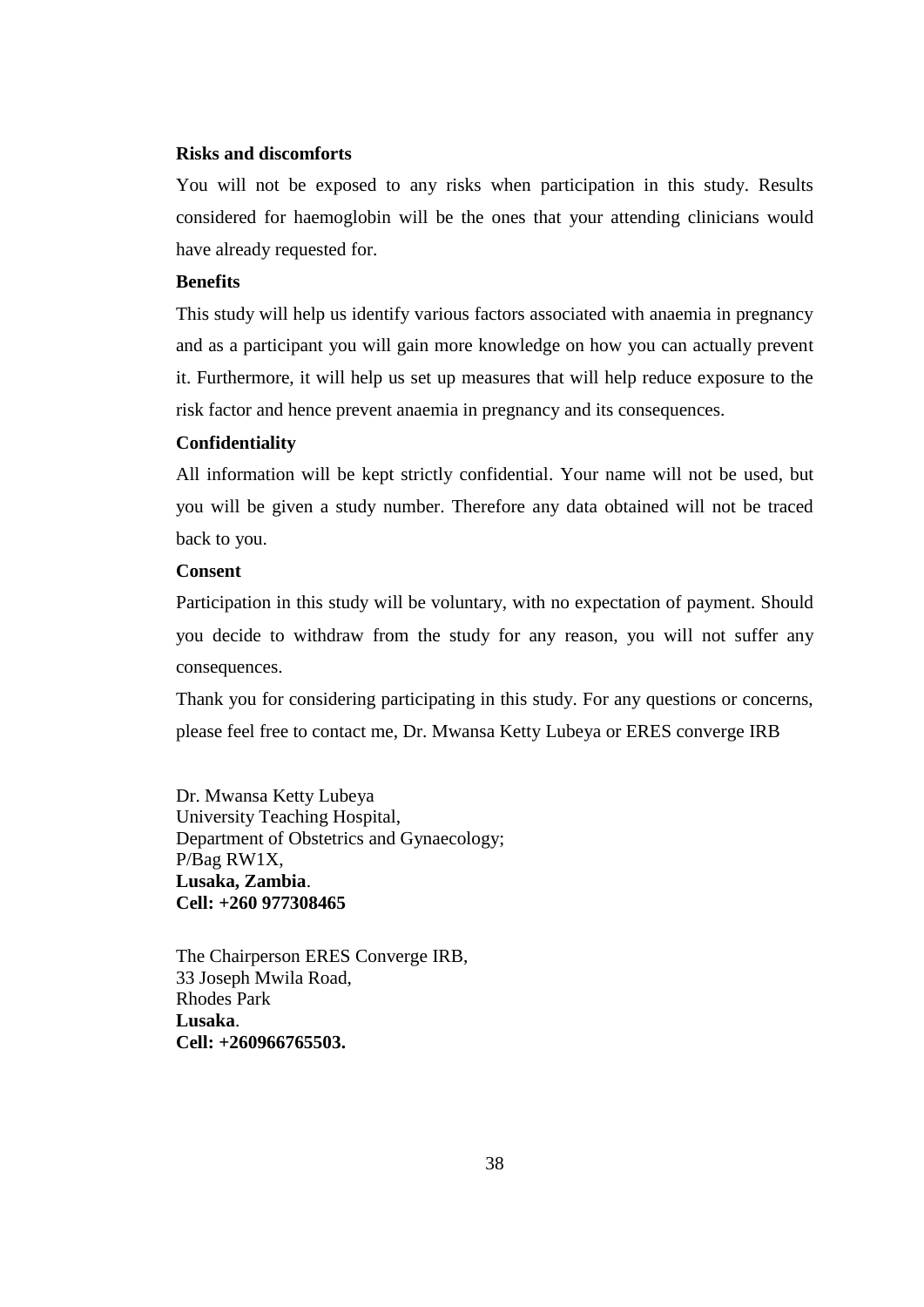### <span id="page-51-0"></span>**Appendix 1b**

### **SURROGATE INFORMATION SHEET**

# **Understanding the problem of anaemia among pregnant women booking for antenatal in Lusaka district Zambia**

### **Introduction**

I, Mwansa Ketty Lubeya, an MMED student in Obstetrics and Gynaecology of the School of Medicine at the University of Zambia, kindly ask for your relative's participation in the above study. The purpose of the study is in partial fulfilment of the requirements for the award of a Master of Medicine in Obstetrics and Gynaecology. Before you decide whether your relative should participate in the study or not, I would like to explain to you the purpose of the study and what is expected of you. If you agree for her to take part, you will be asked to sign or put your thumb print on this consent form in the presence of a witness.

### **Purpose of the study**

This study is being conducted to determine the prevalence of anaemia in pregnant women and factors associated with it. This is important because it will help us identify patients at risk of developing serious complications of anaemia in pregnancy and deal with the associated factors appropriately.

### **Study procedure**

If you agree for your relative to participate in this study, we will put her information on a data entry sheet; her name will not be included. We will ask for information regarding the history of her current pregnancy, previous pregnancies if any, family planning, if she suffers from any chronic condition. If you agree that she participates, we shall administer a questionnaire to her and request for her antenatal card to check any further information that may be there. Blood will be drawn from her by her clinician or lab technologist just like any other woman booking for antenatal today as it is part of the standard of care during booking. The interview will last approximately 20-30 minutes.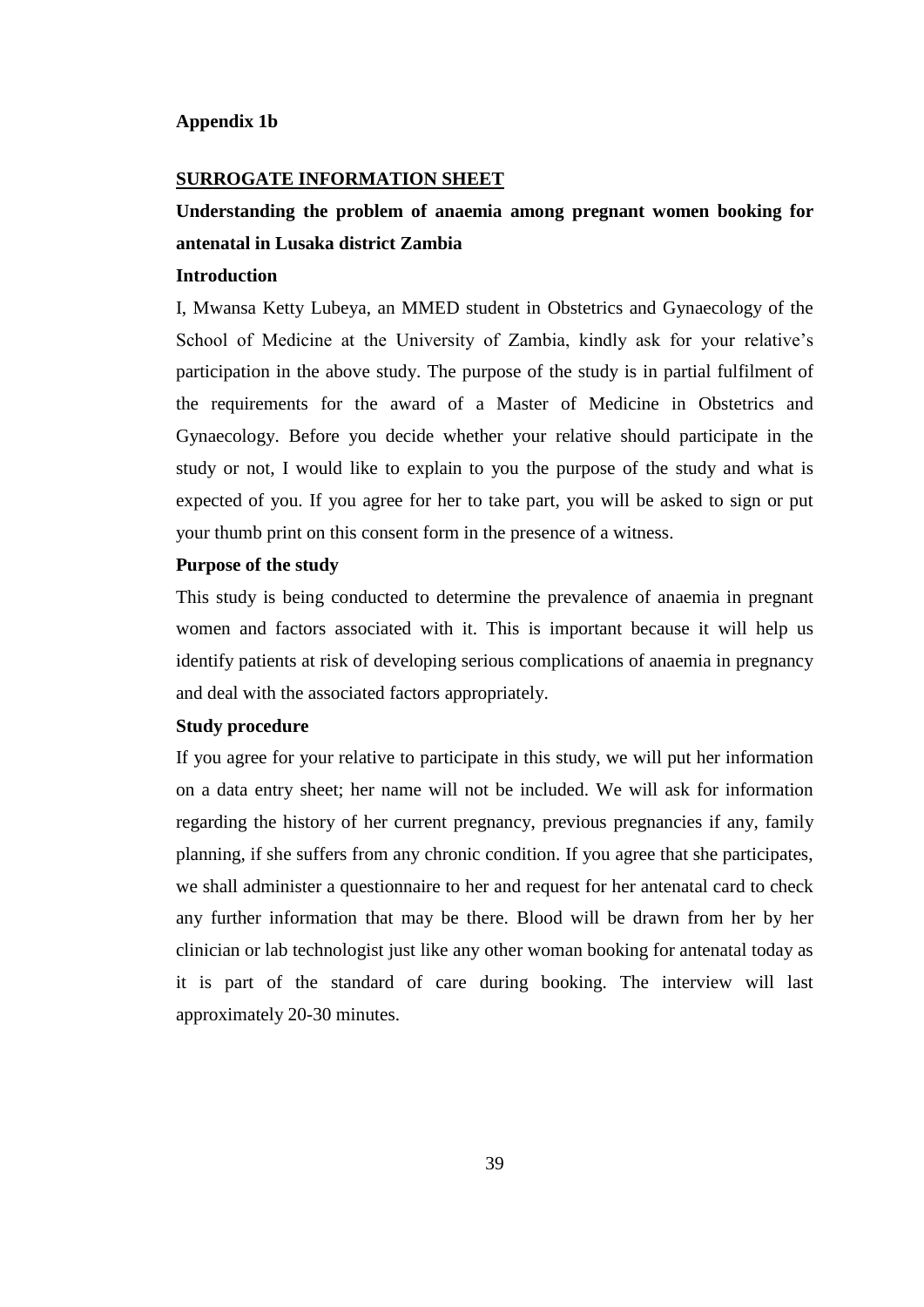### **Risks and discomforts**

Your relative will not be exposed to any risks when participation in this study. The results considered for haemoglobin will be the ones that her attending Doctors would have already requested for.

# **Benefits**

This study will help us identify various factors associated with anaemia in pregnancy and as a participant your relative will gain more knowledge on how she can actually prevent it. Furthermore, it will help us set up measures that will help reduce exposure to the risk factor and hence prevent anaemia in pregnancy and its consequences.

### **Confidentiality**

All information will be kept strictly confidential. Her name will not be used, but you will be given a study number. Therefore any data obtained will not be traced back to you.

### **Consent**

Participation in this study will be voluntary, with no expectation of payment. Should your relative decide to withdraw from the study for any reason, she will not suffer any consequences.

Thank you for considering participating in this study. For any questions or concerns, please feel free to contact me, Dr. Mwansa Ketty Lubeya or the Chairperson ERES converge IRB.

Dr. Mwansa Ketty Lubeya University Teaching Hospital, **Lusaka, Zambia. Cell: +260 977308465**

The Chairperson ERES Converge IRB, 33 Joseph Mwila Road, Rhodes Park **Lusaka. Cell: +260966765503.**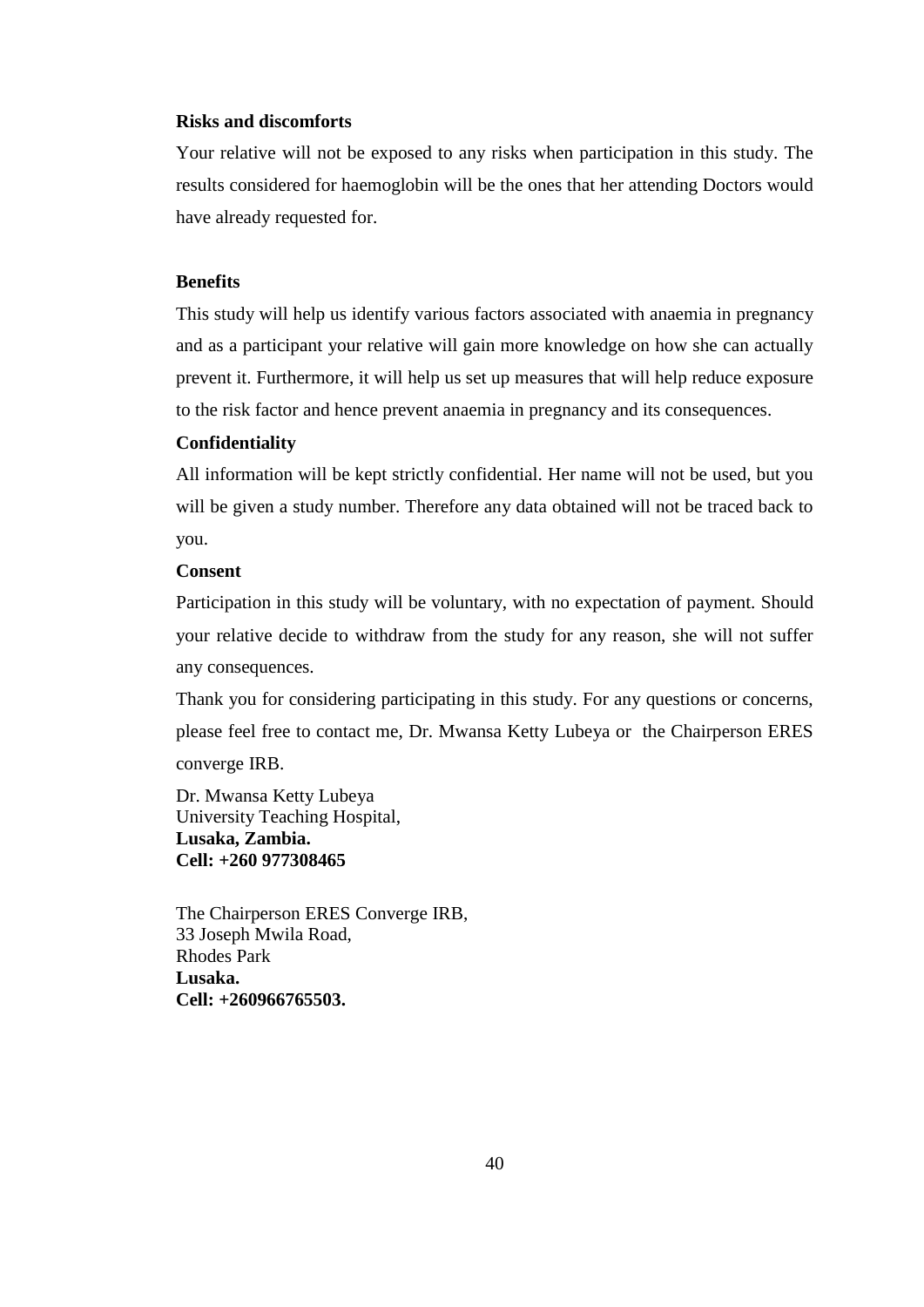# <span id="page-53-0"></span>**Appendix 2a**

# **Participant Consent Form**

I, \_\_\_\_\_\_\_\_\_\_\_\_\_\_\_\_\_\_\_\_\_\_\_\_\_\_\_\_\_\_\_\_\_\_\_\_\_\_\_ (Full Names of Participant) hereby confirm that the nature of this clinical study has been sufficiently explained to me. I am aware that my personal details will be kept confidential and I understand that I may voluntarily, at any point, withdraw my participation without suffering any consequences. I have been given sufficient time to ask questions and seek clarifications, and of my own free will declare my participation in this research. I have received a signed copy of this agreement

|                         | Name of Participant (Print) Participant's Signature or thumbprint | Date |
|-------------------------|-------------------------------------------------------------------|------|
| Name of Witness (Print) | Witness (Signature)                                               | Date |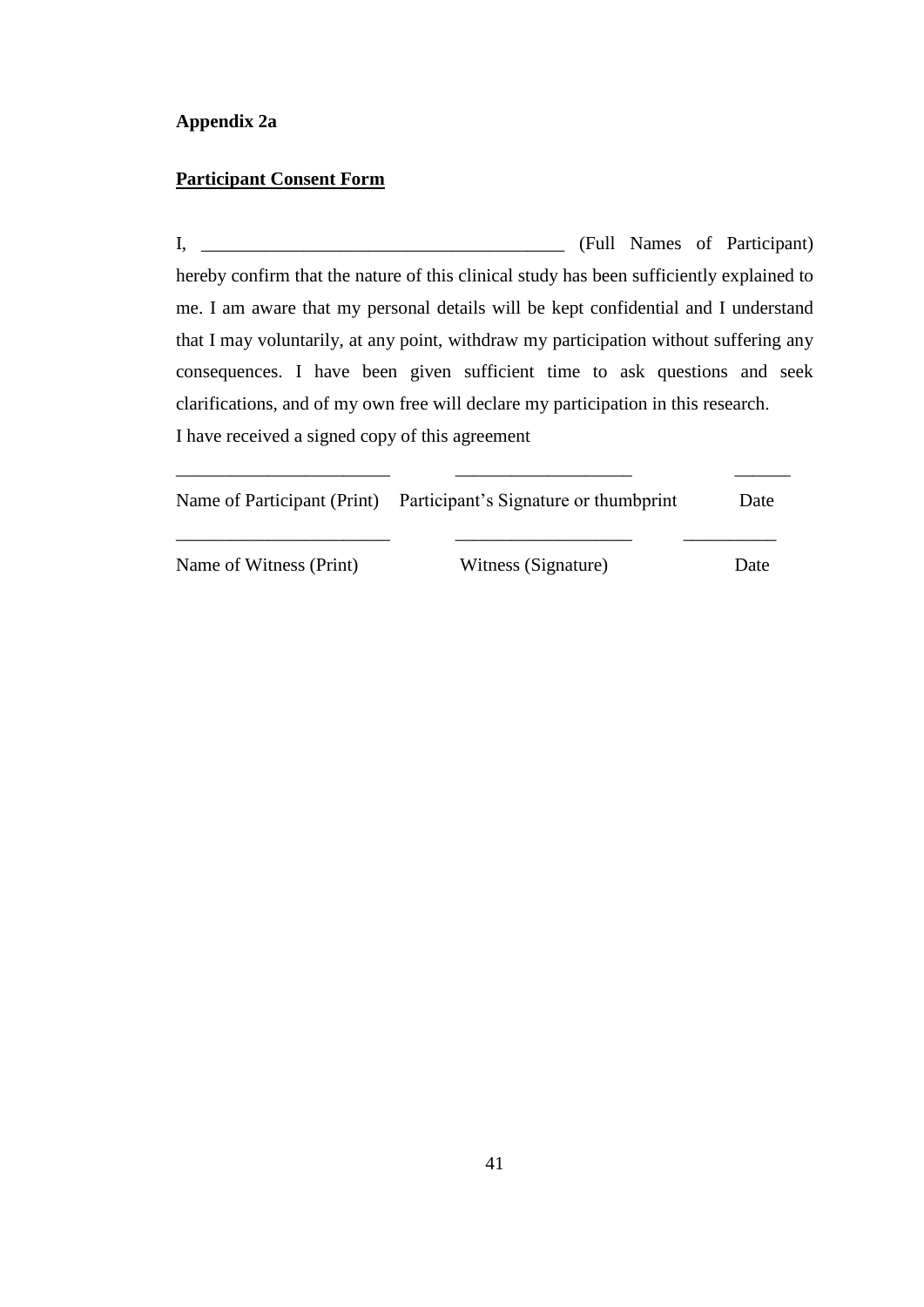# <span id="page-54-0"></span>**Surrogate Consent Form**

I, \_\_\_\_\_\_\_\_\_\_\_\_\_\_\_\_\_\_\_\_\_\_\_\_\_\_\_\_\_\_\_\_\_\_\_\_\_\_\_ (Full Names of surrogate) hereby confirm that the nature of this clinical study has been sufficiently explained to me. I am aware that my relative's personal details will be kept confidential and I understand that he/she may voluntarily, at any point, withdraw their participation without suffering any consequences. I have been given sufficient time to ask questions and seek clarifications, and of my own free will declare my relative's participation in this research.

I have received a signed copy of this agreement

|                         | Name of Participant (Print) Surrogate's Signature or thumbprint | Date |
|-------------------------|-----------------------------------------------------------------|------|
| Name of Witness (Print) | Witness (Signature)                                             | Date |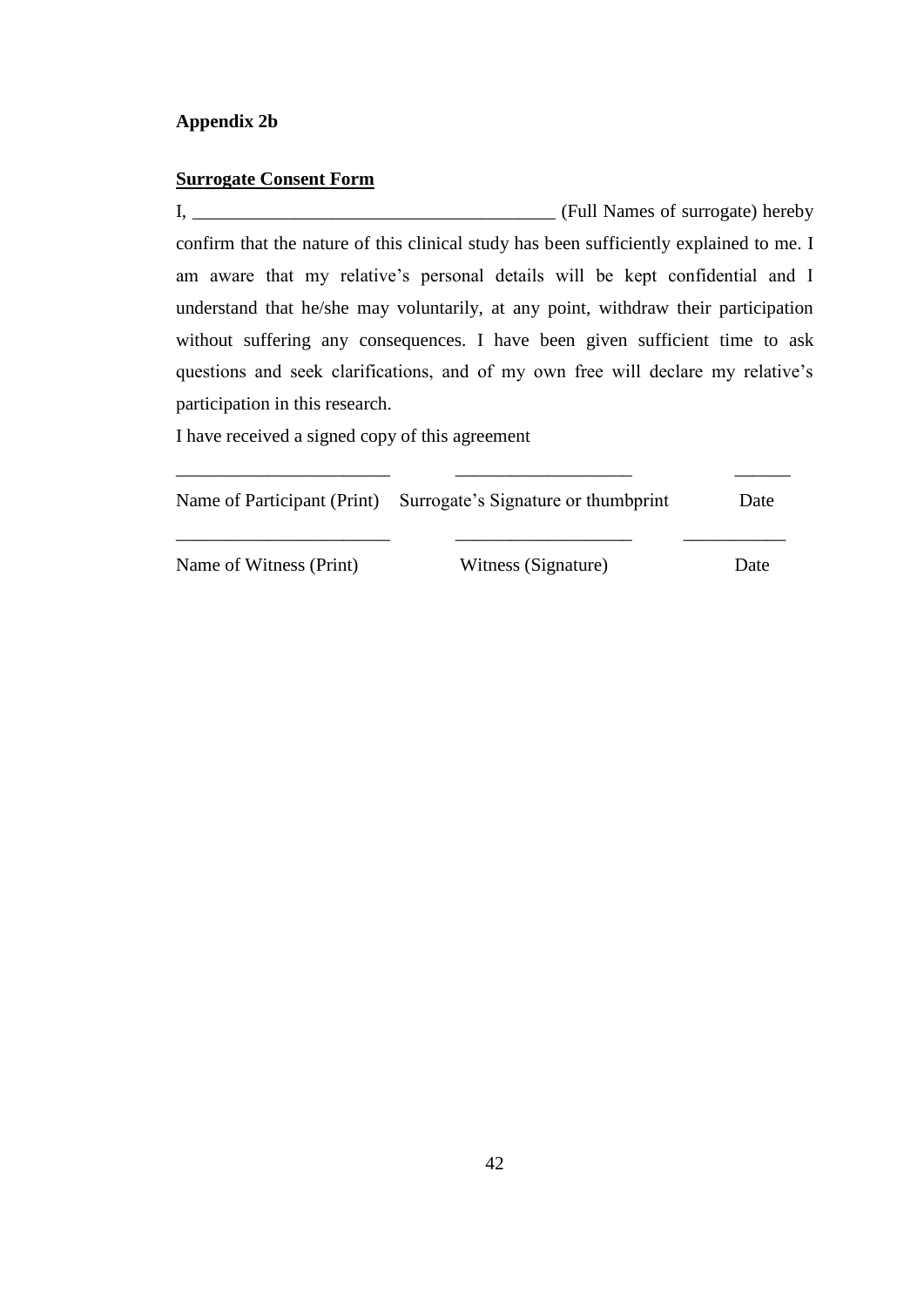# <span id="page-55-0"></span>**Appendix 3**

# **STUDY QUESTIONNAIRE**

**Title: Understanding the problem of anaemia among pregnant women attending antenatal in Lusaka district, Zambia.**

**Facility name: Questionnaire Number: Date: Interviewer's Name:**

|                | <b>Section 1: Social Demographic Data</b> |                          |                |  |  |
|----------------|-------------------------------------------|--------------------------|----------------|--|--|
| N <sub>0</sub> | <b>Question</b><br>and<br>filters         | <b>Coding categories</b> | <b>Skip to</b> |  |  |
| Q101           | How old are you?                          | Age in completed years   |                |  |  |
| Q102           | What is your marital                      |                          |                |  |  |
|                | status?                                   |                          |                |  |  |
|                |                                           |                          |                |  |  |
|                |                                           | Separated3               |                |  |  |
|                |                                           |                          |                |  |  |
| Q103           | Where do you stay?                        |                          |                |  |  |
|                |                                           |                          |                |  |  |
| Q104           | What is the highest                       |                          |                |  |  |
|                | Level of education?                       |                          |                |  |  |
|                |                                           |                          |                |  |  |
|                |                                           |                          |                |  |  |
|                |                                           |                          |                |  |  |
|                |                                           |                          |                |  |  |
| Q105           | What<br>is<br>your                        | Unemployed0              |                |  |  |
|                | occupation?                               |                          |                |  |  |
|                |                                           |                          |                |  |  |
|                |                                           |                          |                |  |  |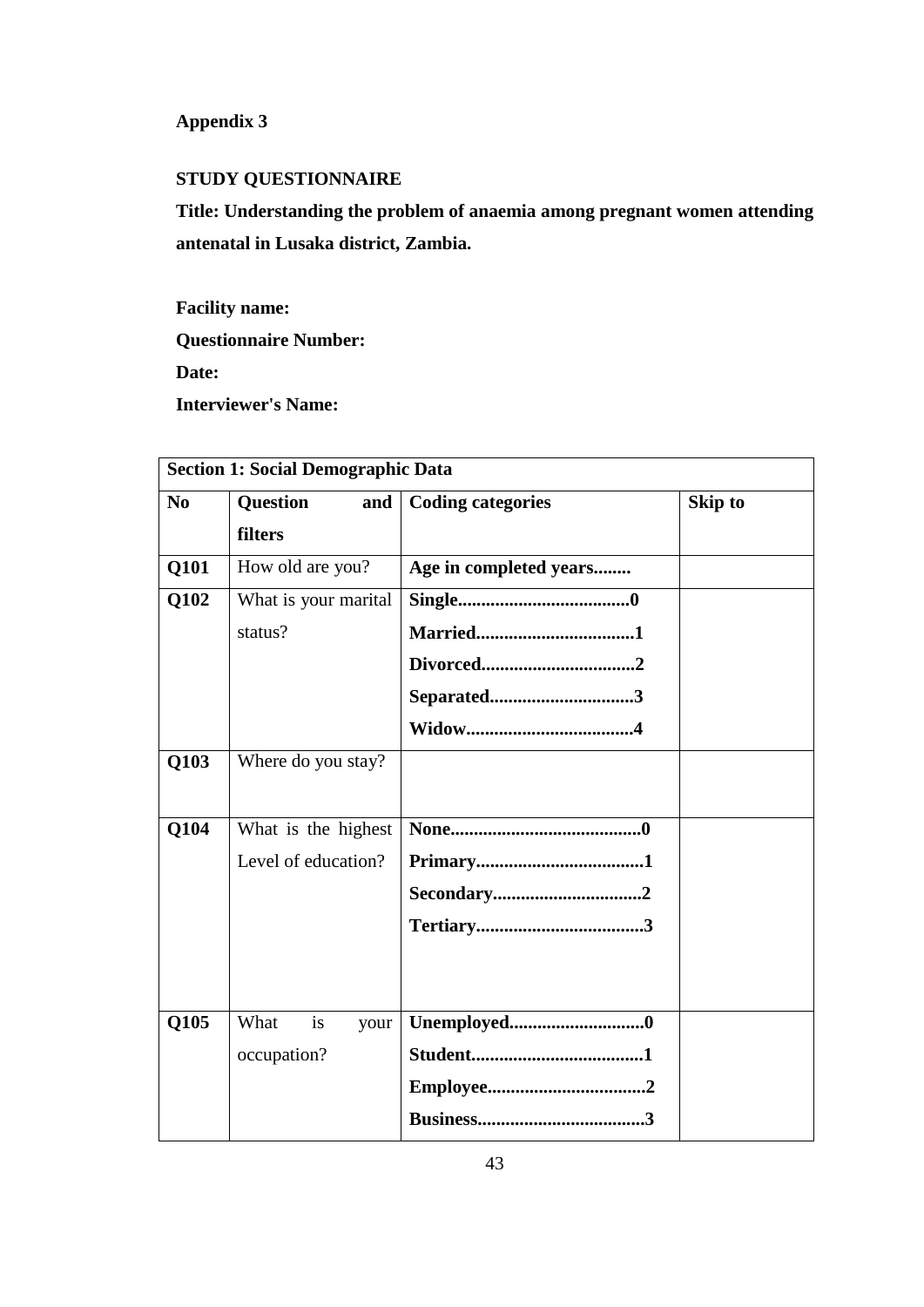| Q106 |                                             |                                                    |                   |
|------|---------------------------------------------|----------------------------------------------------|-------------------|
|      | husband's                                   |                                                    |                   |
|      | occupation?                                 |                                                    |                   |
|      |                                             |                                                    |                   |
| Q107 | What is<br>your                             |                                                    |                   |
|      | family's average                            | <b>ZMK</b>                                         |                   |
|      | total income<br>per                         |                                                    |                   |
|      | month?                                      |                                                    |                   |
| Q108 | How many days in                            |                                                    |                   |
|      |                                             |                                                    |                   |
|      | you consume meat                            |                                                    |                   |
|      | and meat products?                          |                                                    |                   |
| Q109 | How many days in                            |                                                    |                   |
|      |                                             |                                                    |                   |
|      | you consume fruits?                         |                                                    |                   |
|      | <b>Section 2: Obstetric Characteristics</b> |                                                    |                   |
| Q201 | What number<br>of                           |                                                    |                   |
|      | pregnancy is this                           |                                                    |                   |
|      | one?                                        |                                                    |                   |
|      | (Only consider                              |                                                    |                   |
|      | pregnancies<br>that                         |                                                    |                   |
|      | reached<br>least<br>at                      |                                                    |                   |
|      | 20weeks)                                    |                                                    |                   |
| Q202 | How many children                           |                                                    | Primigravidae     |
|      | do you have?                                |                                                    | $\rightarrow 205$ |
|      |                                             |                                                    |                   |
| Q203 | How many months                             | 1 <sup>st</sup> child to 2 <sup>nd</sup> pregnancy |                   |
|      |                                             |                                                    |                   |
|      | did it take you, from                       | $2nd$ child to $3rd$ pregnancy                     |                   |
|      | the time you gave                           | 3rd child to 4 <sup>th</sup> pregnancy             |                   |
|      | birth to the time you                       | 4 <sup>th</sup> child to 5 <sup>th</sup> pregnancy |                   |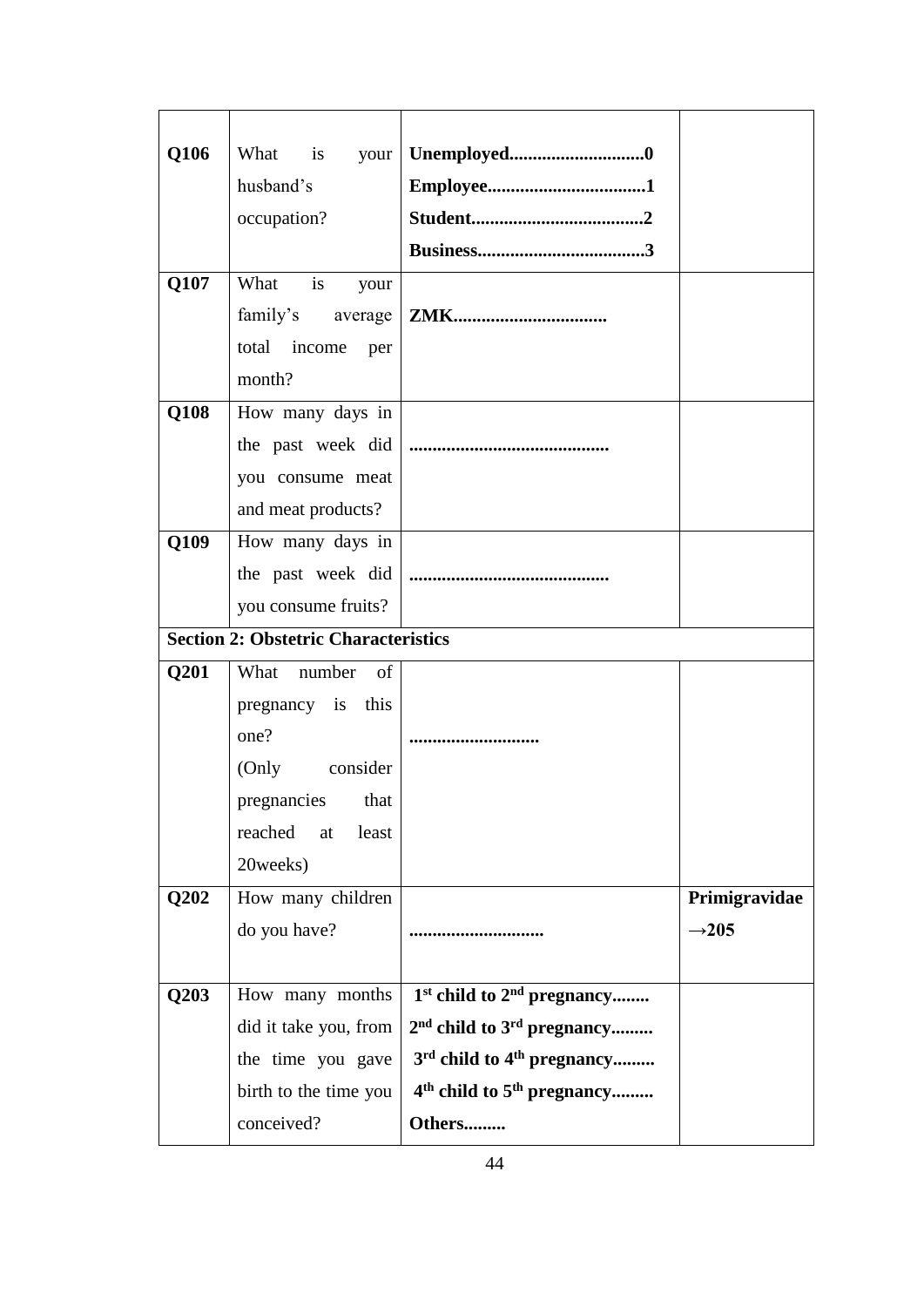| Q204 | How many months                                      | 1 <sup>st</sup> child to 2 <sup>nd</sup> pregnancy                                     |                         |
|------|------------------------------------------------------|----------------------------------------------------------------------------------------|-------------------------|
|      | did it take from the                                 | 2 <sup>nd</sup> child to 3 <sup>rd</sup> pregnancy                                     |                         |
|      | time you stopped                                     | 3rdchild to 4 <sup>th</sup> pregnancy                                                  |                         |
|      | breast feeding to the                                | 4 <sup>th</sup> child to 5 <sup>th</sup> pregnancy                                     |                         |
|      | time you conceived?                                  | Others                                                                                 |                         |
| Q205 | When was your last<br>normal<br>menstrual<br>period? | Calculate gestational age,<br>if<br>early<br>if<br>use<br>scan<br>unsure,<br>available |                         |
|      |                                                      |                                                                                        |                         |
|      |                                                      | Gestation age<br>(in                                                                   |                         |
|      |                                                      | weeks)                                                                                 |                         |
|      |                                                      |                                                                                        |                         |
| Q206 | Did you plan to get                                  |                                                                                        |                         |
|      | pregnant<br>in<br>this                               |                                                                                        |                         |
|      | pregnancy?                                           | No response2                                                                           |                         |
|      |                                                      |                                                                                        |                         |
| Q207 | Have you ever been                                   |                                                                                        |                         |
|      | on any method of                                     |                                                                                        |                         |
|      |                                                      |                                                                                        |                         |
|      | family planning?<br>What methods<br>of               |                                                                                        | $\rightarrow$ Section 3 |
| Q208 |                                                      |                                                                                        |                         |
|      | family were you on?                                  |                                                                                        |                         |
|      | (More<br>than<br>one                                 |                                                                                        |                         |
|      | response allowed)                                    |                                                                                        |                         |
|      |                                                      |                                                                                        |                         |
|      |                                                      |                                                                                        |                         |
|      |                                                      |                                                                                        |                         |
|      | <b>Section 3: Medical and Drug history</b>           |                                                                                        |                         |
| Q301 | Have you done an                                     |                                                                                        |                         |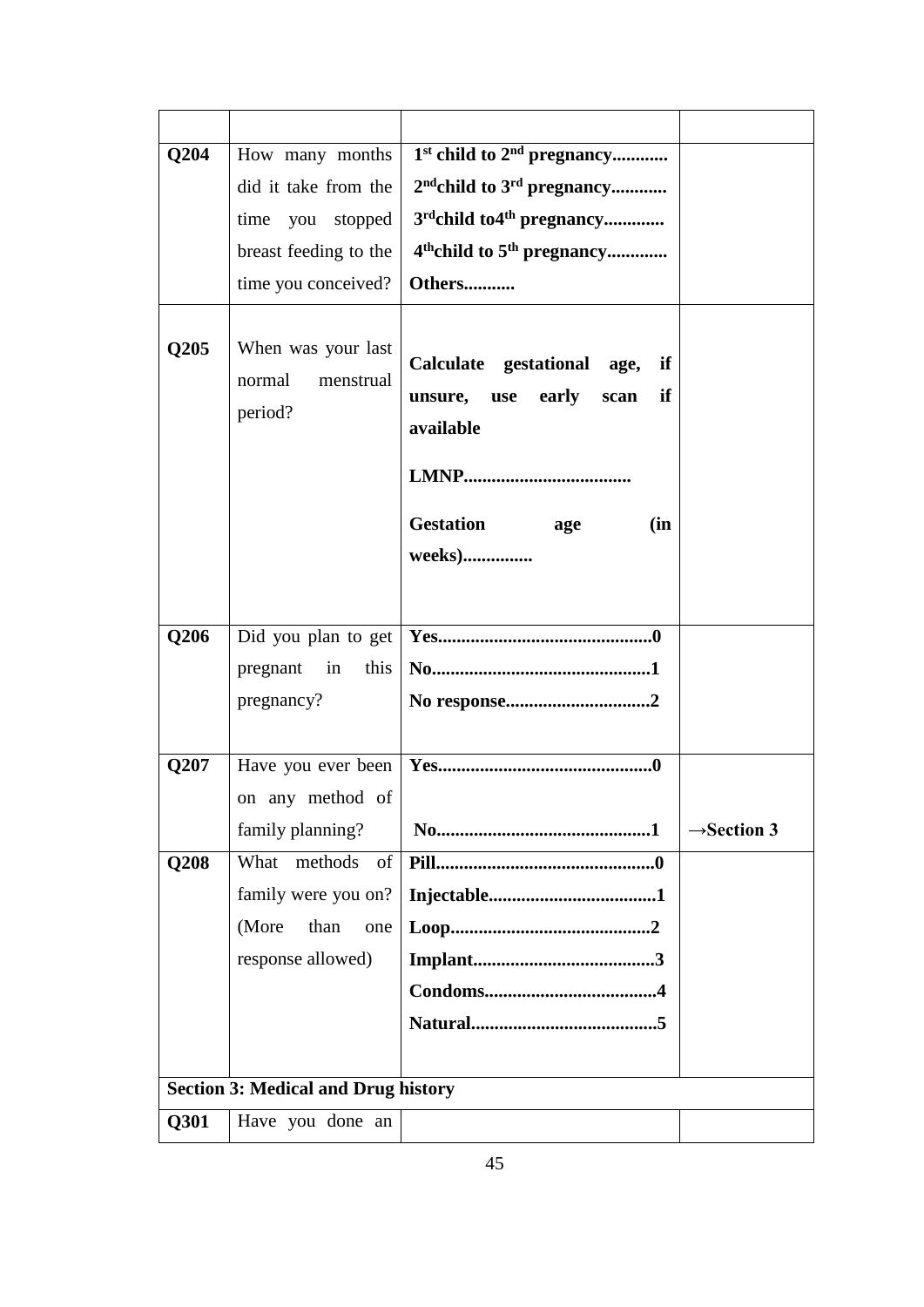|                                      | HIV test before?         |                |                         |  |  |
|--------------------------------------|--------------------------|----------------|-------------------------|--|--|
|                                      |                          |                | $\rightarrow 305$       |  |  |
|                                      |                          | No response2   |                         |  |  |
|                                      |                          |                |                         |  |  |
| Q302                                 | What<br>the<br>was       |                | <b>Confirm</b><br>on    |  |  |
|                                      | result?                  |                | <b>ANC</b> card         |  |  |
|                                      |                          |                |                         |  |  |
|                                      |                          | Indeterminate3 |                         |  |  |
|                                      |                          | Do not know4   |                         |  |  |
| Q303                                 | Are you on Anti          |                |                         |  |  |
|                                      | retroviral drugs?        |                | $\rightarrow$ 305       |  |  |
| Q304                                 | How long have you        |                |                         |  |  |
|                                      | been<br><b>HIV</b><br>on |                |                         |  |  |
|                                      | treatment?               |                |                         |  |  |
| Q305                                 | Do you suffer from       |                |                         |  |  |
|                                      | SCD?                     |                |                         |  |  |
|                                      |                          | Don't know2    |                         |  |  |
| Q305                                 | Have you suffered        |                |                         |  |  |
|                                      | malaria<br>from          |                | $\rightarrow$ Section 4 |  |  |
|                                      | (confirmed) in this      |                |                         |  |  |
|                                      | pregnancy?               |                |                         |  |  |
|                                      |                          |                |                         |  |  |
| Q305                                 | Was it treated with      |                |                         |  |  |
|                                      | anti-malarias?           |                |                         |  |  |
| Q306                                 | medication<br>What       |                |                         |  |  |
|                                      | was given?               |                |                         |  |  |
|                                      |                          |                |                         |  |  |
|                                      |                          | Artemether3    |                         |  |  |
|                                      |                          |                |                         |  |  |
|                                      |                          |                |                         |  |  |
|                                      |                          |                |                         |  |  |
| <b>Section 5: Laboratory results</b> |                          |                |                         |  |  |